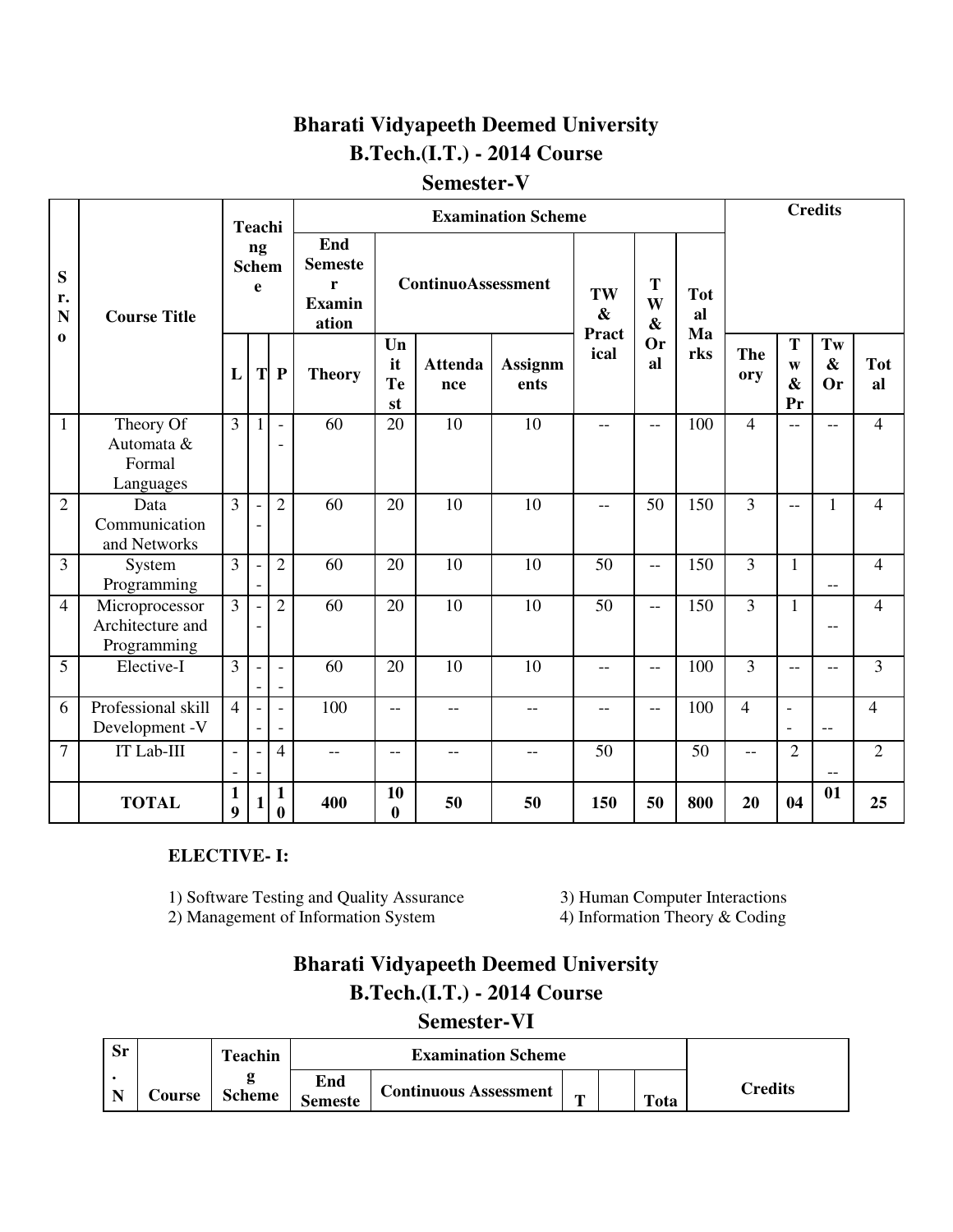| $\mathbf{0}$            | <b>Title</b>                                                                  |                                  |                                            |                          | $\mathbf r$<br><b>Examin</b><br>ation |                                               |                          |                                               | W<br>$\pmb{\&}$<br>$\mathbf{P}$ | T<br>W<br>$\boldsymbol{\&}$               | $\mathbf{l}$<br>Mar<br>$\mathbf{k}$ s |                          |                                                                    |                                                            |                  |
|-------------------------|-------------------------------------------------------------------------------|----------------------------------|--------------------------------------------|--------------------------|---------------------------------------|-----------------------------------------------|--------------------------|-----------------------------------------------|---------------------------------|-------------------------------------------|---------------------------------------|--------------------------|--------------------------------------------------------------------|------------------------------------------------------------|------------------|
|                         |                                                                               | L                                | $\mathbf T$                                | $\mathbf P$              | <b>Theory</b>                         | $\mathbf{U}$<br>nit<br>Te<br>st               | <b>Attend</b><br>ance    | Assign<br>ments                               | $\mathbf R$                     | $\mathbf 0$<br>$\mathbf R$                |                                       | <b>The</b><br>ory        | T<br>$\mathbf{W}$<br>$\boldsymbol{\&}$<br>${\bf P}$<br>$\mathbf r$ | T<br>$\mathbf{W}$<br>$\boldsymbol{\&}$<br>$\mathbf 0$<br>r | <b>Tot</b><br>al |
| $\mathbf{1}$            | Operatin<br>$\mathbf{g}% _{0}$<br>System                                      | $\overline{\mathbf{3}}$          | $\overline{a}$<br>$\overline{\phantom{a}}$ | $\overline{2}$           | 60                                    | $\overline{20}$                               | 10                       | 10                                            | $\overline{50}$                 | $\overline{a}$                            | 150                                   | $\overline{3}$           | $\mathbf{1}$                                                       | $\overline{a}$                                             | $\overline{4}$   |
| $\overline{2}$          | Advance<br>$\mathbf d$<br>Databas<br>$\mathbf e$<br>Manage<br>ment<br>Systems | $\overline{3}$                   | $\overline{a}$                             | $\overline{2}$           | $\overline{60}$                       | 20                                            | $\overline{10}$          | $\overline{10}$                               | $\mathbb{L}^{\perp}$            | 50                                        | 150                                   | $\overline{\mathbf{3}}$  | $\overline{\phantom{a}}$                                           | $\mathbf{1}$                                               | $\overline{4}$   |
| $\overline{\mathbf{3}}$ | Design<br>and<br>Analysis<br>of<br>Algorith<br>ms                             | $\overline{3}$                   | $\mathbf{1}$                               | $\bar{\phantom{a}}$      | $\overline{60}$                       | 20                                            | $\overline{10}$          | $\overline{10}$                               | --                              | $-$                                       | 100                                   | $\overline{4}$           | $\overline{a}$                                                     | $-$                                                        | $\overline{4}$   |
| $\overline{4}$          | Elective-<br>$\rm II$                                                         | $\overline{3}$                   | $\frac{1}{2}$                              | $\overline{a}$           | 60                                    | $\overline{20}$                               | 10                       | 10                                            | $\mathbb{L}^{\perp}$            | $\overline{\phantom{a}}$                  | 100                                   | $\overline{\mathbf{3}}$  | $\overline{a}$                                                     | $\blacksquare$                                             | $\overline{3}$   |
| $\overline{5}$          | Comput<br>er<br>Organiz<br>ation<br>and<br>Architec<br>ture                   | $\overline{3}$                   | $\overline{a}$                             | $\overline{2}$           | 60                                    | 20                                            | 10                       | 10                                            | 50                              | $\overline{a}$                            | 150                                   | $\overline{3}$           | $\overline{1}$                                                     | $\overline{a}$                                             | $\overline{4}$   |
| 6                       | Professi<br>onal<br>skill<br>Develop<br>ment-VI                               | $\overline{4}$                   |                                            | $-$                      | 100                                   | $- -$                                         | $-$                      | --                                            | $-$                             | $\mathrel{{-}\mathrel{{-}}\mathrel{{-}}}$ | 100                                   | $\overline{4}$           | $-$                                                                | $\overline{\phantom{0}}$<br>$\blacksquare$                 | $\overline{4}$   |
| $\tau$                  | IT Lab-<br>IV                                                                 | $\overline{\phantom{a}}$         | $\blacksquare$                             | $\overline{4}$           | $\overline{\phantom{m}}$              | $\mathord{\hspace{1pt}\text{--}\hspace{1pt}}$ | $\overline{\phantom{m}}$ | $\mathord{\hspace{1pt}\text{--}\hspace{1pt}}$ | 50                              | $\overline{\phantom{a}}$                  | $\overline{50}$                       | $\overline{\phantom{a}}$ | $\overline{2}$                                                     | $\overline{\phantom{a}}$                                   | $\overline{2}$   |
|                         | <b>TOTAL</b>                                                                  | $\mathbf{1}$<br>$\boldsymbol{9}$ | $\mathbf 1$                                | $\mathbf{1}$<br>$\bf{0}$ | 400                                   | 10<br>$\bf{0}$                                | 50                       | 50                                            | 15<br>$\bf{0}$                  | 50                                        | 800                                   | 20                       | 04                                                                 | 01                                                         | 25               |

**ELECTIVE-II:** 

3) Geographical Information System

2) Embedded System 4) Cyber Law and Security Policies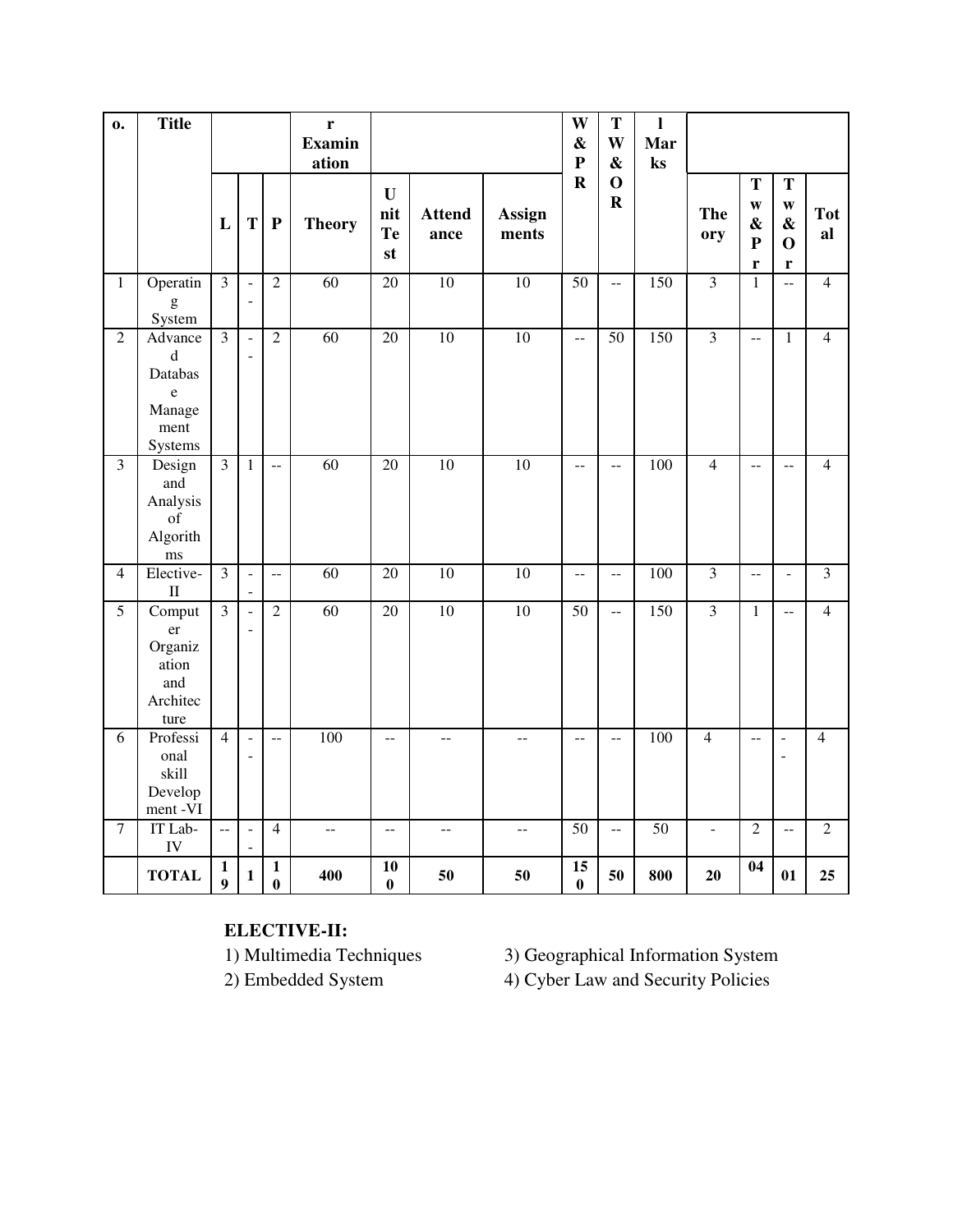### **Optional Subject: Mathematics- IV**

|                        | <b>Teachin</b><br>g<br><b>Scheme</b> |                |                                                      |                                                  |                             |                              | <b>Examination Scheme</b> |                   |                           |                  |                   |        |                         |
|------------------------|--------------------------------------|----------------|------------------------------------------------------|--------------------------------------------------|-----------------------------|------------------------------|---------------------------|-------------------|---------------------------|------------------|-------------------|--------|-------------------------|
| <b>Course</b>          |                                      |                |                                                      | End<br><b>Semester</b><br><b>Examinati</b><br>on |                             | <b>Continuous Assessment</b> | TW                        |                   | <b>Total</b>              | <b>Credits</b>   |                   |        |                         |
| <b>Title</b>           | L                                    | T              | P                                                    | <b>Theory</b>                                    | Un<br>it<br><b>Tes</b><br>t | <b>Attenda</b><br>nce        | <b>Assignme</b><br>nts    | $\&P$<br>$\bf{R}$ | TW<br>$\&\mathrm{O}$<br>R | <b>Mark</b><br>S | <b>Theo</b><br>ry | т<br>W | <b>Tot</b><br>al        |
| Mathemati<br>$cs - IV$ | 4                                    | $\blacksquare$ | $\overline{\phantom{a}}$<br>$\overline{\phantom{a}}$ | 60                                               | 20                          | 10                           | 10                        | $- -$             | $ -$                      | 100              | $\overline{4}$    | ۰      | 4                       |
| <b>TOTAL</b>           | $\overline{\mathbf{4}}$              |                | ۰                                                    | 60                                               | 20                          | 10                           | 10                        | -                 |                           | 100              | 4                 |        | $\overline{\mathbf{4}}$ |

# **Theory of Automata and Formal Languages**

| <b>Teaching Scheme</b> | <b>Examination Scheme</b>                         |                   | <b>Credit Allotted</b> |                |
|------------------------|---------------------------------------------------|-------------------|------------------------|----------------|
|                        | <b>Theory</b> :3Hrs/Week End Semester Examination | : 60 Marks Theory |                        | $\therefore$ 4 |
|                        | <b>Tutorials :1Hr/Week Continuous assessment</b>  | : 40 Marks        |                        |                |

### **Course Objectives:**

Students will learn about a variety of issues in the mathematical development of computer science theory, particularly finite representations for languages and machines, as well as gain a more formal understanding of algorithms and procedures.

**Course Prerequisites:** Students should have knowledge of set theory and state transition diagrams.

### **Course Outcome:**

### **Students will be able to:**

- **1)** Design automata machines for strings given.
- **2)** Write regular expression for the given string and find set of strings if regular expression is given.
- **3)** Write grammar rules for the strings given.
- **4)** Design push down automata for the string and grammar.
- **5)** Design Turing machine and apply the same to solve algorithmic problems.
- **6)** Apply knowledge of TAFL in compiler construction.

# **UNIT-I State Machines: (06 Hours)**

Abstract Machine, Acceptance of language by machine. Finite Automata (FA) - Definition, Types of FA, NFA and DFA, Language accepted by NFA and DFA, Designing of finite state machines.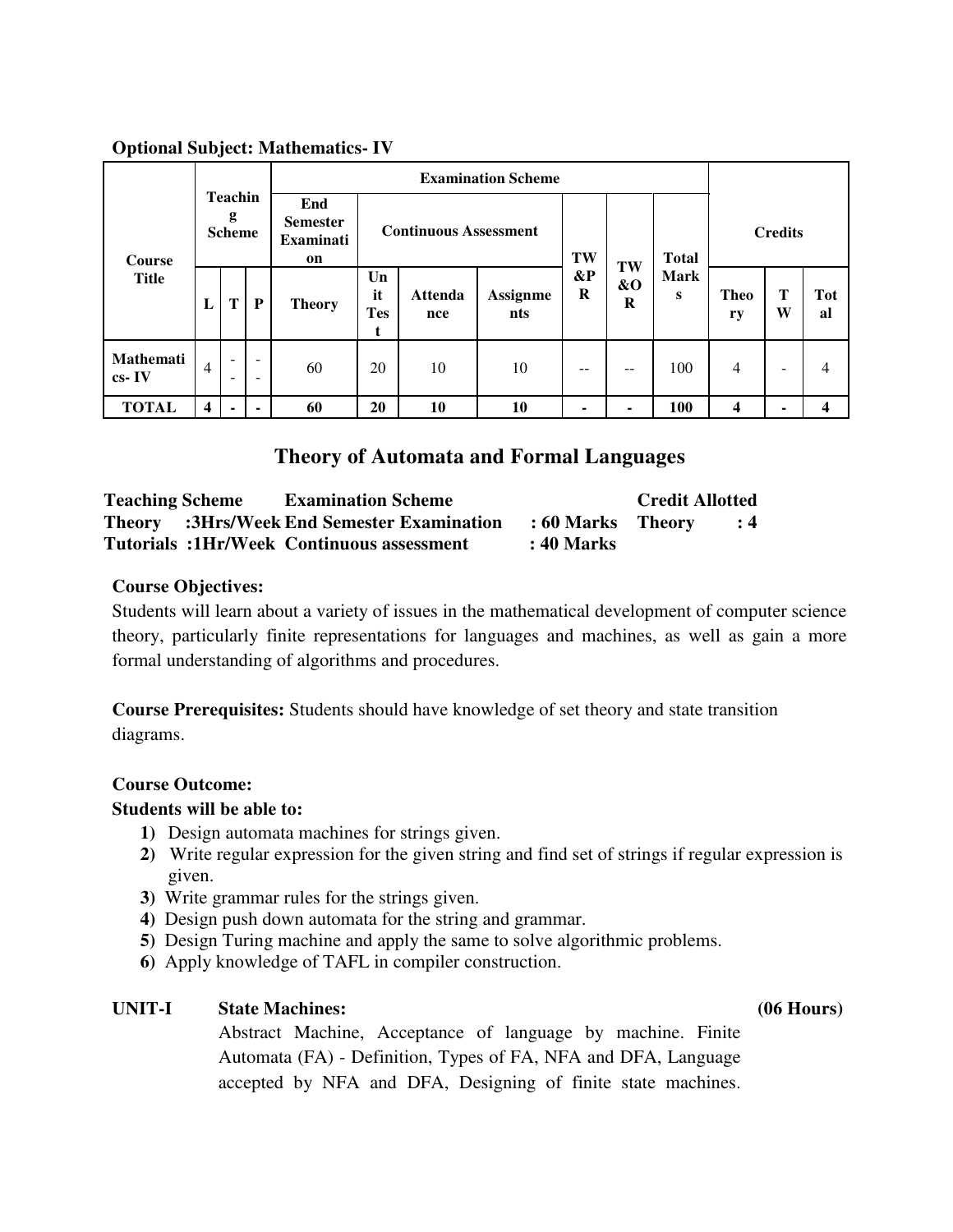Equivalence and difference between DFA and NFA, Inter-conversion between NFA and DFA, Machines with output- Moore and Mealy machines, Designing, Inter-conversion between Moore and Mealy machine.

# **UNIT-II Regular Expression (R.E.): (06 Hours)**

Operators of RE, Building RE, Precedence of operators, Algebraic laws for RE, Arden's theorem, FA and RE: DFA to RE, RE to DFA, Properties of Regular Languages: Pumping lemma for Regular Languages, Closure and decision properties of regular languages, Equivalence and minimization of automata.

# **UNIT-III Grammars: (06 Hours)**

Definition, Production rules, Derivation trees, Ambiguous Grammar, Removal of ambiguity, Regular Grammar, Inter-conversion between RE and Grammar, Reduced form of grammar- Removal of unit production, Removal of useless symbols, Removal of epsilon symbol. Linear grammar: left & right linear grammar, Inter-conversion. Chomsky hierarchy of languages, Context Free Grammar- Definition, Context free language (CFL. Normal Forms- Chomsky Normal Form(CNF), Griebach Normal Form(GNF).

### **UNIT-IV Push Down Automata (PDA): (06 Hours)**

Limitations of FA, PDA: Definition, Uses, Equivalence between FA and PDA, Designing of PDA, Deterministic Push Down Automata and Non-Deterministic Push Down Automata- Definition, Language accepted by PDA, Properties of CFL, Pumping Lemma for CFL. Limitations of PDA, Applications of PDA.

# **UNIT-V Turing Machine(TM): (06 Hours)**

Definition, Model, Comparison of TM, FSM, PDA, Design of TM, Examples of TM- Combinational TM, Iterative TM, Recursive TM, Universal TM, TM as a language acceptor, Some Problems that cannot be solved by Turning Machines, Language accepted by TM, Recursive sets, Partially recursive functions. Church's Turing hypothesis, Multitask TM, TM limitations, Halting problem.

# **UNIT-VI Applications: (06 Hours)**

Comparison between FA, PDA, TM. Application of RE: Regular expressions in Unix, GREP utilities of Unix, Lexical analysis and finding patterns in text, Application of CFG: Parser, Markup languages, XML and Document Type Definitions. Applications of PDA and TM.

### **Assignment List:**

- **1.** Solve problems on designing of finite automata.
- **2.** Design and inter-convert Moore and Mealy Machine for same problems.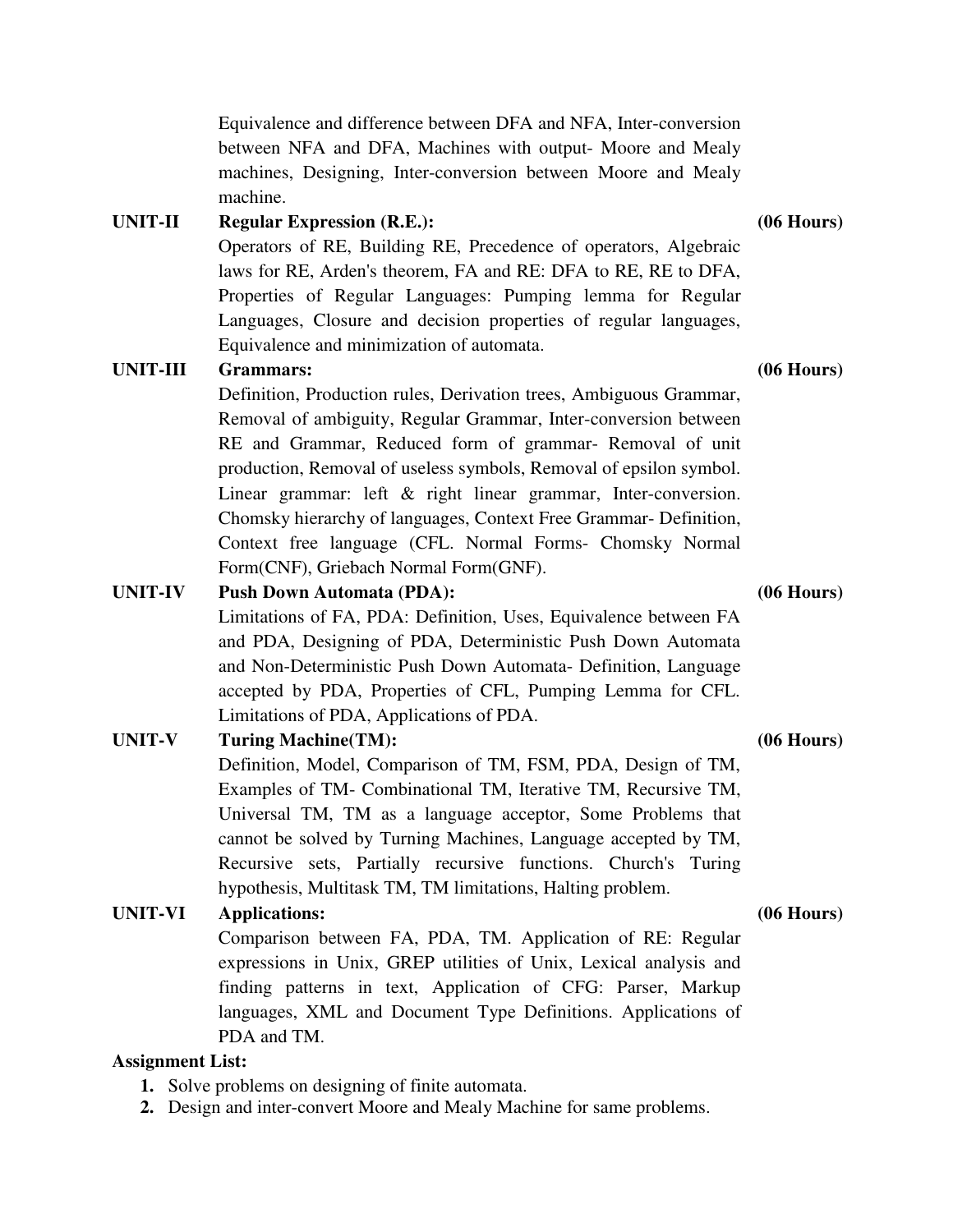- **3.** Form grammar rules for language ot set of regular expression or strings given.
- **4.** Design Push Down Automata for grammar or given string.
- **5.** Construct Turing Machine to solve given problem.
- **6.** Compile all the applications of RE, Grammar, TM.
- **7.** Study Assignment on Complexity Theory.

### **Text Books:**

- **1)** John Martin. Introduction to Languages and Theory of Computation. McGrawHill.
- **2)** Michael Sipser. Introduction to The Theory of Computation . ISE.
- **3)** Vivek Kulkarni. Theory of Computation. Oxford University Press.

# **Reference Books:**

- **1)** John E. Hopcoroft, Rajeev Motwani, Jeffrey D-Ullman. Introduction to Automata Theory Languages And Computation. Addison-Wesley.
- **2)** [Sanjeev Arora,](http://www.amazon.com/Sanjeev-Arora/e/B001QV5QCE/ref=dp_byline_cont_book_1) [Boaz Barak.](http://www.amazon.com/s/ref=dp_byline_sr_book_2?ie=UTF8&text=Boaz+Barak&search-alias=books&field-author=Boaz+Barak&sort=relevancerank) Computational Complexity: A Modern Approach. Cambridge University Press
- **3)** [Mishra K.L.P.,](http://www.amazon.in/s/ref=dp_byline_sr_book_1?ie=UTF8&field-author=Mishra+K.L.P.&search-alias=stripbooks) [Chandrasekaran N.](http://www.amazon.in/s/ref=dp_byline_sr_book_2?ie=UTF8&field-author=Chandrasekaran+N.&search-alias=stripbooks) Theory of Computer Science: Automata, Languages and Computation. Prentice Hall India.
- **4)** [Christos H. Papadimitriou.](http://www.amazon.in/Christos-H.-Papadimitriou/e/B001ILOBVO/ref=dp_byline_cont_book_1) Computational Complexity. Pearson Education.
- **5)** [Cristopher Moore,](http://www.amazon.com/Cristopher-Moore/e/B005WGBTVG/ref=dp_byline_cont_book_1) [Stephan Mertens.](http://www.amazon.com/Stephan-Mertens/e/B005WFAFEE/ref=dp_byline_cont_book_2) The Nature of Computation. Oxford University Press

**Syllabus for Unit Test: Unit Test -1 Unit I ,II and III**

**Unit Test -2 Unit IV, V and VI**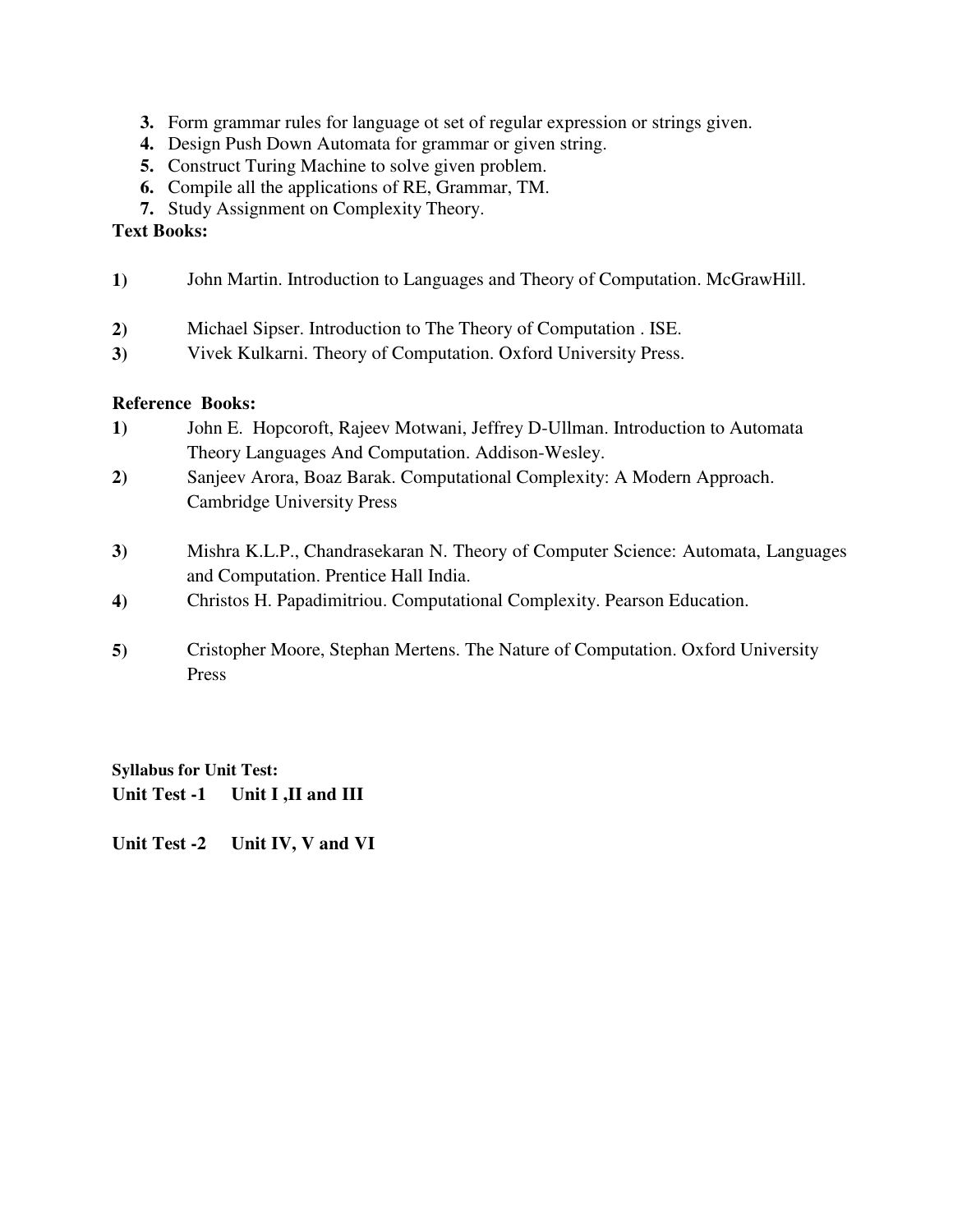|                                   |                                                                                    | <b>Subject Code: Data Communication and Networks.</b>                                              |                   |                        |  |  |  |  |  |
|-----------------------------------|------------------------------------------------------------------------------------|----------------------------------------------------------------------------------------------------|-------------------|------------------------|--|--|--|--|--|
| <b>Teaching Scheme</b>            |                                                                                    | <b>Examination Scheme</b>                                                                          |                   | <b>Credit Allotted</b> |  |  |  |  |  |
| Theory : 03 Hrs/Week              |                                                                                    | <b>End Semester Examination</b>                                                                    | <b>: 60 Marks</b> | <b>Theory</b><br>:03   |  |  |  |  |  |
| <b>Practical: 02 Hrs/Week</b>     |                                                                                    | <b>Continuous assessment</b>                                                                       | : 40 Marks        | <b>Term Work:01</b>    |  |  |  |  |  |
|                                   |                                                                                    | <b>Term Work</b>                                                                                   | : 50 Marks        |                        |  |  |  |  |  |
|                                   |                                                                                    |                                                                                                    |                   |                        |  |  |  |  |  |
| <b>Course Objectives:</b>         |                                                                                    |                                                                                                    |                   |                        |  |  |  |  |  |
|                                   |                                                                                    | 1) Build an understanding of the fundamental concepts of computer networking                       |                   |                        |  |  |  |  |  |
|                                   | 2) Familiarize the student with the basic taxonomy and terminology of the computer |                                                                                                    |                   |                        |  |  |  |  |  |
|                                   | Networking area.                                                                   |                                                                                                    |                   |                        |  |  |  |  |  |
|                                   |                                                                                    | 3) Introduce the student to advanced networking concepts, preparing the student for entry Advanced |                   |                        |  |  |  |  |  |
| courses in computer networking.   |                                                                                    |                                                                                                    |                   |                        |  |  |  |  |  |
|                                   |                                                                                    | 4) Gain expertise in some specific areas of networking such as the design and maintenance of       |                   |                        |  |  |  |  |  |
| individual networks.              |                                                                                    |                                                                                                    |                   |                        |  |  |  |  |  |
|                                   |                                                                                    |                                                                                                    |                   |                        |  |  |  |  |  |
| <b>Course Prerequisites:</b>      |                                                                                    |                                                                                                    |                   |                        |  |  |  |  |  |
| Students should have knowledge of |                                                                                    | 1) how computer networks operate and the fundamentals of data communication                        |                   |                        |  |  |  |  |  |
|                                   |                                                                                    | 2) Concepts and fundamental design principles of modern computer networking in a top-down          |                   |                        |  |  |  |  |  |
|                                   |                                                                                    | approach, focusing on the Internet's architecture and protocols.                                   |                   |                        |  |  |  |  |  |
|                                   |                                                                                    |                                                                                                    |                   |                        |  |  |  |  |  |
| <b>Course Outcome:</b>            |                                                                                    |                                                                                                    |                   |                        |  |  |  |  |  |
| Students will be able to:         |                                                                                    |                                                                                                    |                   |                        |  |  |  |  |  |
| 1) describe network architecture  |                                                                                    |                                                                                                    |                   |                        |  |  |  |  |  |
|                                   |                                                                                    | 2) understand basic computer network technology                                                    |                   |                        |  |  |  |  |  |
|                                   |                                                                                    | 3) analysis including error detection, error control and flow control.                             |                   |                        |  |  |  |  |  |
|                                   |                                                                                    | 4) recognize the different types of network topologies and protocols                               |                   |                        |  |  |  |  |  |
|                                   |                                                                                    | 5) analyze the different types of network devices and their functions within a network             |                   |                        |  |  |  |  |  |
|                                   |                                                                                    | 6) familiarity with the basic protocols of computer networks, and how they can be used             |                   |                        |  |  |  |  |  |
|                                   |                                                                                    | to assist in network design and implementation                                                     |                   |                        |  |  |  |  |  |
|                                   |                                                                                    |                                                                                                    |                   |                        |  |  |  |  |  |
| UNIT-I                            |                                                                                    | <b>Fundamentals of digital communications:</b>                                                     |                   | $(06$ Hours)           |  |  |  |  |  |
|                                   |                                                                                    | Introduction to digital communications. Definitions of terms. Signal                               |                   |                        |  |  |  |  |  |
|                                   |                                                                                    | propagation. Signal types: Sine waves, Square waves. Signal                                        |                   |                        |  |  |  |  |  |
|                                   |                                                                                    | parameters: Amplitude, Frequency, and Phase.                                                       |                   |                        |  |  |  |  |  |
|                                   |                                                                                    | Channel effects on transmission: Attenuation, Effects of limited                                   |                   |                        |  |  |  |  |  |
|                                   |                                                                                    | bandwidth. Analog and Digital, Periodic Analog Signals, Digital                                    |                   |                        |  |  |  |  |  |
|                                   |                                                                                    | Signals, Transmission impairment, Data Rate Limits, Performance.                                   |                   |                        |  |  |  |  |  |
|                                   | Conversion.                                                                        | Digital Transmission: Analog-to-Digital Conversion, Digital-to-Digital                             |                   |                        |  |  |  |  |  |
|                                   |                                                                                    | Analog Transmission: Digital-to-analog Conversion (ASK, FSK, PSK,                                  |                   |                        |  |  |  |  |  |
|                                   |                                                                                    | QAM), Analog-to-Analog Conversion.                                                                 |                   |                        |  |  |  |  |  |
| <b>UNIT-II</b>                    |                                                                                    | <b>Transmission Media and Technologies:</b>                                                        |                   | $(06$ Hours)           |  |  |  |  |  |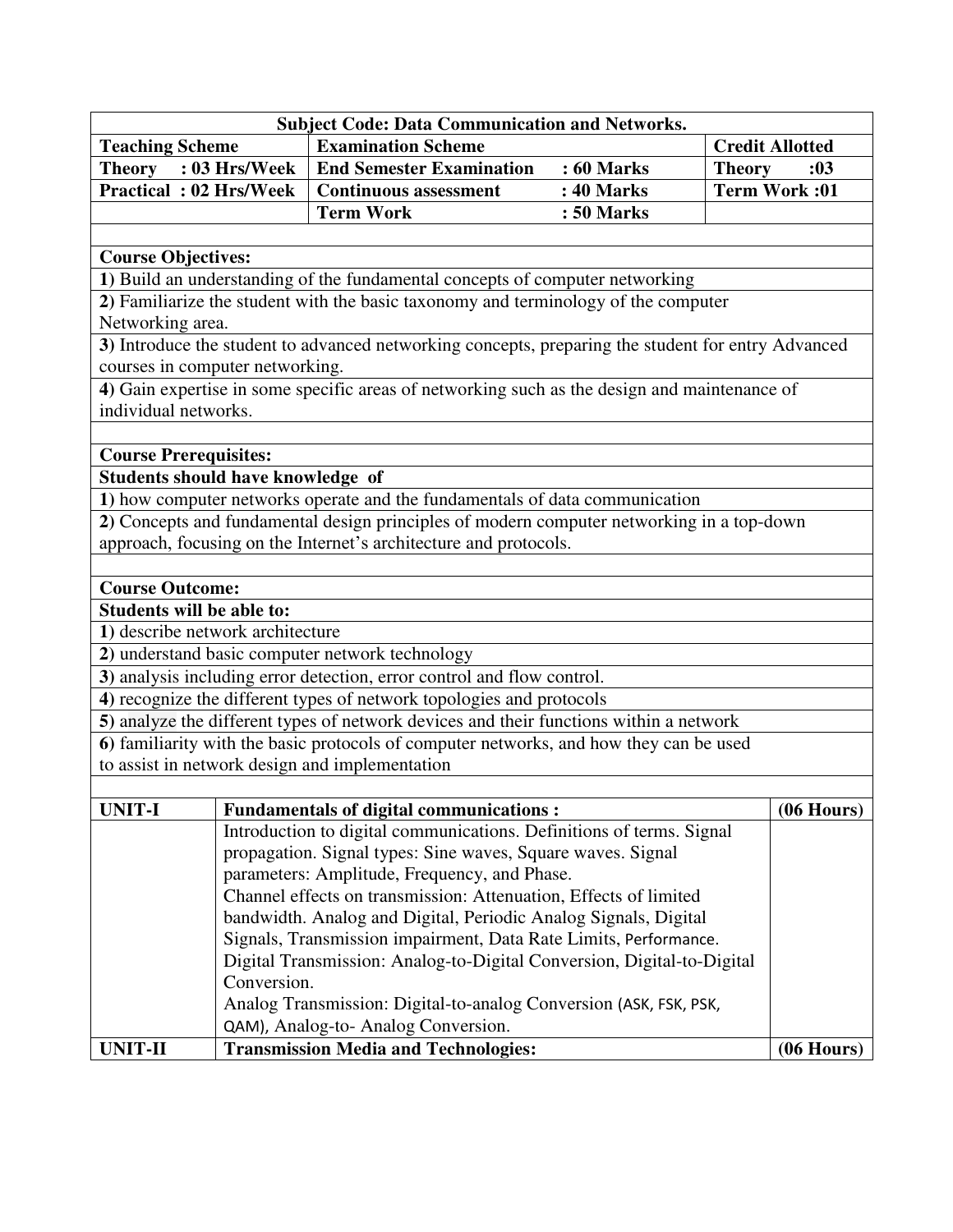|                               |  | Transmission Media: Guided Media: Twisted pair cables, Co-axial cables,                                                                           |              |
|-------------------------------|--|---------------------------------------------------------------------------------------------------------------------------------------------------|--------------|
|                               |  | Fiber optic cables. Unguided Media: Radio waves, Microwave, Infrared.                                                                             |              |
|                               |  | Wireless Transmission Medium.                                                                                                                     |              |
|                               |  | Introduction to switching: - Switching, Circuit-Switched Networks, Datagram                                                                       |              |
|                               |  | networks, Concept of Virtual circuit networks, Structure of circuit and packet                                                                    |              |
|                               |  | switch. Types of services: Connection oriented services (Virtual circuits)<br>Connectionless services (Datagrams).                                |              |
|                               |  |                                                                                                                                                   |              |
| <b>UNIT-III</b>               |  | Data transmission mechanisms:                                                                                                                     | $(06$ Hours) |
|                               |  | Communication modes: Simplex, Half-duplex, Full – duplex. Transmission                                                                            |              |
|                               |  | modes: Serial transmission, Parallel transmission.                                                                                                |              |
|                               |  | Synchronization: Asynchronous transmission, Synchronous transmission.                                                                             |              |
|                               |  | Multiplexing: Frequency division multiplexing, Synchronous time division                                                                          |              |
|                               |  | multiplexing, Statistical time division multiplexing. (Time slots & frames,<br>interleaving, data rate management). Spread Spectrum - FHSS, DSSS. |              |
| <b>UNIT-IV</b>                |  | <b>Introduction to computer networks:</b>                                                                                                         | $(06$ Hours) |
|                               |  | Introduction to computer networks, Network Topologies: Bus, Star, Ring.                                                                           |              |
|                               |  | Types of networks: Local area networks (LAN), Wide area networks (WAN),                                                                           |              |
|                               |  | Metropolitan Area networks (MAN), Personal area networks (PAN). Layered                                                                           |              |
|                               |  | network model: OSI model, TCP/IP model.                                                                                                           |              |
|                               |  | Connecting Devices Repeaters, Hubs, Bridges, Two & Three layer Switches                                                                           |              |
|                               |  | Routers, Gateways, Backbone networks, Concept of VLAN.                                                                                            |              |
|                               |  | Data Link Layer – Error correction & detection. Types of errors. Block                                                                            |              |
|                               |  | Coding, Cyclic Codes, Checksum, Data Link control, Framing, Flow and                                                                              |              |
|                               |  | Error Control.                                                                                                                                    |              |
|                               |  |                                                                                                                                                   |              |
| <b>UNIT-V</b>                 |  | <b>NETWORK LAYER:</b>                                                                                                                             | $(06$ Hours) |
|                               |  | Internetworking, IPv4 & IPv4 protocol packet format, IPv6 Protocol & Packet                                                                       |              |
|                               |  | format, IPv4 VS IPv6, Transition from IPv4 to IPv6,                                                                                               |              |
|                               |  | Address Resolution protocols (ARP, RARP), BOOTP, DHCP. Address                                                                                    |              |
|                               |  | Mapping ICMP, IGMP, ICMPv6.                                                                                                                       |              |
|                               |  | Routing Protocols – Delivery, forwarding, routing, types of routing, routing                                                                      |              |
|                               |  | tables, Unicast Routing, Unicast Routing protocols, RIP, Concepts of OSPF,                                                                        |              |
|                               |  | and BGP & Multicast Routing, Multicast routing protocols.                                                                                         |              |
| <b>UNIT-VI</b>                |  | <b>TRANSPORT LAYER:</b>                                                                                                                           | $(06$ Hours) |
|                               |  | Process-Process Delivery: UDP, TCP and SCTP, Process-to-Process                                                                                   |              |
|                               |  | Delivery, User Datagram Protocol (UDP), Congestion Control and Quality of                                                                         |              |
|                               |  | service : Data Traffic, Congestion, Congestion Control (Open Loop, Closed                                                                         |              |
|                               |  | Loop & Congestion control in TCP), Quality Services (QoS), Techniques to                                                                          |              |
|                               |  | improve QoS, Integrated services, Differentiated Services and Flow                                                                                |              |
|                               |  | Characteristics.                                                                                                                                  |              |
|                               |  | Introduction to Application Layer – DNS, Remote Logging (Telnet), SMTP,<br>FTP, WWW, HTTP.                                                        |              |
|                               |  |                                                                                                                                                   |              |
|                               |  |                                                                                                                                                   |              |
| <b>Assignment List:</b><br>1) |  | Socket programming - TCP and UDP.                                                                                                                 |              |
| 2)                            |  | Socket programming Client Server using RPC.                                                                                                       |              |
| 3)                            |  | Study and demonstration of CISCO packet tracer with data transmission. (Windows/Linux)                                                            |              |
| 4)                            |  | Study and demonstration of CISCO packet tracer with data loss. (Windows/Linux)                                                                    |              |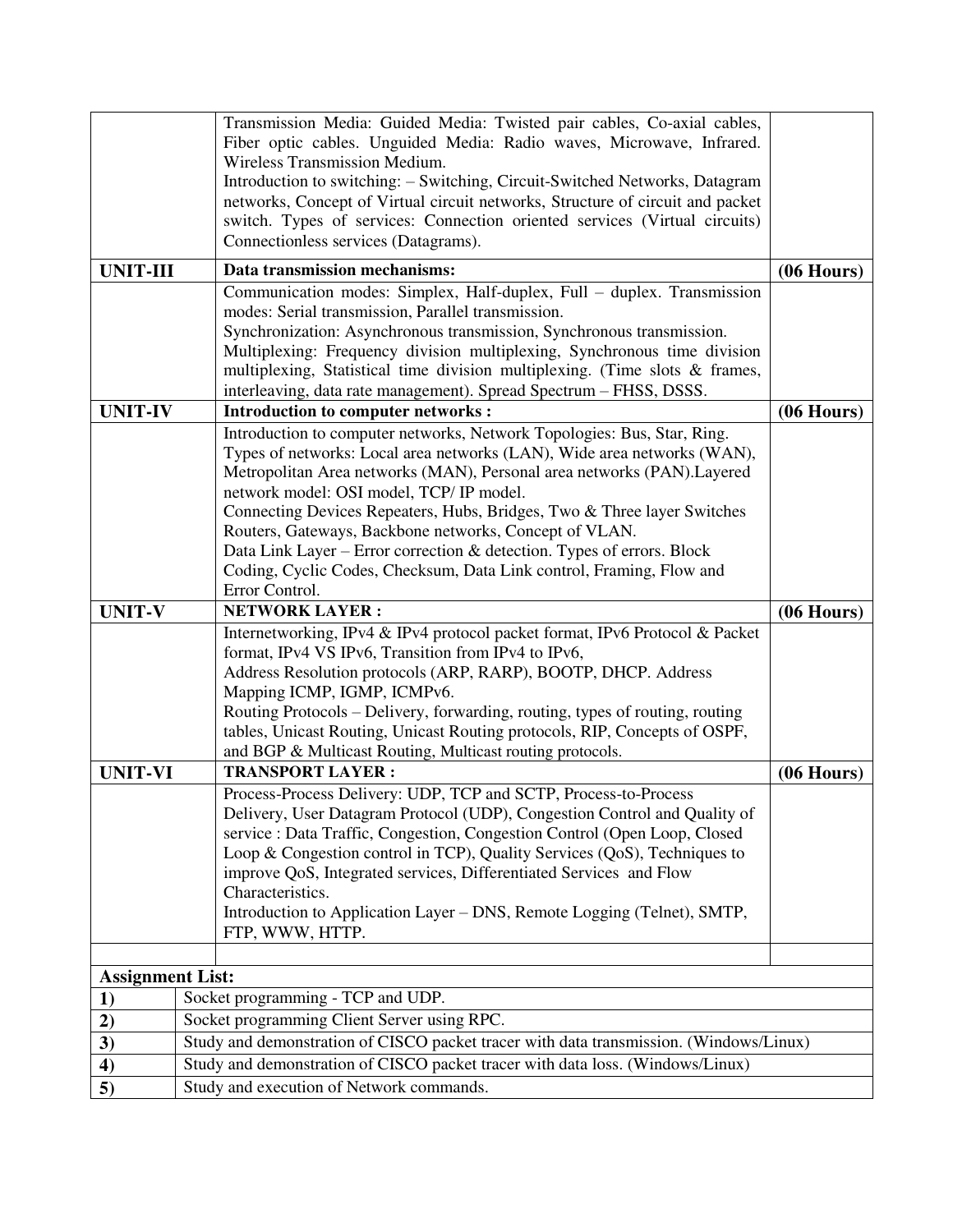| What are the responsibilities of physical layer, data link layer, network layer?              |
|-----------------------------------------------------------------------------------------------|
| Explain the differences in the impact on performance of:                                      |
| TCP packet being lost or dropped.<br>a)                                                       |
| UDP packet being lost or dropped.<br>b)                                                       |
| Implementation of CRC.                                                                        |
| Explain IP 4& IP 6 .Identify the class and default subnet mask of the IP address 217.65.10.7. |
| Demonstration of Setting Firewall, Enabling /Disabling Ports.                                 |
|                                                                                               |
|                                                                                               |
| Data Communications and Networking, Fourth Edition by Behrouza A. Forouzan, TMH.              |
| Computer Networks, A.S.Tanenbaum, 4th edition, Pearson education.                             |
| Wayne Tomasi, "Introduction to Data Communication and Networking", 1/e, Pearson               |
| Education.                                                                                    |
|                                                                                               |
| <b>Reference Books:</b>                                                                       |
| Introduction to Data communications and Networking, W.Tomasi, Pearson education.              |
| Data and Computer Communications, G.S.Hura and M.Singhal, CRC Press, Taylor and               |
| Francis Group.                                                                                |
| An Engineering Approach to Computer Networks-S.Keshav,2nd Edition, Pearson                    |
| Education.                                                                                    |
| Understanding communications and Networks, 3rd Edition, W.A.Shay, Cengage Learning.           |
| William Stallings, "Data and Computer Communication", Eighth Edition, Pearson                 |
| Education, 2000.                                                                              |
|                                                                                               |
| <b>Syllabus for Unit Test:</b>                                                                |
| Unit I ,II and III                                                                            |
|                                                                                               |
| Unit IV, V and VI                                                                             |
| <b>Text Books:</b><br><b>Unit Test -1</b><br><b>Unit Test -2</b>                              |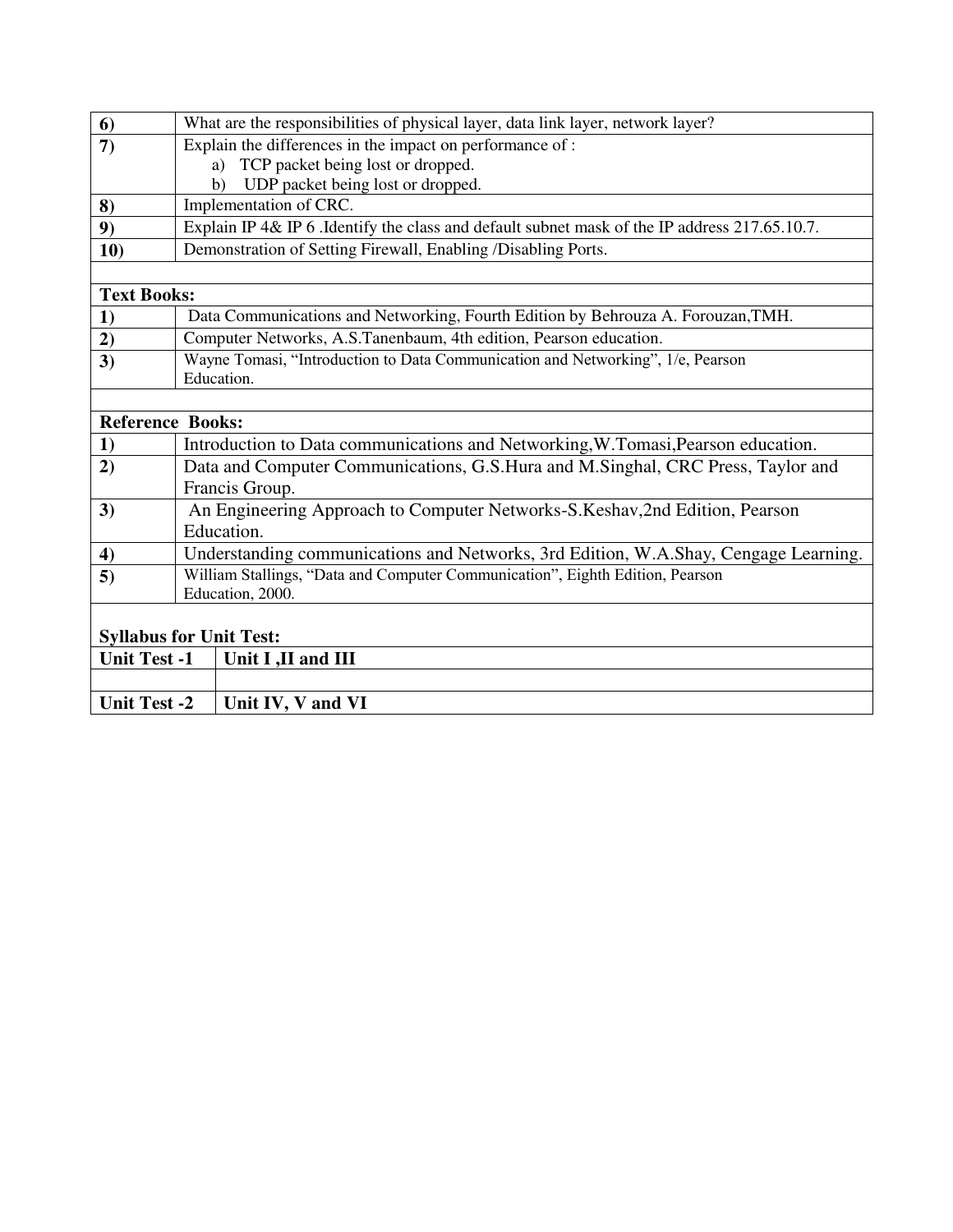# **System Programming**

| <b>Teaching Scheme</b> | <b>Examination Scheme</b>                          |                   | <b>Credit Allotted</b> |            |
|------------------------|----------------------------------------------------|-------------------|------------------------|------------|
|                        | <b>Theory: 3 Hrs/Week</b> End Semester Examination | <b>: 60 Marks</b> | Theory : 3             |            |
|                        | <b>Practical: 2Hrs/Week Continuous assessment</b>  | : 40 Marks        | Tw & Pr                | $\cdot$ :1 |
|                        | Term Work and Practical $(Tw & Pr)$ : 50 Marks     |                   |                        |            |

#### **Course Objectives:**

- **1)** To learn & understand fundamentals of system software program as Assembler, Linkers, and loaders.
- **2)** To study phases of compiler in detail.
- **3)** To learn how to design system programs.

# **Course Prerequisites:**

# **Students should have knowledge of**

- **1)** Data Structures
- **2)** Computer Organization
- **3)** Microprocessor
- **4)** Basic Searching & Sorting Algorithms

### **Course Outcome:**

## **Students will be able to:**

- **1)** Understand operating system user view point, fundamentals of Language processing
- **2)** Understand general machine structure and instruction formats**.**
- **3)** Design & implement low level programming using TASM,software for programming development
- **4)** Design & implement System Programs as Macroprocessor
- **5)** Understand various loader schemes and Design of absolute and direct linking loaders
- **6)** Understand Compiler phase
- **7)** use tool Lex for generation of Lexical Analyzer
- **8)** use tool YACC for generation of Syntax Analyzer.

### **UNIT-I Introduction: (06 Hours)**

Evolution Of the Components of Programming System, Evolution Of Operating System **Operating system User Viewpoint** : Functions ,**Operating System User Viewpoint :** Batch Control Language , **Operating System User Viewpoint :** Facilities Language Processing Activities, Fundamentals of Language Processing, Language processor development t tools

### **UNIT-II Machine Structure, Machine Language And Assembly Language (06 Hours)**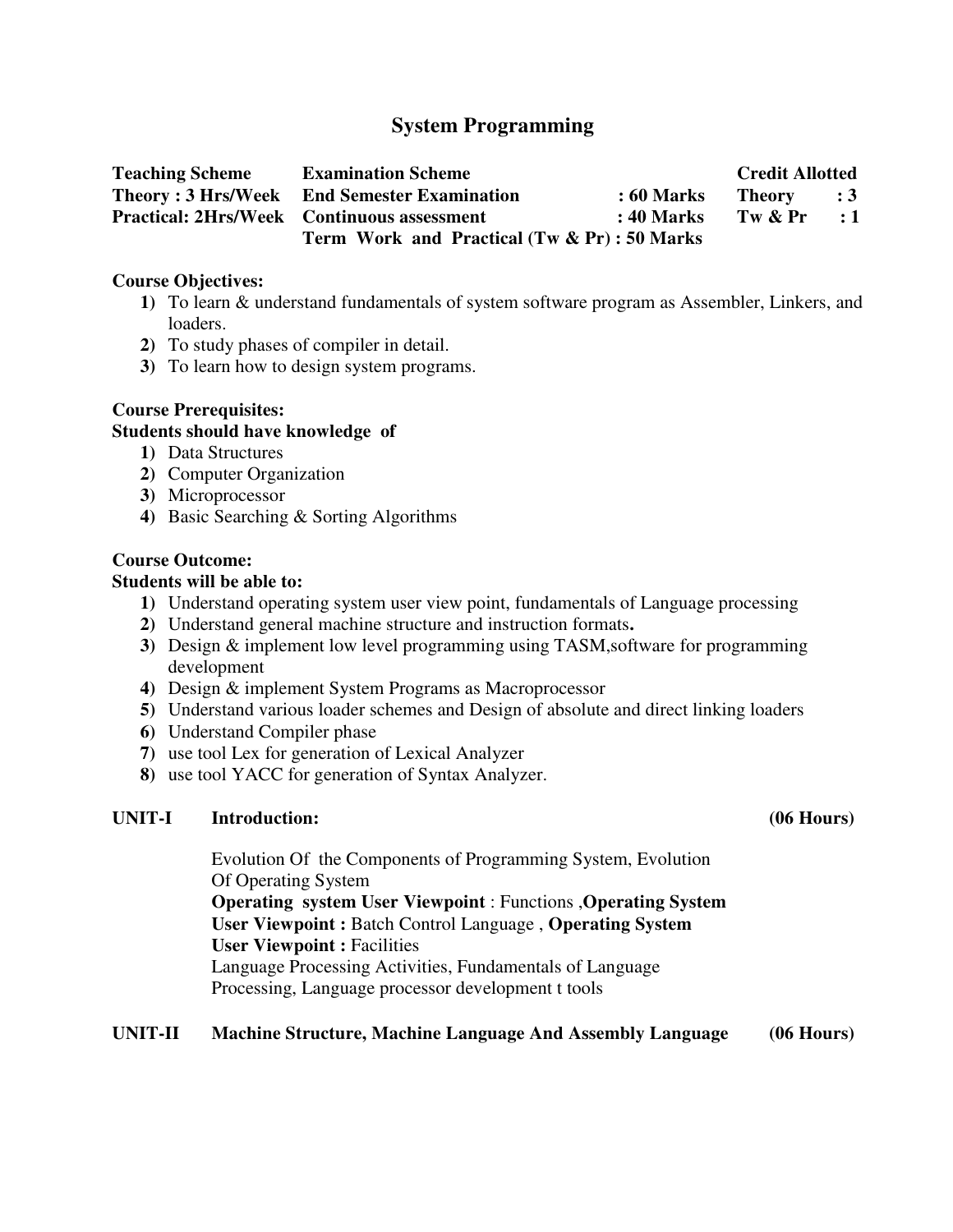**General Machine Structure :**General Approach to a new Machine, Machine Structure : 360 and 370 **Machine Language:** Long Way, No Looping, Address Modification Using Instructions as Data, Address Modification Using Instructions Using Index Registers, Looping **Assembly Language :** An Assembly Language Program, Example using Literals **UNIT-III Assemblers : (06 Hours)** General Design Procedure, Design Of Assembler, **Table Processing** : **Searching:** Linear Search, Binary Search **Sorting :** Interchange Sort, Shell Sort, Bucket Sort, Radix Exchange Sort, Address Calculation Sort, Comparison of Sorts **UNIT-IV MACRO Language And The MACROPROCESSOR : (06 Hours)** Macro Instructions, Features of Macro Facility, Implementation Of Restricted Facility : A Two pass Algorithm UNIT-V Loaders : (06Hours) **Loader Schemes** : Compile-And-Go Loaders, General Loader Scheme, Absolute Loaders, Subroutine Linkages, Relocating Loaders, Direct Linking Loaders,, Other Loader Schemes, **Linkers:**  Relocation and linking concepts, Design of linker, self relocating programs, Static and dynamic linking **Design of Absolute and Direct-Linking Loaders UNIT-VI Compilers : (06 Hours)** Basics of Compiler: Recognizing Basic Elements Recognizing Syntactic Units and Interpreting Meaning Storage Allocation Code Generation Phases Of Compiler : Lexical Phase, Syntax Phase, Interpretation Phase, Optimization, Storage Assignment, code Generation ,Assembly phase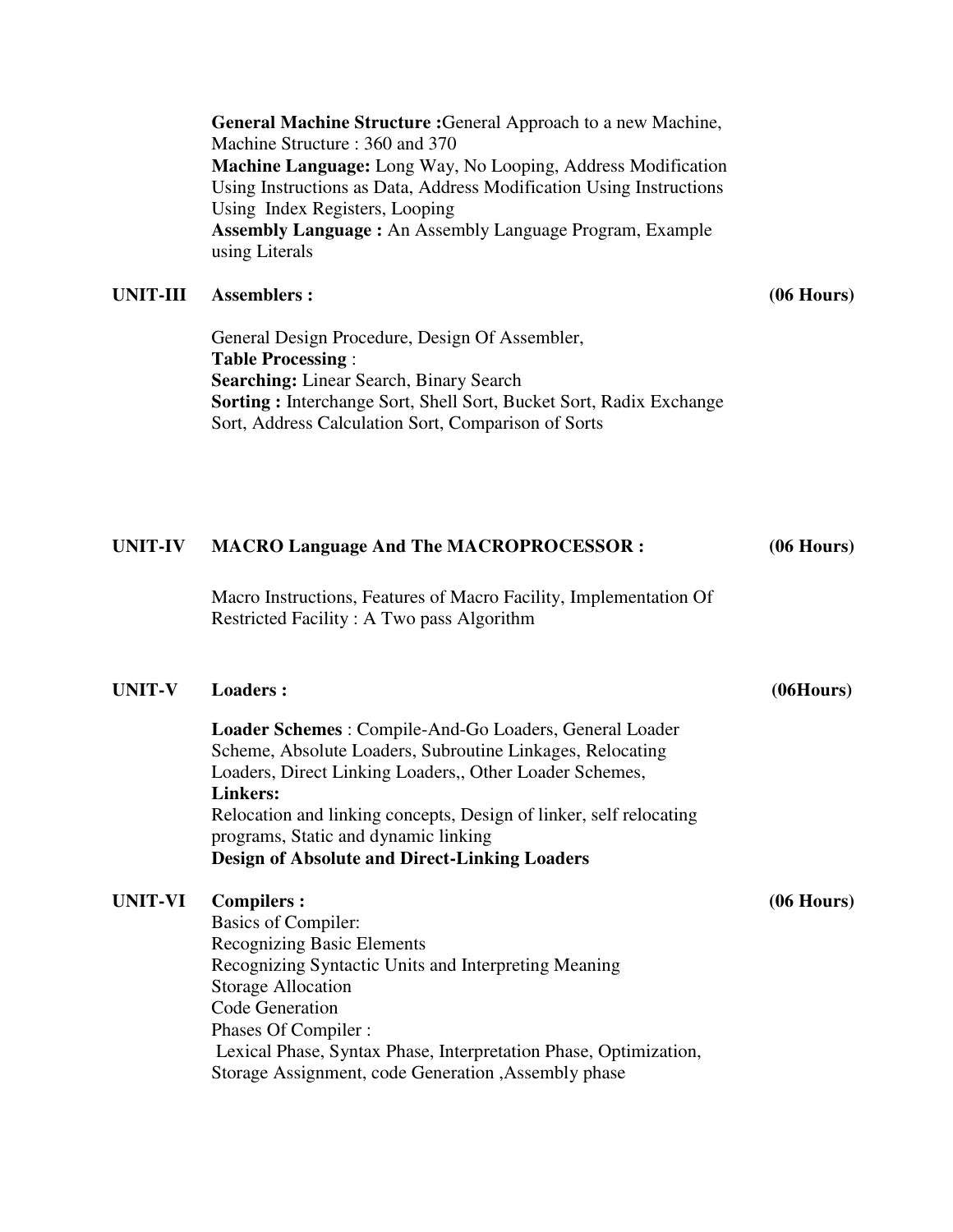### **Text Books:**

- **1)** D.M. Dhamdhere ,"Systems Programming and Operating Systems", Tata McGraw-Hill, ISBN-13:978-0-07-463579-7
- **2)** JOHN J.DONOVAN "System Programming ",TATA McGRAW-HILL EDITION
- **3)** Alfred V. Aho, Ravi Sethi, Reffrey D. Ullman, "Compilers Principles, Techniques, and Tools",Addison Wesley, ISBN 981-235-885-4

# **Reference Books:**

- **1)** Terence Parr, "Language Implementation Patterns",SPD,2009
- **2)** Leland L. Beck, "System Software An Introduction to Systems Programming" 3rd Edition, Person Education, ISBN 81-7808-036-2
- **3)** R.K. Maurya Wiley-dreamtech , "System Programming and Compiler Construction"
- **4)** Srimanta Pal ," System Programming " OXFORD Publication
- **5)** Richard Anthony," **Systems Programming: Designing and Developing Distributed Applications"** 1st Editio

# **Assignment List:**

- **1** To Study Fundamentals of language processing.
- **2** Write an assembly language program using Literals.
- **3** Write an assembly language program for table processing.(Searching & sorting)
- **4** To study the design of two pass Macroprocessor.
- **5** To study the phases of compilers.
- **6** To study the design of Absolute and Direct-Linking Loaders
- **7** Use of tool Lex for generation of Lexical Analyzer.
- **8** Use of tool YACC for generation of Syntax Analyzer.

### **Syllabus for Unit Test: Unit Test -1 Unit I ,II and III Unit Test -2 Unit IV, V and VI**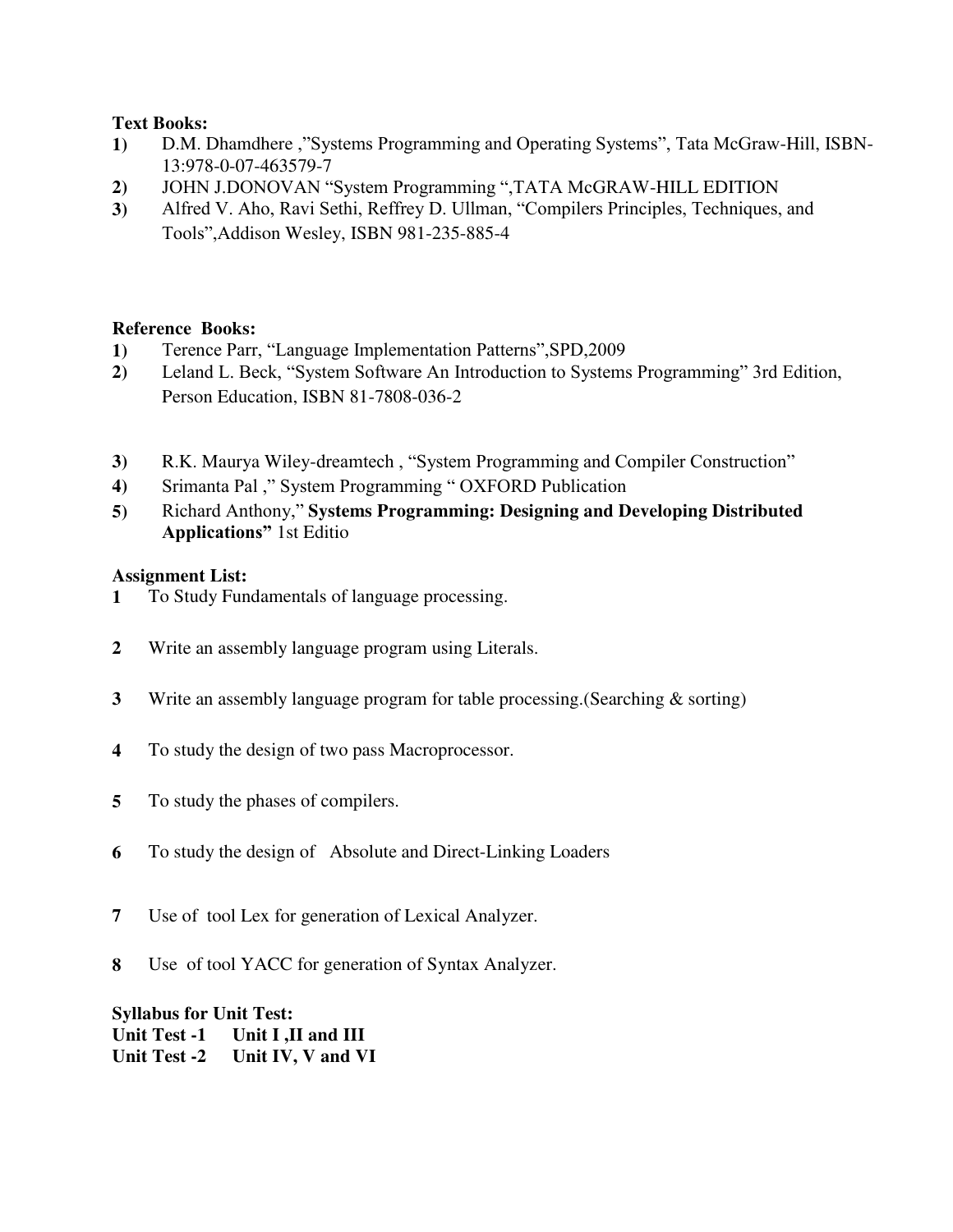# **Microprocessor Architecture and Programming**

| <b>Teaching Scheme</b>                             | <b>Examination Scheme</b>                    | <b>Credit Allotted</b>    |  |  |
|----------------------------------------------------|----------------------------------------------|---------------------------|--|--|
|                                                    | Theory : 3 Hrs/Week End Semester Examination | $: 60$ Marks Theory $: 3$ |  |  |
| <b>Practical: 2 Hrs/Week Continuous assessment</b> |                                              | : 40 Marks Tw $\&$ Pr : 1 |  |  |
|                                                    | Term Work and Practical (Tw & Pr) : 50 Marks |                           |  |  |

#### **Course Objectives:**

- **1)** To study 8-bit Microcontroller
- **2)** To study Advanced Computer Architectures
- **3)** To study 16-bit Microprocessor and Peripherals

### **Course Prerequisites:**

#### **Students should have knowledge of**

**1)** Basic Electronics Engineering

### **Course Outcome:**

#### **Students will be able to:**

- **1)** Understand basics of microprocessors, 16-bit microprocessor architecture
- **2)** Understand various microprocessor peripherals and their interfacing with 8086
- **3)** Understand assembly language programming concepts
- **4)** Understand advanced computer architectures
- **5)** Understand 8-Bit Microcontroller architecture, Programming and Interfacing
- **6)** Understand multiprocessor and multicore architecture.

#### **UNIT-I 16-Bit Microprocessor Architecture: (06 Hours)**

Basic microprocessor architecture, Bus concept, Intel 8086 microprocessor: Features, Block diagram and pin configuration, Max/min mode, Instruction cycles, Read Write cycles. Memory segmentation,8086 Memory organization, , Instruction pipelining, Instruction set, 8086 Interrupt structure

# **UNIT-II 8086 Assembly Language Programming: (06 Hours)**

Programmers model of 8086, 8086 addressing modes, Assembler directives, DOS and BIOS interrupts, Function calls, Procedures and Macros, EXTRN and PUBLIC directives, FAR procedure, Turbo debugger, Writing programs in C using int86, int86x, intdos, intdosx functions.

#### **UNIT-III NDP and Peripherals : (06 Hours)**

8087 Architecture, Communication and Interfacing with 8086, Writing basic programs using 8087, Architecture, Modes and Interfacing of following peripherals with 8086 : 8255 Programmer Peripheral Interface, 8259 Programmable Interrupt Controller, 8253 Programmable Interval Timer, 8237 DMA Controller, Designing 8086 based applications using above peripherals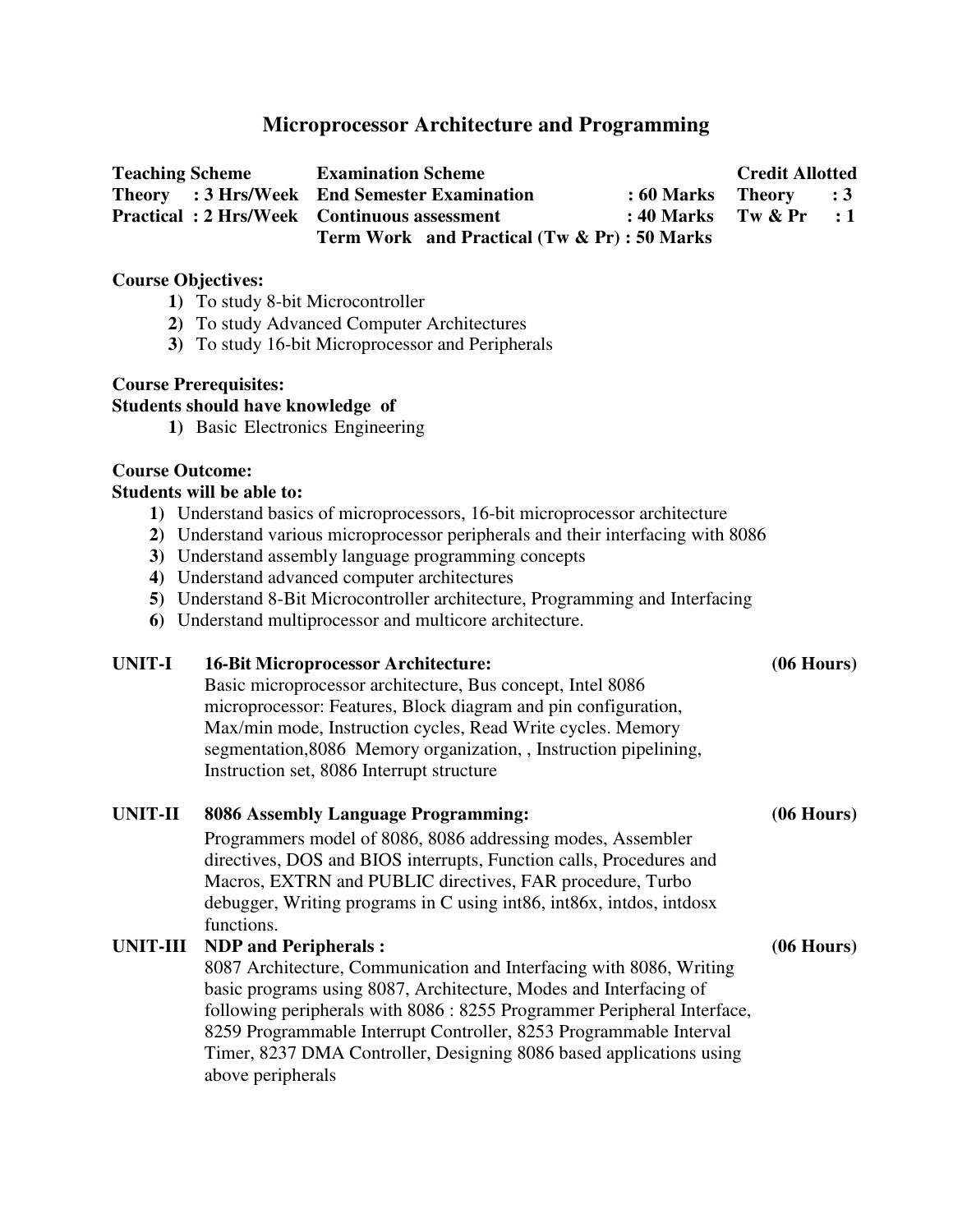| <b>UNIT-IV</b> | <b>Advanced Processor Architectures:</b><br>Multiprocessor Architectures: Closely coupled and Loosely coupled,<br>RISC and CISC Architectures, SPARC, Superscalar Architecture,<br>Multicore Architecture, Intel i3, i5 and i7 architectures                                                                                                                     | $(06$ Hours) |
|----------------|------------------------------------------------------------------------------------------------------------------------------------------------------------------------------------------------------------------------------------------------------------------------------------------------------------------------------------------------------------------|--------------|
| <b>UNIT-V</b>  | 8-bit Microcontroller-I<br>Microcontroller 8051 Architecture, On-Chip data memory and program<br>memory organization, Programming of 8051 : Register set, Register<br>bank, SFRs, Instruction format & addressing modes. Instruction set.<br>External data memory and program memory $\&$ its interfacing, I/O ports<br>programming.                             | $(06$ Hours) |
| <b>UNIT-VI</b> | 8-bit Microcontroller-II<br>Interrupts structure and Response. Timers/counters and their<br>programming, Serial port and programming, Interrupt programming,<br>Design of minimum system using 8051 micro-controller for various<br>applications, Software & hardware tools for development of<br>microcontroller based system such as assembler, compiler, IDÉ, | $(06$ Hours) |

Emulators, debugger, programmer, development board, DSO, Logic

**1)** Liu, Gibson, "Microcomputer Systems: The 8086/88 Family", 2nd Edition, PHI,2005 **2)** Ray Dunkon, "Advanced MSDOS Programming", 2nd Edition, BPB Publication.

**5)** Yashwant Kanitkar, "TSR through C", BPB Publication, 1995, ISBN 81- 7029-520-3.

**1)** Microprocessor Architecture and Interfacing : Ramesh Gaonkar

**4)** Microprocessors and Microcontrollers : N.Senthil Kumar

**4)** Intel Microprocessor and peripheral Handbook: Volume 1

1) Programs based on numerical computing, code conversion

5) Programs in C using int86, int86x, intdos, intdosx functions 6) Simple 8051 programs based on 8085 development board

2) Programs based on string processing

3) Programs using EXTRN, PUBLIC directives

7) Program on Timer programming: ISR based

4) Creating library of macros and using it in programs.

**3)** 8086 Microprocessor: Programming and Interfacing, Keneth Ayala

**3)** Kip Irvine, "Assembly language for IBM PC", PHI, 2nd Edition, 1993

**2)** Microprocessor and Interfacing : Douglas V.Hall

**5)** 8051 microcontroller & embedded system, Mazidi **6)** IBM PC Assembly Language Programming, Peter Abel

Analyzer.

**Text Books:** 

**Reference Books:** 

**List of Assignments :**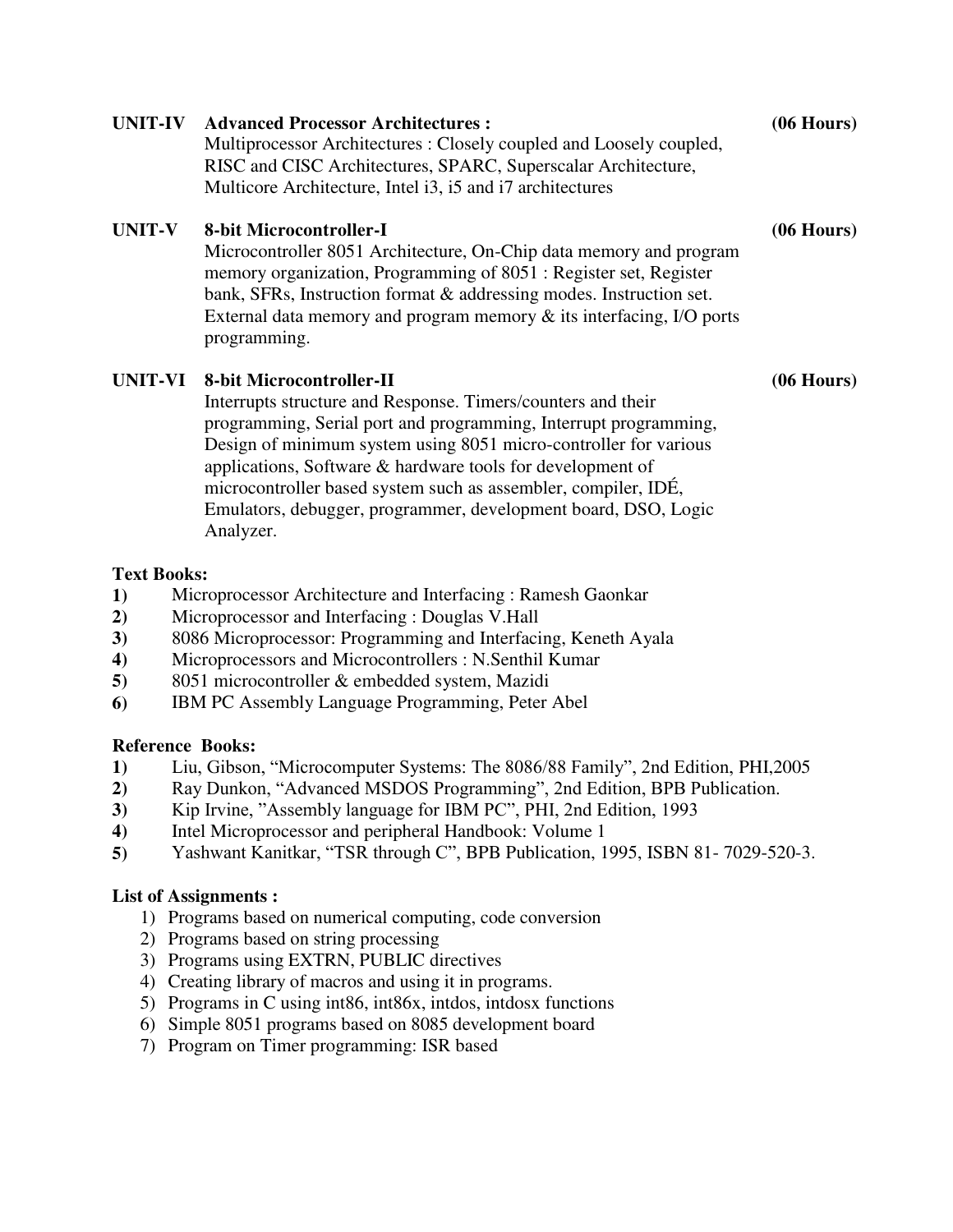8) Program with interfacing : a) A/D Convertor b) D/A Convertor

c) Stepper motor

**Syllabus for Unit Test:** 

**Unit Test -1 Unit I ,II and III** 

**Unit Test -2 Unit IV, V and VI**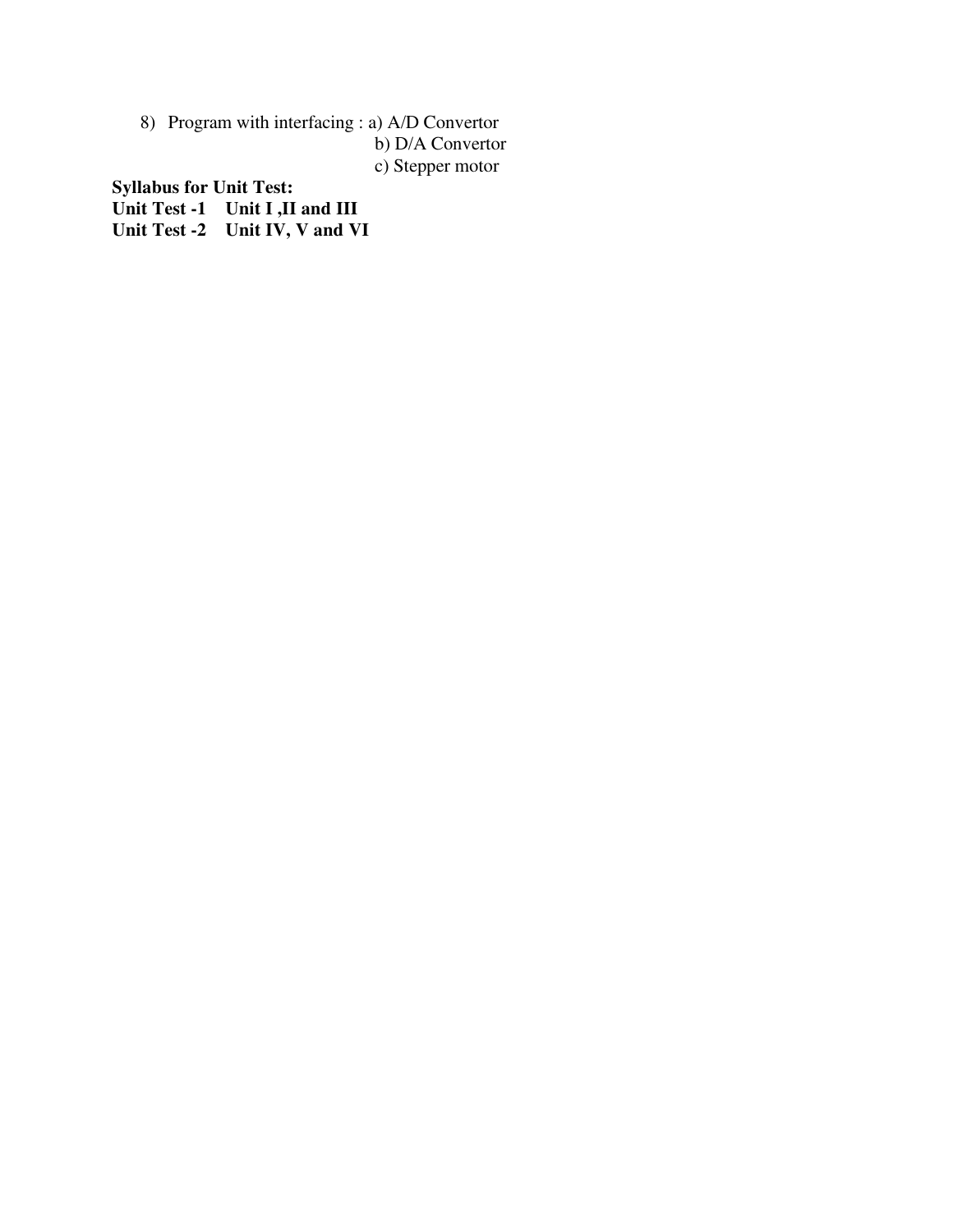# **Elective-I : Software Testing and Quality Assurance**

| <b>Teaching Scheme</b> | <b>Examination Scheme</b>       |                   | <b>Credit Allotted</b> |  |
|------------------------|---------------------------------|-------------------|------------------------|--|
| Theory : 3 Hrs/Week    | <b>End Semester Examination</b> | : 60 Marks        | Theory : 3             |  |
|                        | <b>Continuous assessment</b>    | <b>: 40 Marks</b> |                        |  |

### **Course Objectives:**

This course equips the students with a solid understanding of:

- **1)** Practices that support the production of quality software
- **2)** Software testing life cycle and activities
- **3)** Software Quality Assurance and Models

#### **Course Prerequisites:**

#### **Students should have knowledge of**

Software Engineering, Software development life cycles, methodologies

### **Course Outcome:**

#### **Students will be able to:**

- **1)** Understand the concepts of software testing
- **2)** Learn techniques of dynamic black box testing
- **3)** Learn techniques of dynamic white box testing
- **4)** Learn techniques of static black and white box testing
- **5)** Understand special Software Testing Activities

**6)** Study software quality assurance, models

**UNIT-I Introduction to Software Testing (06 Hours)**  Basics of Software Testing, Software quality, Need of software testing, Testing principles, Goals, Software Testing Life Cycle(STLC), Error, Fault, Failure, Defect Life Cycle, Testing terms and definitions: Precision and Accuracy, Verification and Validation, Quality and Reliability, Testing and Quality Assurance, Software test plan (IEEE format), Software Failure Case Studies

# **UNIT-II Dynamic Testing: Black Box Testing (06 Hours)**

Need of Black Box Testing, Black box testing concept, Requirement analysis, Test case design criteria, Testing methods, requirement based testing, positive & negative testing, boundary value analysis, equivalence class testing, state based testing, cause effect graph based testing, error guessing, design of test cases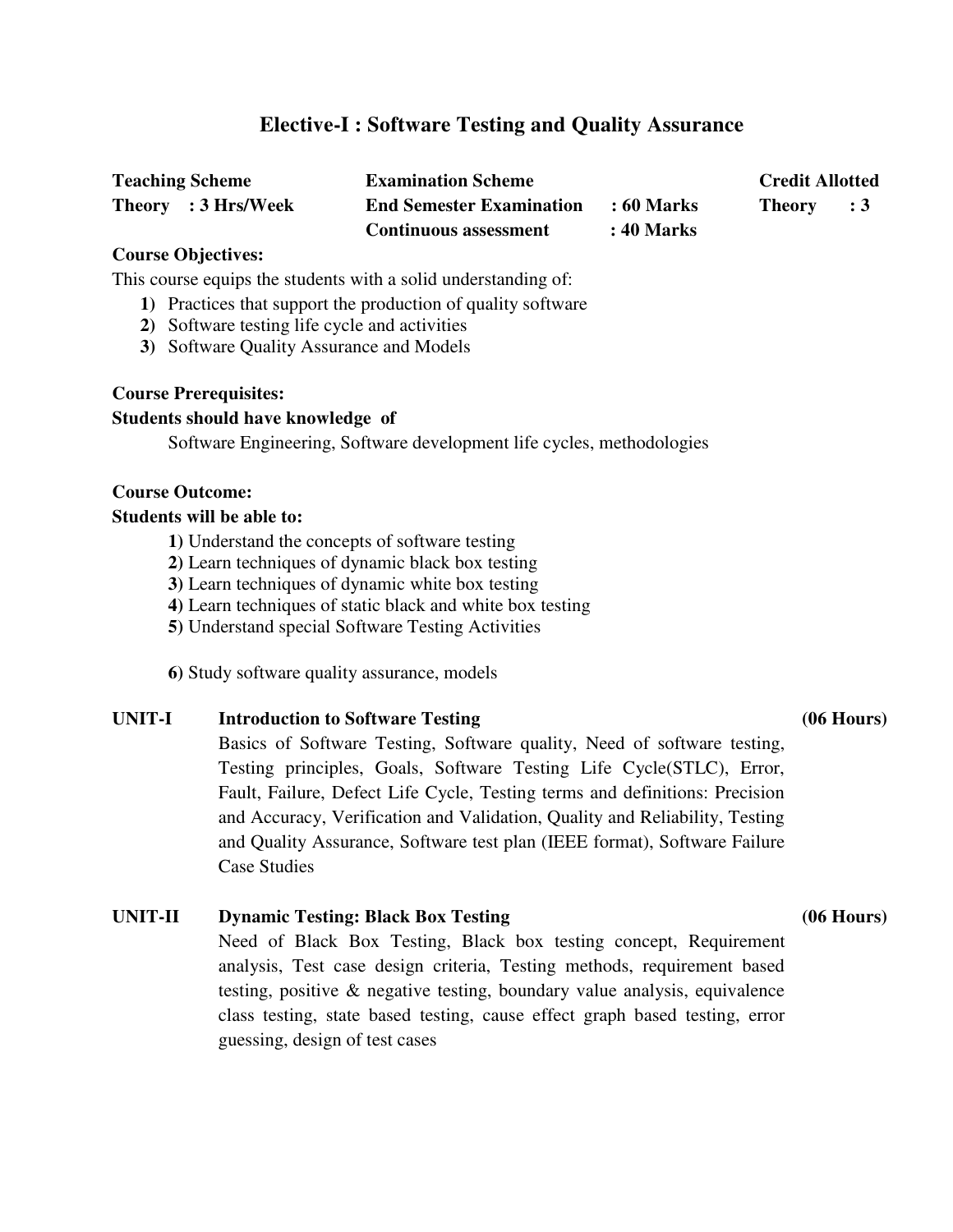# **UNIT-III Dynamic Testing: White Box Testing (06 Hours)**

Need of white box testing, White box testing concept, Logic coverage criteria, Structure- Control flow testing, Cyclomatic complexity, Loop Testing, Data flow testing, Slice based testing, Mutation Testing, Design of test cases, Challenges in White box testing.

# **UNIT-IV Static Testing: (06 Hours)**

Static Black Box Testing: testing the specification, performing a high level review of the specification, low- level specification test techniques Static White Box Testing: examining the design and code, Formal reviews: peer reviews, walkthroughs, inspections, coding standards and guide lines, generic code review checklist.

# **UNIT-V Software Testing Activities: (06 Hours)**

Levels of testing: Unit testing, Integration testing, system testing, Acceptance Testing Special tests: GUI testing, compatibility testing, configuration testing, recovery testing, stress testing, load testing, recovery testing, regression testing, usability testing, documentation testing, website testing Debugging process and tools, Software testing tools: Static and Dynamic testing tools, Automation testing and tools

# **UNIT-VI Software Quality Assurance: (06 Hours)**

Software quality, Quality cost, Quality attribute, Quality assurance, Quality control & assurance, Quality management, Quality management and project management, Methods of quality management, SQA models: ISO 9126, Capability Maturity Model(CMM), Software Total Quality Management, Six Sigma.

# **Text Books:**

- **1)** Software Testing Principles and Practices By Naresh Chavan Oxford Publication
- **2)** Software Testing Principles and Tools By M.G. Limaye TMG Hill Publication
- **3)** Software Testing, Second Edition By: Ron Patton, Pearson Education

# **Reference Books:**

- **1)** Metric and Model in Software Quality Engineering, Stephen H Kan, Pearson Education
- **2)** Effective methods for software testing by William Perry , Willey Publication
- **3)** Foundation of software testing by Dorothy Graham, Erik Van Veenendaal, CENGAGE learning
- **4)** Introducing to Software Testing, Louis Tamres, Addison Wesley Publications
- **5)** Software Quality Assurance, Daniel Galin, Pearson Education.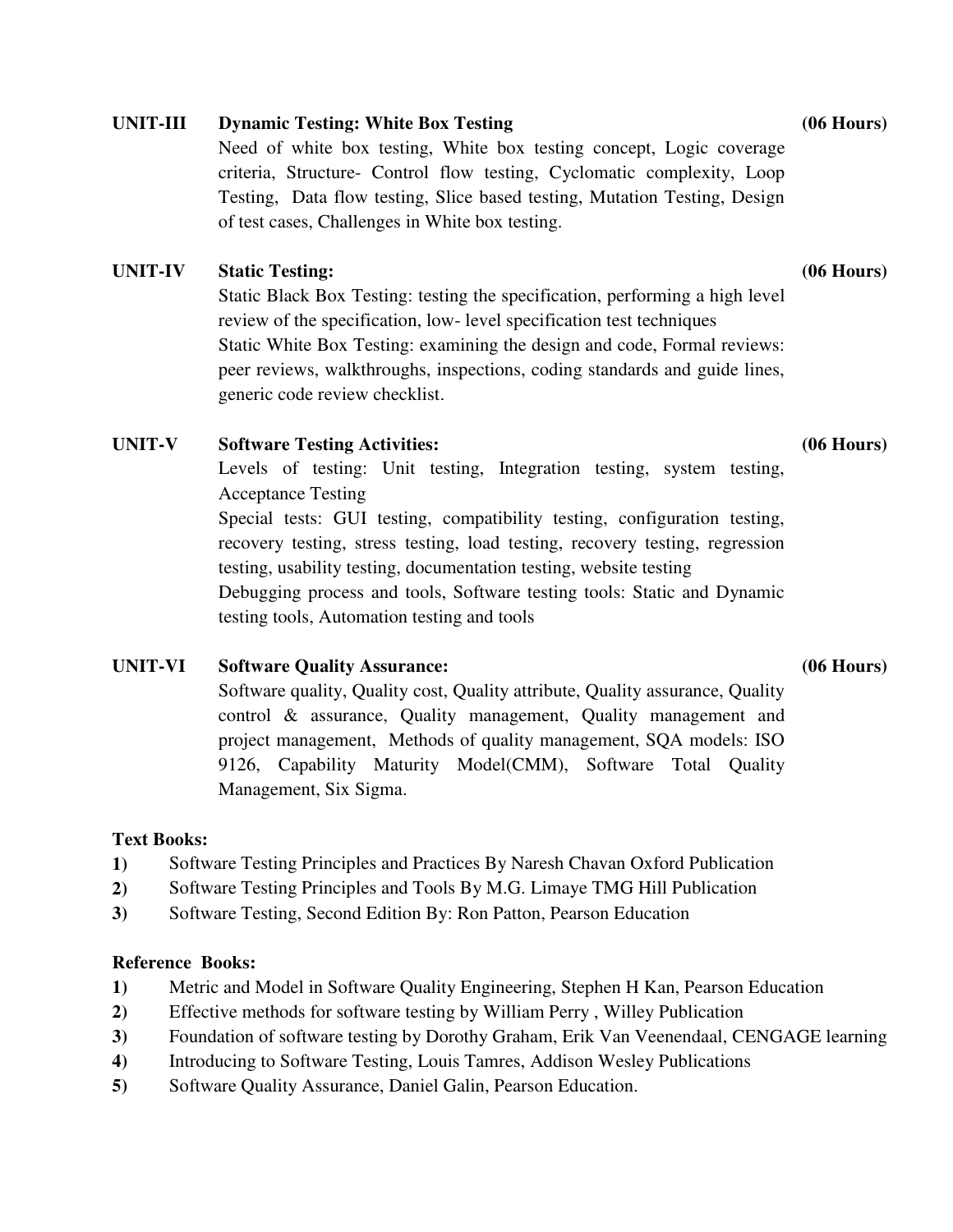**Syllabus for Unit Test: Unit Test -1 Unit I ,II and III Unit Test -2 Unit IV, V and VI**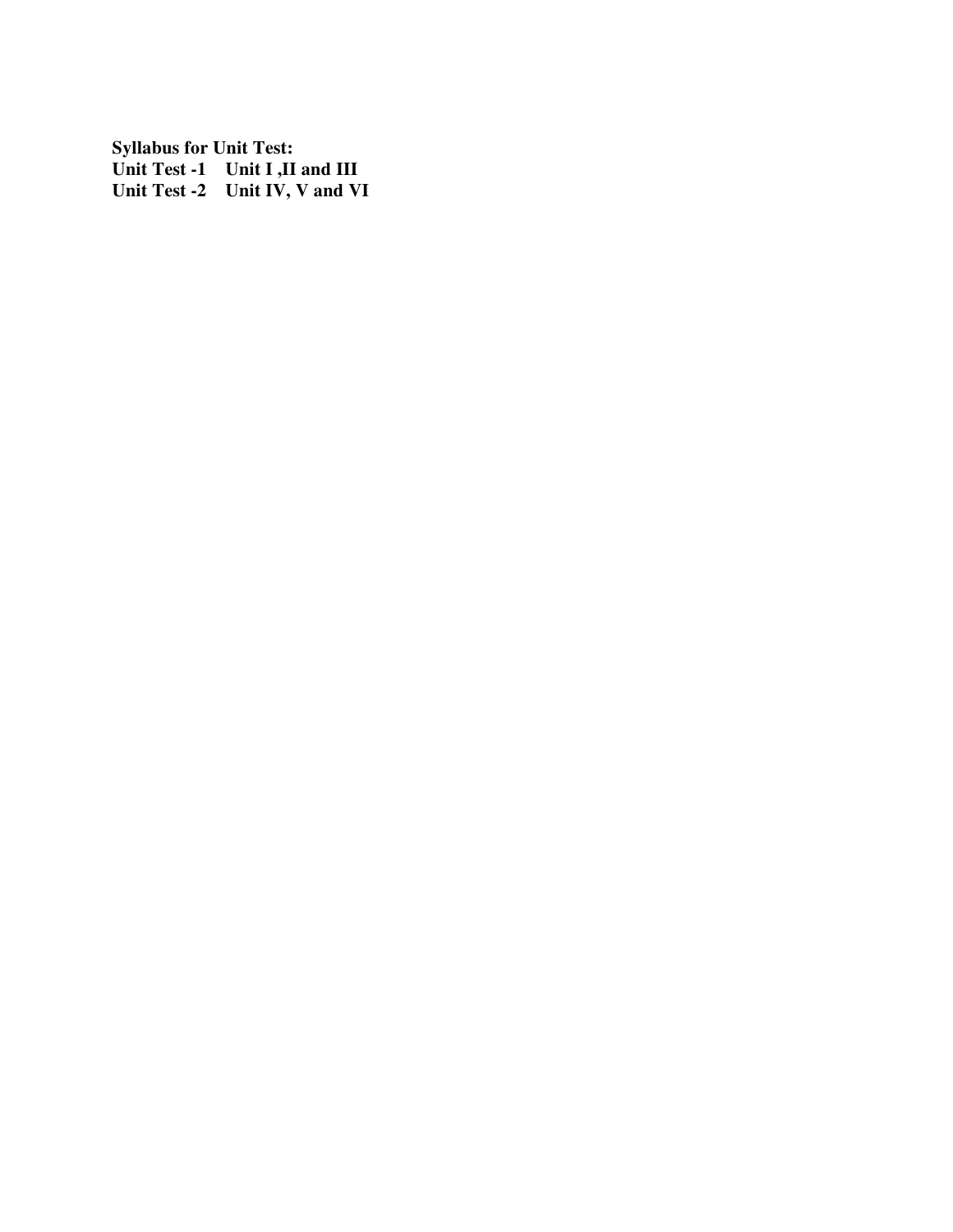# **Elective-I : Management of Information System**

| <b>Teaching Scheme</b> | <b>Examination Scheme</b>       |            | <b>Credit Allotted</b> |            |
|------------------------|---------------------------------|------------|------------------------|------------|
| Theory : 3 Hrs/Week    | <b>End Semester Examination</b> | : 60 Marks | <b>Theory</b>          | $\cdot$ :3 |
|                        | <b>Continuous assessment</b>    | : 40 Marks |                        |            |

#### **Course Objectives: To**

- **1)** Understand significance management of information.
- **2)** Use technology and resources for effective usage of information.

#### **Course Prerequisites:**

#### **Students should have knowledge of**

- **1)** Introduction to computer
- **2)** Significance of Information needed for business

#### **Course Outcome:**

#### **Students will be able to:**

- **1)** Understand necessity of information.
- **2)** Use effective technique to maintain the data.
- **3)** Analyze information using tools and techniques to increase the business.
- **4)** Use huge data available due to social networking site and internet.
- **5)** Apply information analysis for decision making.
- **6)** Apply adequate tool for MIS

### UNIT-I Introduction of MIS (06Hours)

Architecture of MIS, data storage, processing and formatting. Need of MIS, pre requisites for MIS.

# **UNIT-II Transaction processing System (06 Hours)**

Information Technology, Information extraction, Information retrieval, Approach and algorithms used to store and manage data.

### **UNIT-III Information Filtration and analysis: (06 Hours)**

Information extraction, representation of useful information, derives various forms of information, reporting useful for business.

### **UNIT-IV Social Engineering: (06 Hours)**

Effective use of social engineering sites, use of internet to increase the reach, Extract the information and deliver the necessary things in adequate form at social network.

# **UNIT-V Decision Support System: (06 Hours)** Data Analytics, business intelligence, chart and report generation , logical conclusion to ease the process of decision making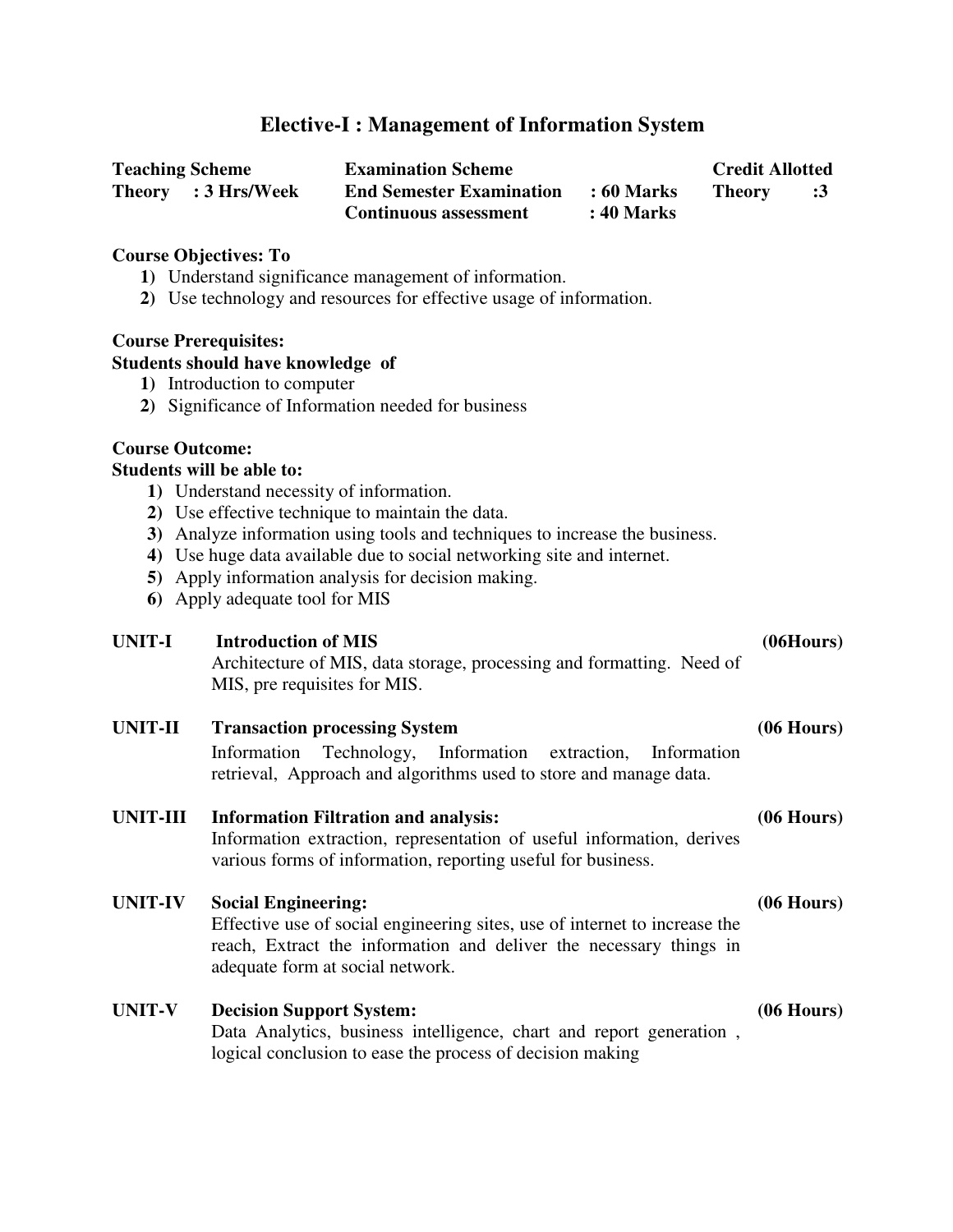### **UNIT-VI**

### **Applications of MIS**

ERP, CRM, SCM, KMS, case study of SAP, openbiz

### **Assignment List:**

- **1)** Analyze different forms of information required for particular business domain.
- **2)** Use technology to collect the information.
- **3)** Design expert system to manage the information for business.
- **4)** Use information extraction approaches and algorithms.
- **5)** Analyze valuable information by representing it in suitable format.
- **6)** Use social engineering in decision making.
- **7)** Use google analytics to create complete history of user, needed for decision making.
- **8)** Apply various filtration techniques using OLAP for decision making.
- **9)** Understand working of SAP case study.
- **10)** Understand working of moodle– case study.

### **Text Books:**

- **1)** Management Information Systems, Laudon and Laudon, 7th Edition, Pearson Education Asia.
- **2)** Management Information Systems, Jawadekar, Tata McGraw Hill.
- **3)** Management Information Systems, Davis and Olson, Tata McGraw Hill.

### **Reference Books:**

- **1)** Decision Support Systems and Intelligent Systems, Turban and Aronson, Pearson Education Asia .
- **2)** Management Information Systems, Schulthesis, Tata McGraw Hill.
- **3)** Management Information Systems Sadagopan, Prentice Hall.
- **4)** Management Information Systems Jayant Oke.
- **5)** MIS: Managing Information Systems in Business, Government and Society , [Rahul De.](http://www.amazon.in/s/ref=dp_byline_sr_book_1?ie=UTF8&field-author=Rahul+De&search-alias=stripbooks)

### **Syllabus for Unit Test:**

- **Unit Test -1 Unit I ,II and III**
- **Unit Test -2 Unit IV, V and VI**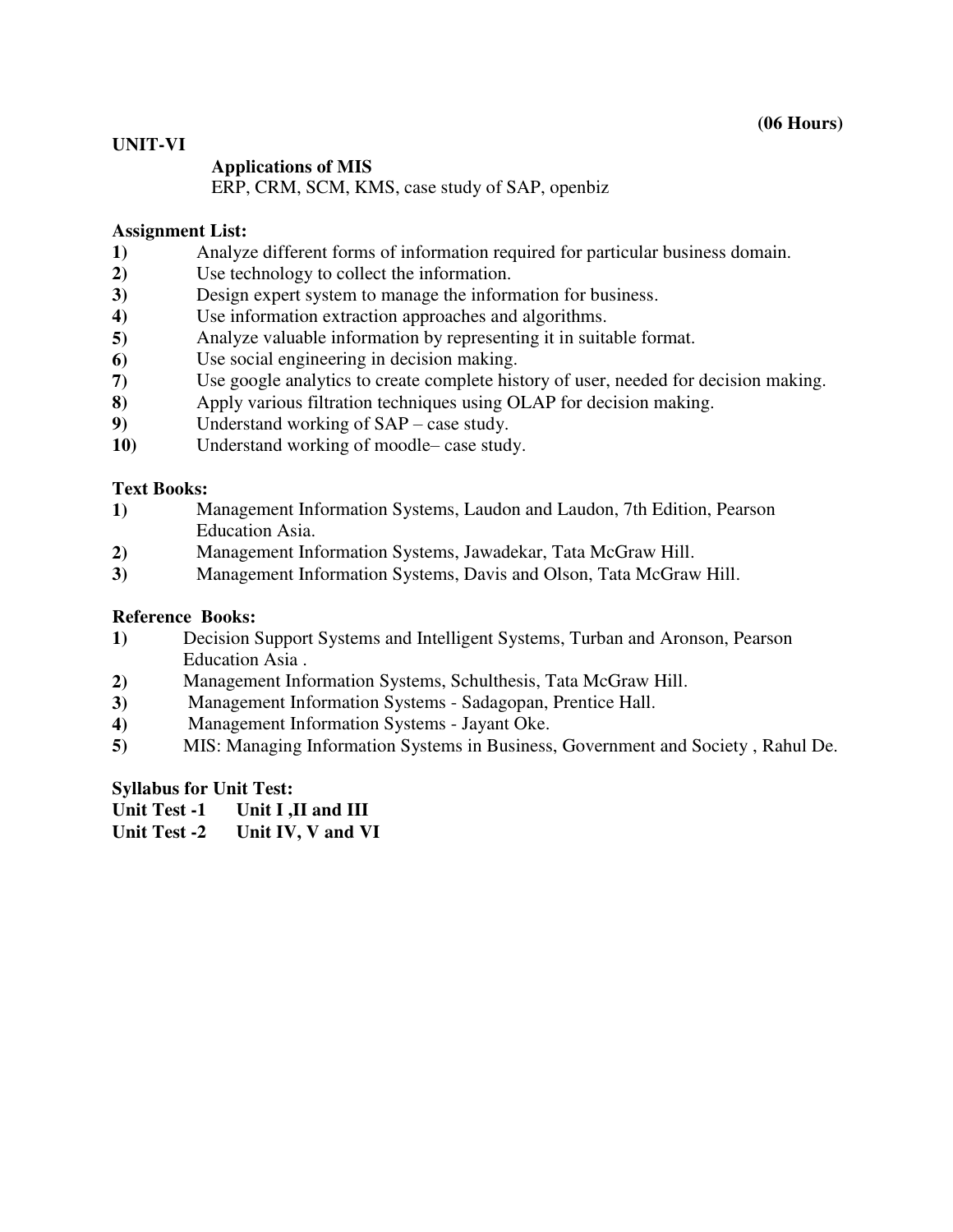# **Elective-I : Human Computer Interaction**

| <b>Teaching Scheme</b> | <b>Examination Scheme</b>                           |            | <b>Credit Allotted</b> |                |
|------------------------|-----------------------------------------------------|------------|------------------------|----------------|
|                        | <b>Theory</b> : 3 Hrs/Week End Semester Examination | : 60 Marks | <b>Theory</b>          | $\therefore$ 3 |
|                        | <b>Continuous assessment</b>                        | : 40 Marks |                        |                |

#### **Course Objectives:**

To build interaction between human and computer using Graphical User Interface,Design processes, software tools and various interaction devices

#### **Course Prerequisites:**

#### **Students should have knowledge of**

1)Analysis and design of software

### **Course Outcome:**

#### **Students will be able to:**

1)Understand User interface design 2)Understand Graphical user interface and its characteristics 3)Identify various design processes 4)Understand screen designing 5)Understand Windows, Components and Software Tools

6)Identify various interaction devices

# **UNIT-I Introduction: (06 Hours)**

Importance of user interface, Importance of good design, Benefits of good design,A brief history of screen design.

### **UNIT-II The Graphical User Interface: (06 Hours)**

Popularity of Graphics,The concept of direct manupation,Graphical system,Characteristics,Web user-Interface popularity,characteristics-Principles of user interface.

### **UNIT-III Design process: (06 Hours)**

Human interaction with computers,importance of human characteristics,Human consideration,Human interaction speeds and understanding business junctions.

### **UNIT-IV Screen Designing: (06 Hours)**

Design goals-Screen planning and purpose,organizing screen elements,ordering of screen data and content-screen navigation and flow,information retrieval on web-statistical graphics-Technological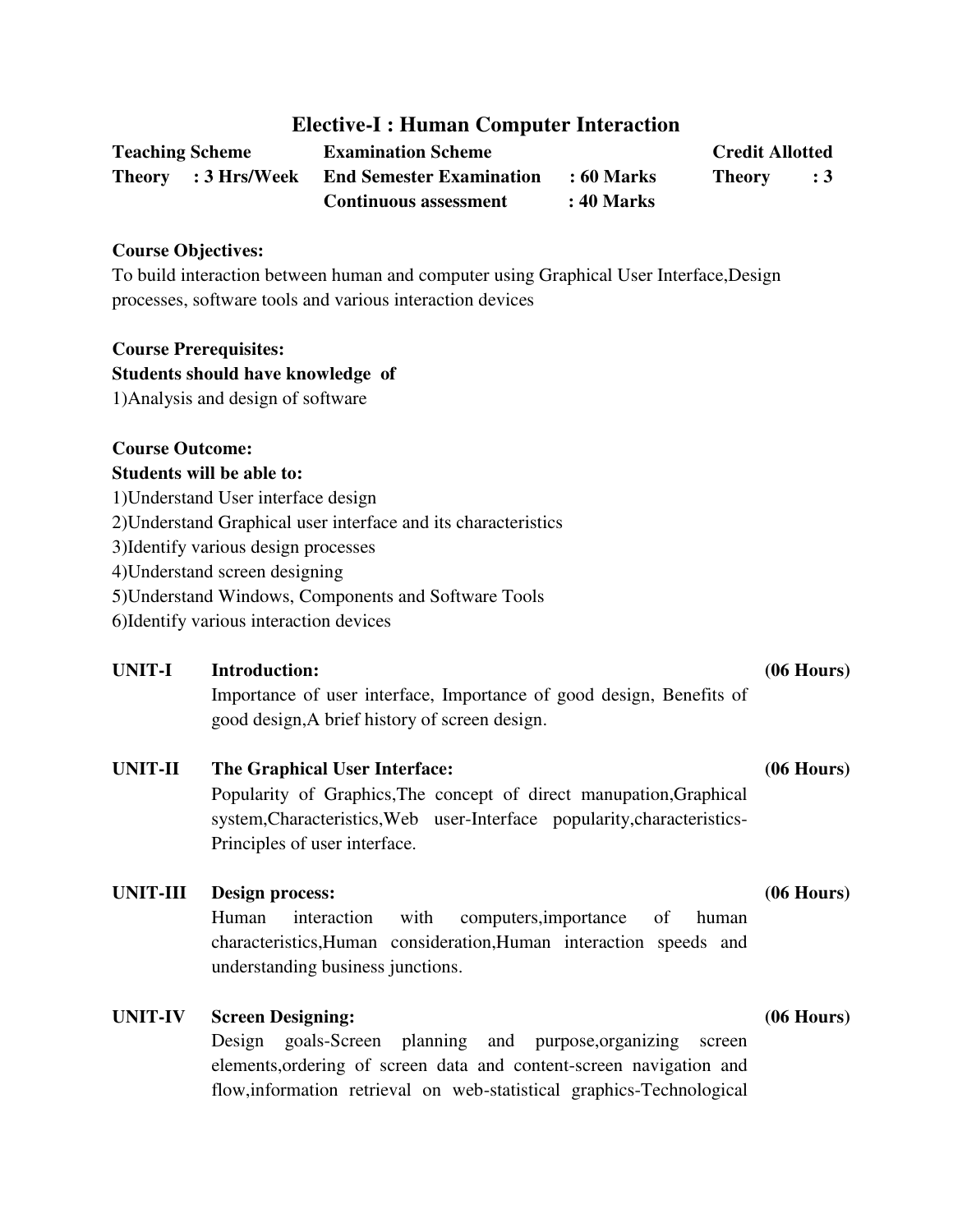consideration in interface design

## **UNIT-V Windows,Components and Software Tools: (06 Hours)**

**Windows**: New and navigation schemes,selection of window,selection of devices based and screen based controls. **Components:**Text and messages,Icons,Multimedia,colors **Software Tools:**Specification methods,interface-Building Tools.

# **UNIT-VI Interaction Devices (06 Hours)**

Keyboard and function keys-Pointing devices-speech recognition digitization and genenration-image and video displays-drivers.

# **Assignment List:**

- 1) A Case study on Graphical User Interface
- 2) A Case study on Design process
- 3) A Case study on Screen Designing
- 4) A Case study on Windows and Components
- 5) A Case study on Software Tools
- 6) A Case study on Interaction Devices

# **Text Books:**

- **1)** Designing the user interface,Third edition,Ben Shneiderm ann,Pearson Education Asia
- **2)** The essential guide to user interface design,Wilbert O Galitz,Wiley Drdeam Tech

# **Reference Books:**

- **1)** User Interface Design,soren Lauesen,Pearson Education
- **2)** Human Computer Interaction,Alan Dix,janet Fincay,GreGoryd,Abowd,Russell Bealg,Pearson Education

# **Syllabus for Unit Test:**

**Unit Test -1 Unit I ,II and III**

**Unit Test -2 Unit IV, V and VI**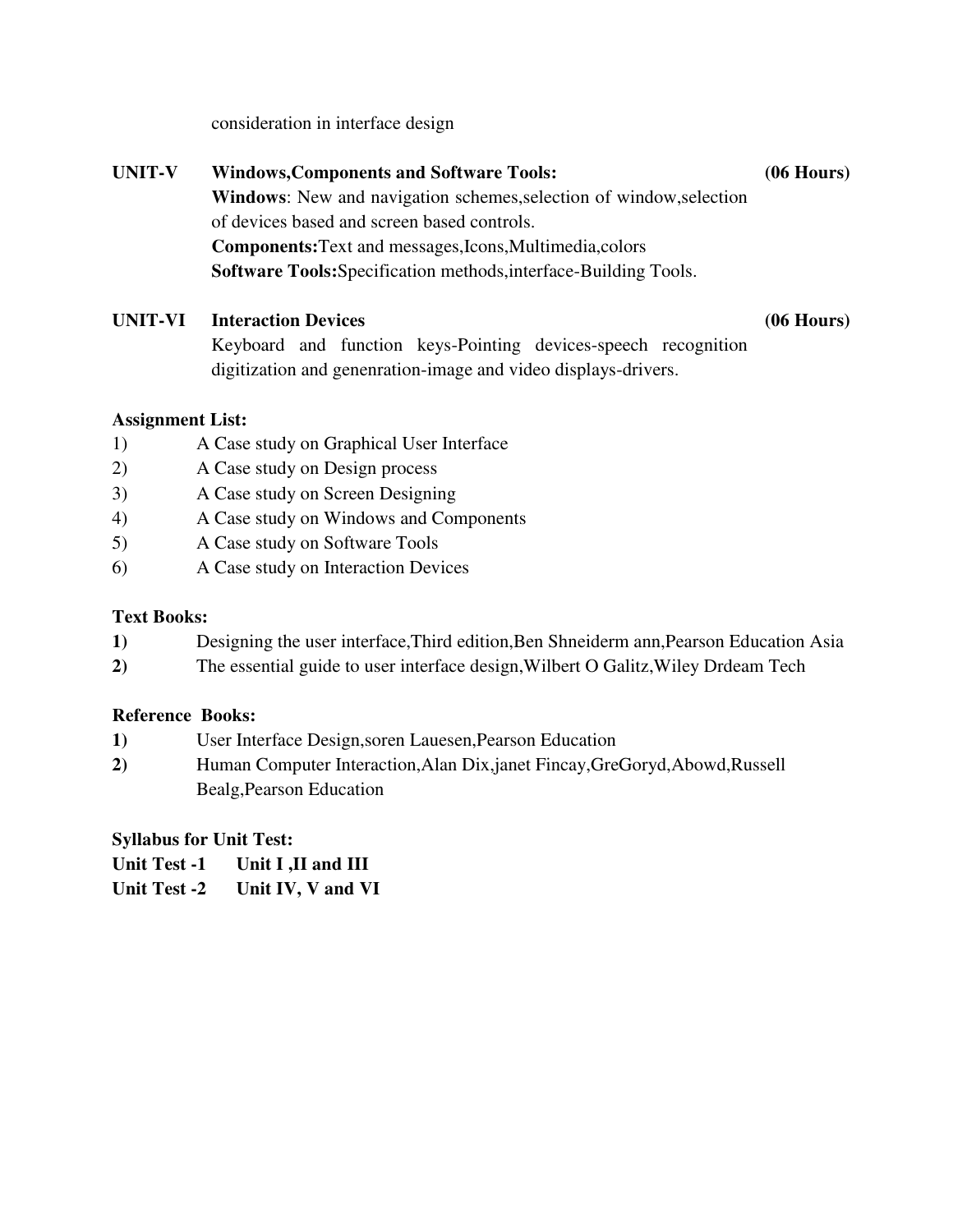# **Elective-I : Information Theory & Coding**

| <b>Teaching Scheme</b> |                   | <b>Examination Scheme</b>                 |            | <b>Credit Allotted</b> |
|------------------------|-------------------|-------------------------------------------|------------|------------------------|
|                        | Theory :3Hrs/Week | <b>End Semester Examination: 60 Marks</b> |            | Theory:3               |
|                        |                   | <b>Continuous assessment</b>              | : 40 Marks |                        |

### **Course Objectives:**

**1)** To deeply understand the mathematics of Information Theory and its physical meaning

**2)** To understand various channel coding techniques

**3)** Students will be introduced to convolution and block codes, decoding techniques, and automatic repeat request

# **Course Prerequisites:**

### **Students should have knowledge of**

- **1)** Student should have knowledge of Communications Systems or equivalent.
- **2)** Knowledge of calculus, algebra, and probability

# **Course Outcome:**

# **Students will be able to:**

**1)** This course covers the fundamental concepts of information theory and error control coding.

**2)** Students will be introduced to the basic notions of information and channel capacity.

**3)** Students will be understood how error control coding techniques are applied in communication systems.

**4)** Design a data compression scheme using suitable source coding technique.

- **5)** Design a convolution coding scheme for a communication system.
- **6)** Evaluate performance of a communication system
- **UNIT-I Introduction:** Introduction to Information Theory, uncertainty and **(06 Hours)**  information, number theory, group theory average mutual information and entropy, average information content of symbols in long independent sequences, Average information content of symbols in long dependent sequence, Mark-off statistical model for information source, source coding theorem.
- **UNIT-II Channel Capacity:** Channel models, channel capacity, Encoding of **(06 Hours)** the source output, Shannon"s encoding algorithm. Communication Channels, Discrete communication channels, Continuous channels. information capacity theorem, Entropy and information rate of markoff source, random selection of codes.
- **UNIT-III Coding:** Error control coding: linear block codes and their properties, **(06 Hours)** decoding of linear block code, perfect codes, Shannon-Fano coding, Huffman coding, Arithmetic coding, Lempel-Ziv algorithm, run-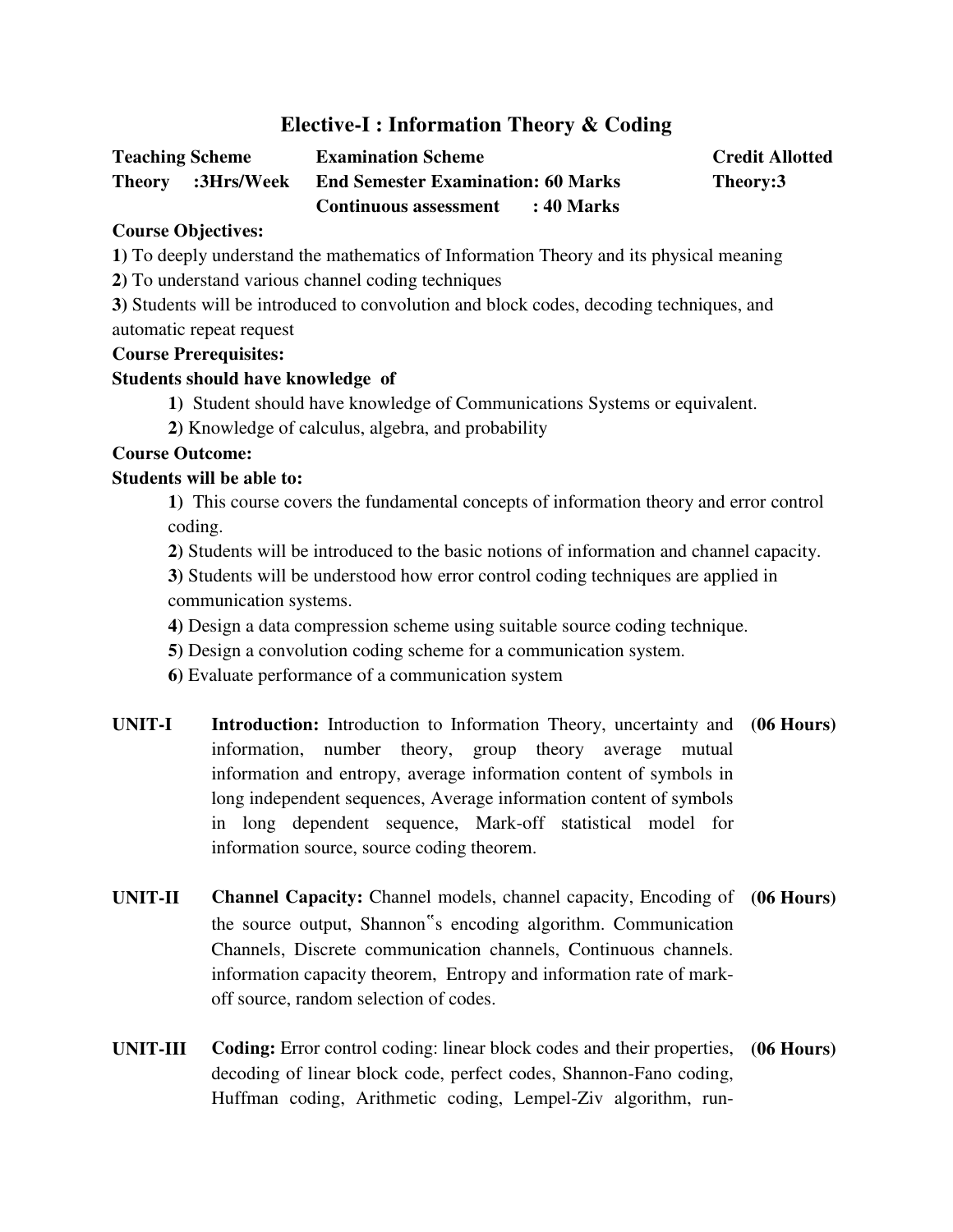length encoding and rate distortion function hamming codes, and optimal linear codes and MDS codes .

- **UNIT-IV Cyclic Codes:** Polynomials, division algorithm for polynomials, a **(06 Hours)**  method for generating cyclic codes, matrix description of cyclic codes, burst error correction, fire codes, golay codes, CRC codes, circuit implementation of cyclic codes. BCH codes: minimal polynomials, generator polynomial for BCH codes, decoding of BCH codes, Reed-Solomon codes and nested codes.
- **UNIT-V Convolution Codes:** Tee codes and trellis codes, polynomial **(06 Hours)** description of convolution codes, distance notions for convolution codes, generation function, matrix description of convolution codes, viterbi decoding of convolution codes, distance bounds for convolution codes, turbo codes and turbo decoding.
- **UNIT-VI Trellis Coded Modulation:** Concept of coded modulation, mapping **(06 Hours)** by set partitioning, Ungerboeck's TCM design rules, TCM decoder, Performance evaluation for Additive White Gaussian Noise (AWGN) channel, TCM for fading channels, applications and use cases of ITCT, applications of coding technique in cryptography, cryptosystem like ECC(Ellyptical curve cryptography).

### **Assignment List:**

- **1)** A code is composed of dots and dashes. Assume that the dash is 3 times as long as the dot and has one-third the probability of occurrence. (i) Calculate the information in dot and that in a dash; (ii) Calculate the average information in dot-dash code; and (iii) Assume that a dot lasts for 10 ms and this same time interval is allowed between symbols. Calculate the average rate of information transmission.
- **2)** State Shannon-Hartley"s law. Derive an equation showing the efficiency of a system in terms of the information rate per Unit bandwidth. How is the efficiency of the system related to B/W?
- **3)** Consider a source with 8 alphabets and respective probabilities as shown: A B C D E F G H 0.20 0.18 0.15 0.10 0.08 0.05 0.02 0.01 Construct the binary Huffman code for this. Construct the quaternary Huffman and code and show that the efficiency of this code is worse than that of binary code
- **4)** If Ci and Cj an two code vectors in a (n,k) linear block code, show that their sum is also a code vector and Show CHT =0 for a linear block code.
- **5)** A) Write short notes on BCH codes B) Draw the general block diagram of encoding circuit using (n-k) bit shift register and explain its operation.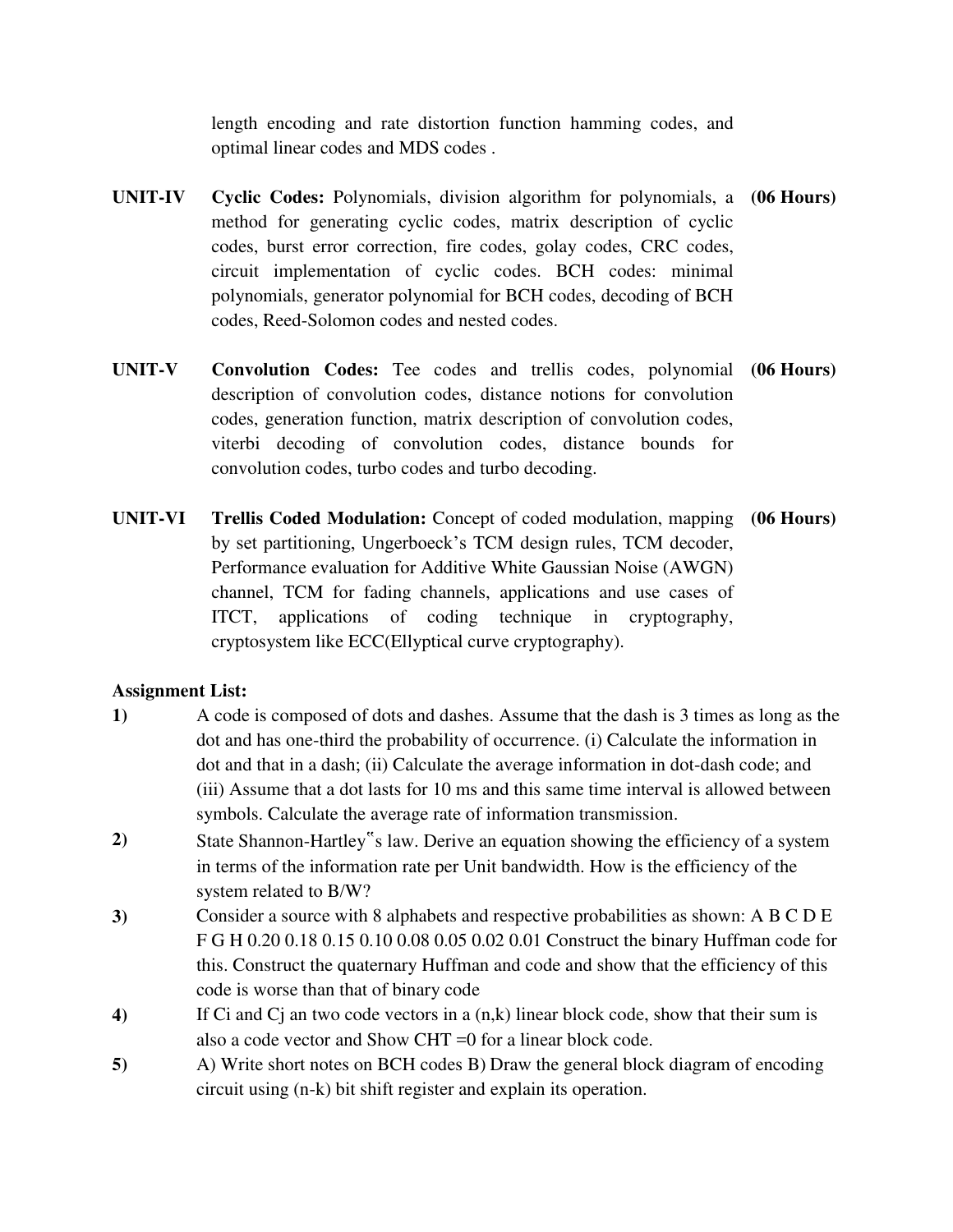- **6)** What are convolutional codes? How is it different from block codes? Implement a convolutional code with a viterbi (trellis) and a sequential decoder.
- **7)** Write a program to ensure to ensure integrity of packet transfer using coding technique similar top CRC
- **8)** Analysis and study of crypt tool.

# **Text Books:**

- **1)** Ranjan Bose, "Information Theory, Coding and Cryptography", Tata McGraw- Hill, 2002.
- **2)** K. Sam Shanmugam, John Wiley "Digital and analog communication systems", 1996

# **Reference Books:**

- **1)** Viterbi, "Information Theory and Coding", McGraw-Hill, 1982.
- **2)** John G. Proakis, "Digital Communications", McGraw-Hill, New edition, 2000.
- **3)** Gareth A. Jones and J. Mary Jones, "Information and Coding Theory", Springer Undergraduate Mathematics Series, 2000. 104
- **4)** Glover and Grant; "Digital Communications", Pearson Ed. 2nd Ed 2008

# **Syllabus for Unit Test:**

**Unit Test -1 Unit I ,II and III** 

**Unit Test -2 Unit IV, V and VI**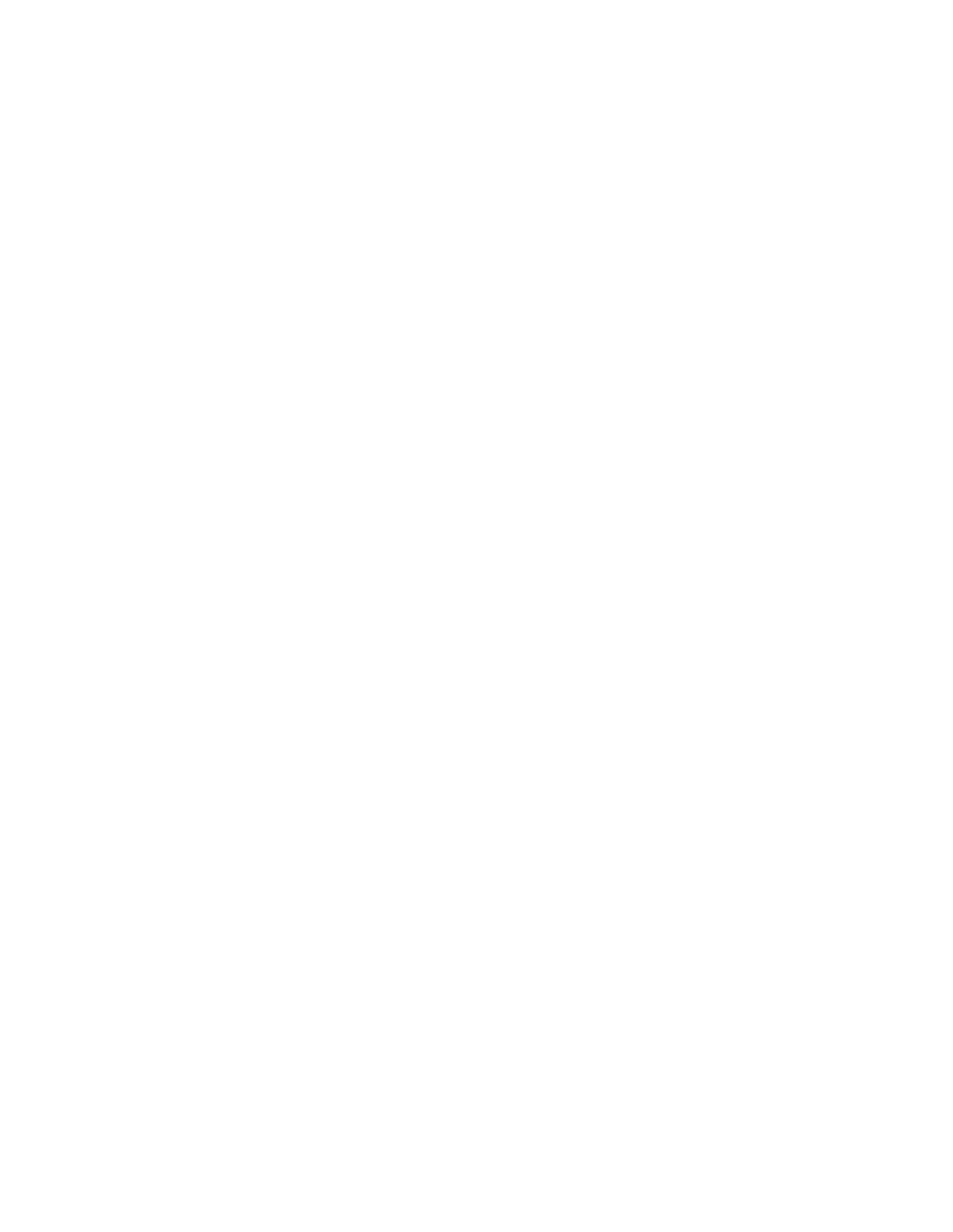# **IT Lab-III**

# **Teaching Scheme Examination Scheme Credit Allotted Practical : 4Hrs/Week Term Work and Practical (Tw & Pr) : 50Marks Tw & Pr :2**

#### **Course Objectives: To**

- 1) Understand web environment for building the application.
- 2) Implement web application.
- 3) Implement server side programming.
- 4) Analyze life cycle servlet.
- 5) Analyze life cycle JSP.

#### **Course Prerequisites:**

#### **Students should have knowledge of**

- **1)** Core Java
- **2)** Scripting languages

#### **Course Outcome:**

#### **Students will be able to:**

- **1)** Undesrstand the lifecycle of web application
- **2)** Understand flow of request and data in web application.
- **3)** Implement relevant technology based on the functionalities involved in the respective web application.
- **4)** Design acompetative web application which will work real web environment.
- **5)** Implement server side technology.
- **6)** Apply server side programming to implement web application.

#### UNIT-I JDBC: (06 Hours)

Introduction to JDBC, JDBC Drivers & Architecture, CURD operation Using JDBC, Connecting to non-conventional Databases

#### **UNIT-II Servlet Basics: (06 Hours)**

Web Application Basics, Architecture and challenges of Web, application. Introduction to servlet, Servlet life cycle, Developing and Deploying Servlets, Exploring Deployment Descriptor (web.xml). Handling Request and Response Initializing a Servlet, Accessing Database, Servlet Chaining, Session Tracking & Management, Dealing with cookies.

### **UNIT-III Servlet Advanced: (06 Hours)**

Transferring Request, Accessing Web Context, Passing INIT and CONTEXT Parameter, Sharing information using scope object Controlling concurrent access User Authentication, Filtering Request and Response, Programming Filter, Filter Mapping, Servlet Listeners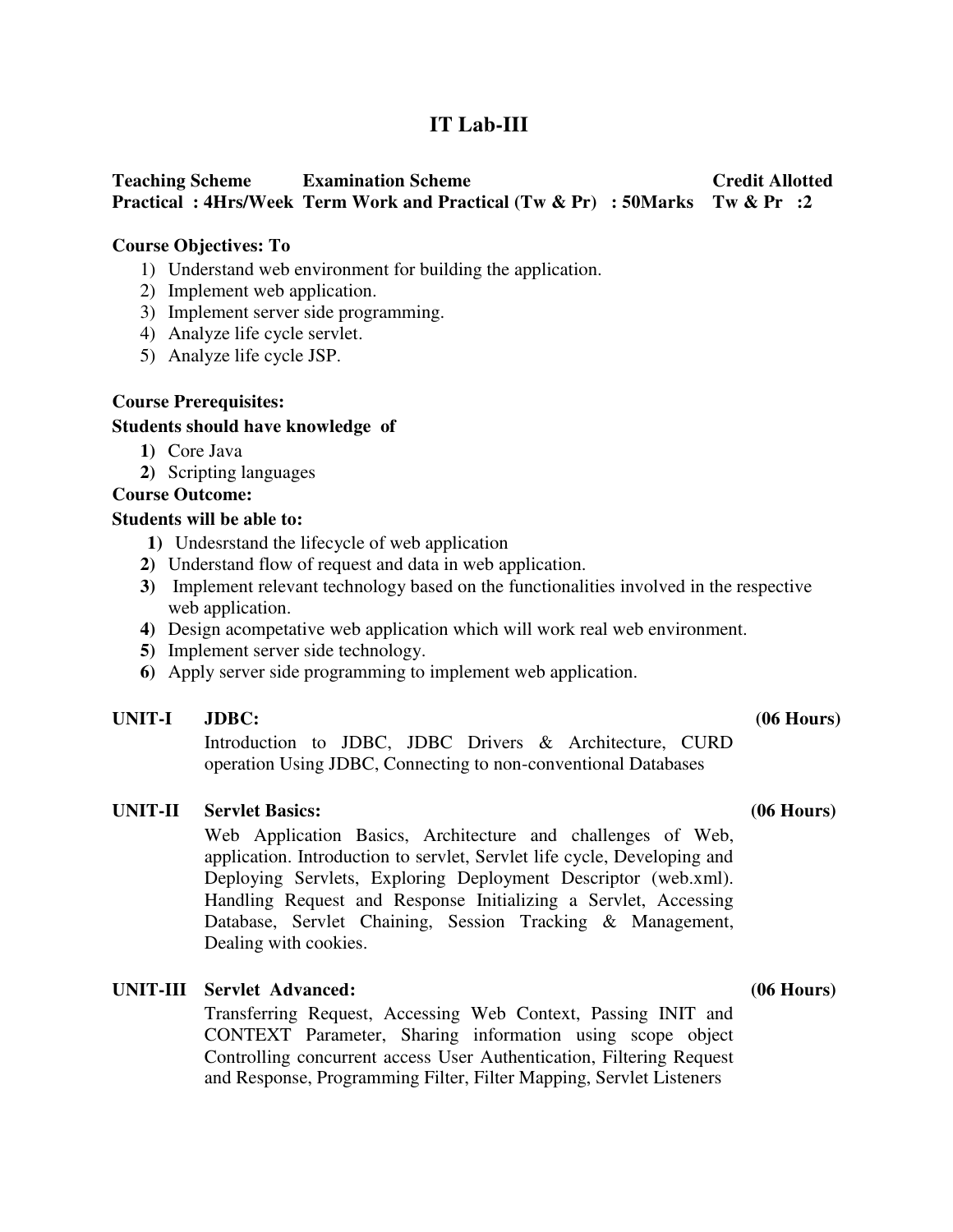# Basic JSP Architecture, Life Cycle of JSP (Translation, compilation), JSP Tags and Expressions, Role of JSP in MVC-2, JSP with Database, JSP Implicit Objects. **UNIT-V Java Server Pages : Customized approach: (06 Hours)** Tag Libraries, JSP Expression Language (EL), Using Custom Tag, JSP Capabilities Exception Handling Session Management Directives JSP with Java. Case study of struts and spring framework. **UNIT-VI RMI (Remote Method Invocation) & EJB (Enterprise java (06 Hours)**

**UNIT-IV Java Server Pages : Standard approach: (06 Hours)**

**Beans):** Bean RMI overview, RMI architecture, concept of stub and skeleton, Example demonstrating RMI ,Introduction to EJB , Types of enterprise beans Advantages of enterprise beans, The Life Cycles of Enterprise Beans, Types of EJB.

# **Assignment List:**

- **1)** Maintain record of students and perform CRUD functionality.
- **2)** Write a program to redirect a request using a dynamic approach.
- **3)** Write a program to pass the data using session
- **4)** Write a servlet to remove spam.
- **5)** Maintain the record of faculty member using jsp action tags and directives.
- **6)** Design a tag to perform the necessary editing in a given report.
- **7)** Design reusable components of the form using taglib.
- **8)** Perform multiplication of two numbers using RMI.
- **9)** Implement submission of assignment and evaluation of the same using EJB.
- **10)** Understand working of framework struts, spring- case study

# **Text Books:**

- **1)** SCWCD Exam Study Kit: Java Web Component Developer Certification [Hanumant Deshmukh,](http://www.goodreads.com/author/show/135369.Hanumant_Deshmukh) [Jignesh Malavia,](http://www.goodreads.com/author/show/135367.Jignesh_Malavia) Manning Publication
- **2)** Head First Servlets and JSP , by [Bryan Basham](http://www.amazon.in/s/ref=dp_byline_sr_book_1?ie=UTF8&field-author=Bryan+Basham&search-alias=stripbooks) (Author), [Kathy Sierra](http://www.amazon.in/s/ref=dp_byline_sr_book_2?ie=UTF8&field-author=Kathy+Sierra&search-alias=stripbooks) (Author), [Bert](http://www.amazon.in/Bert-Bates/e/B004APJL7O/ref=dp_byline_cont_book_3)  [Bates,](http://www.amazon.in/Bert-Bates/e/B004APJL7O/ref=dp_byline_cont_book_3) Head First Publication
- **3)** J2EE: The complete Reference, [Jim Keogh](http://www.amazon.in/s/ref=dp_byline_sr_book_1?ie=UTF8&field-author=Jim+Keogh&search-alias=stripbooks) (Author)

# **Reference Books:**

- **1)** OCEJWCD Study Companion: Certified Expert Java EE 6 Web Component Developer (oracle Exam 1Z0-899), by [Charles E. Lyons](http://www.amazon.in/s/ref=dp_byline_sr_book_1?ie=UTF8&field-author=Charles+E.+Lyons&search-alias=stripbooks) (Author), Garner Press.
- **2)** JDBC, Servlets and JSP Black Book Paperback , by [Santosh Kumar](http://www.amazon.in/s/ref=dp_byline_sr_book_1?ie=UTF8&field-author=Santosh+Kumar+K.&search-alias=stripbooks)  [K.](http://www.amazon.in/s/ref=dp_byline_sr_book_1?ie=UTF8&field-author=Santosh+Kumar+K.&search-alias=stripbooks) (Author), [Kogent Solutions Inc.](http://www.amazon.in/s/ref=dp_byline_sr_book_2?ie=UTF8&field-author=Kogent+Solutions+Inc.&search-alias=stripbooks)
- **3)** Java Server Programming Java EE7 (J2EE 1.7): Black Book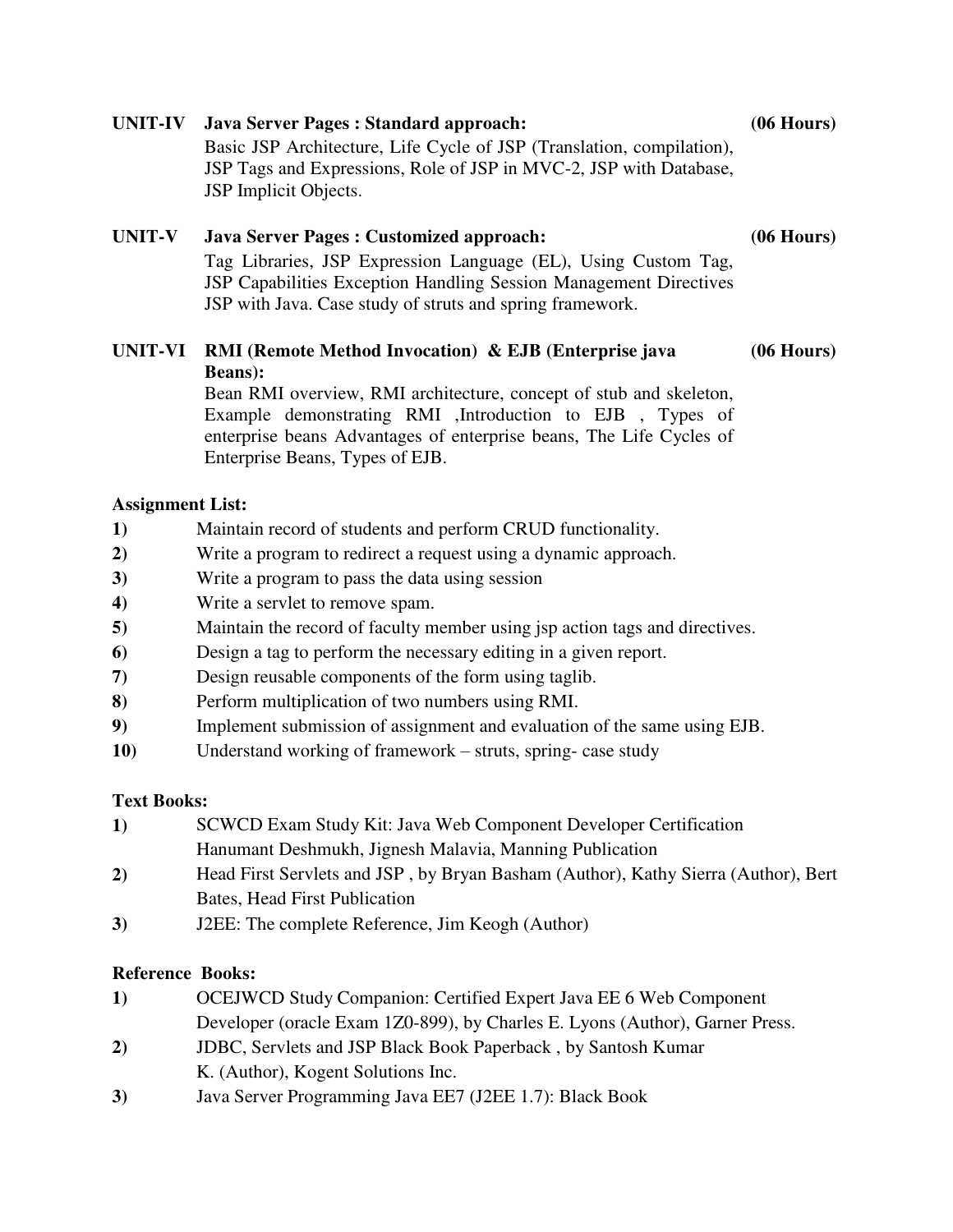[Kogent Learning Solutions Inc](http://www.amazon.in/s/ref=dp_byline_sr_book_1?ie=UTF8&field-author=Kogent+Learning+Solutions+Inc.&search-alias=stripbooks) 

- **4)** Sun Certified Enterprise Architect for Java EE Study Guide(Second edition) [Mark](http://www.amazon.in/s/ref=dp_byline_sr_book_1?ie=UTF8&field-author=Mark+Cade&search-alias=stripbooks)  [Cade](http://www.amazon.in/s/ref=dp_byline_sr_book_1?ie=UTF8&field-author=Mark+Cade&search-alias=stripbooks) (Author)
- **5)** Sun Certified Enterprise Architecture for J2EE Technology Study [Mark Cade](http://www.amazon.in/s/ref=dp_byline_sr_book_1?ie=UTF8&field-author=Mark+Cade&search-alias=stripbooks) (Author), [Simon Roberts](http://www.amazon.in/s/ref=dp_byline_sr_book_2?ie=UTF8&field-author=Simon+Roberts&search-alias=stripbooks) (Author)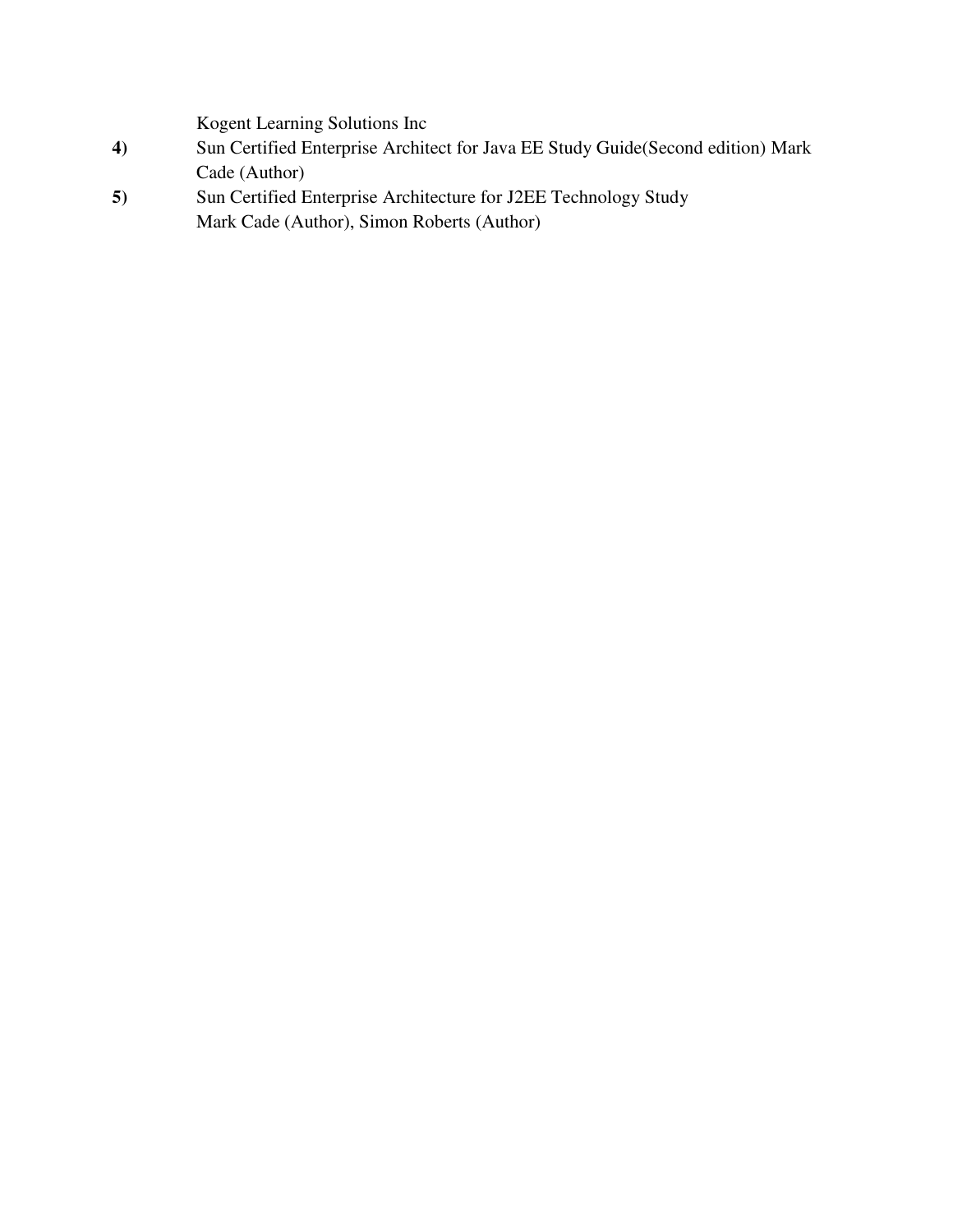# **Operating System**

| <b>Teaching Scheme</b>       | <b>Examination Scheme</b>              |                           | <b>Credit Allotted</b> |             |
|------------------------------|----------------------------------------|---------------------------|------------------------|-------------|
| Theory : 3 Hrs/Week          | <b>End Semester Examination</b>        | $: 60$ Marks Theory $: 3$ |                        |             |
| <b>Practical: 2 Hrs/Week</b> | <b>Continuous assessment</b>           | : 40 Marks Tw $\&$ Or     |                        | $\cdot$ : 1 |
|                              | Term Work and Oral (Tw & Or): 50 Marks |                           |                        |             |

#### **Course Objectives:**

- **1)** To Introduce basic concepts and functions of modern operating systems
- **2)** To Understand the concept of process, and thread management
- **3)** To Understand how the resources are scheduled and managed
- **4)** To Understand the concepts of process synchronization and deadlock
- **5)** To know the concept of I/O and File management
- **6)** To Understand various Memory management techniques
- **7)** To be aware of latest trends in Operating Systems

#### **Course Prerequisites:**

#### **Students should have knowledge of**

- **1)** Computer Organization
- **2)** Data Structure

#### **Course Outcome:**

### **Students will be able to:**

- **1)** Possess knowledge of the role of Operating Systems and their types.
- **2)** Apply the concept of a process, thread and scheduling algorithms.
- **3)** Apply the concepts of process synchronization and how it is achieved.
- **4)** Realize the concept of deadlock and different ways to handle it.
- **5)** Realize various memory management techniques, concept of I/O management and File system.
- **6)** Realize latest trends and techniques in various operating systems

### **UNIT-I Operating System Overview (06 Hours)**

Operating System Objectives and Functions, The Evolution of Operating Systems, Developments Leading to Modern Operating Systems, Virtual Machines, OS Design Considerations for Multiprocessor and Multicore architectures, Microsoft Windows Overview, Modern UNIX Systems, Linux, Android. Booting Process of all the above operating systems.

### **UNIT-II Process Description and Control (06 Hours)**

**Process:** Concept of a Process, Process States, Process Description, Process Control (Process creation, Waiting for the process/processes, Loading programs into processes and Process Termination), Execution of the Operating System.

**Threads:** Processes and Threads, Concept of Multithreading, Types of Threads, Thread programming Using pthreads, Multicore processors and threads, Linux Process and Thread Management,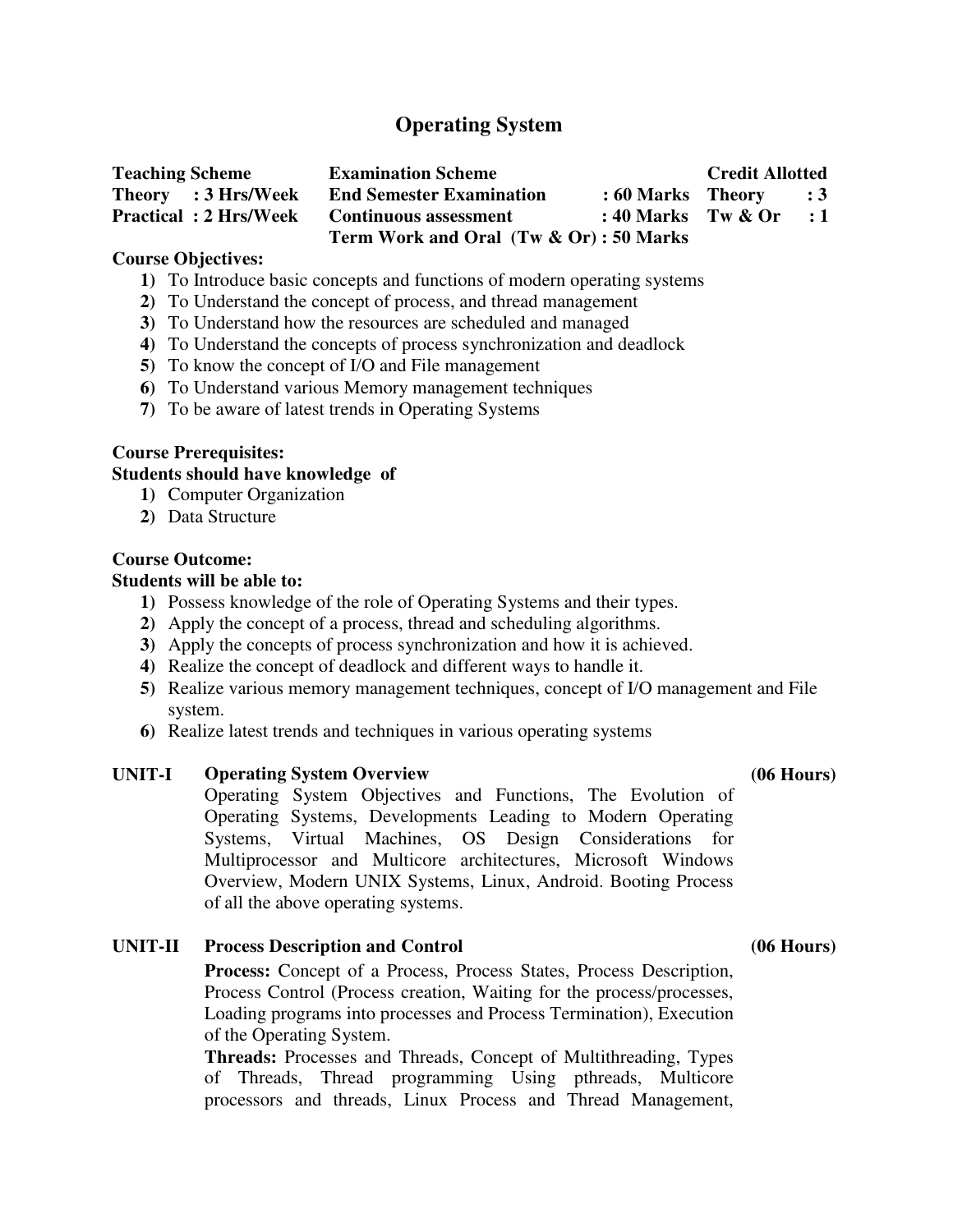Android Process and Thread Management.

**Scheduling:** Uniprocessor Scheduling Types of Scheduling, Scheduling Algorithms, and Thread Scheduling, An introduction to Multiprocessor and RealTime Scheduling, Traditional UNIX Scheduling, Linux Scheduling.

### **UNIT-III Concurrency: Mutual Exclusion and Synchronization (06 Hours)**

Concurrency: Process/thread Synchronization and Mutual Exclusion Principles of Concurrency, Requirements for Mutual Exclusion, Mutual Exclusion: Hardware Support, Operating System Support (Semaphores and Mutex), Programming Language Support (Monitors),

Classical synchronization problems: Readers/Writers Problem, Producer and Consumer problem.

Concurrency: Deadlock and Starvation Principles of Deadlock, Deadlock Prevention, Deadlock Avoidance, Deadlock detection, An Integrated Deadlock Strategy, Example: Dining Philosophers Problem, Linux interprocess communication and concurrency mechanisms, Android Interprocess communication mechanisms and concurrency mechanisms

#### **UNIT-IV Memory Management (06 Hours)**

Memory Management: Memory Management Requirements, Memory Partitioning: Fixed Partitioning, Dynamic Partitioning, Buddy System, Relocation, Paging, Segmentation.

Virtual Memory: Hardware and Control Structures, Operating System Software, Linux Memory Management, Windows Memory Management, Android Memory Management

### UNIT-V Input/Output And Files (06 Hours)

I/O Management and Disk Scheduling: I/O Devices, Organization of the I/O Function, Operating System Design Issues, I/O Buffering, Disk Scheduling, Disk Cache, Linux I/O.

**File Management:** Overview, File Organization and Access, File Directories, File Sharing, Record Blocking, Secondary Storage Management, Linux Virtual File System, Android File Management.

### **UNIT-VI Recent And Future Trends In OS (06 Hours)**

Linux Kernel Module Programming, Embedded Operating Systems: Characteristics of Embedded Systems, Embedded Linux, and Application specific OS. Basic services of NACH Operating System. Introduction to Service Oriented Operating System (SOOS), Introduction to Ubuntu EDGE OS, etc.

#### **Assignment List:**

**1)** Study of hardware and software requirements of different operating systems (UNIX,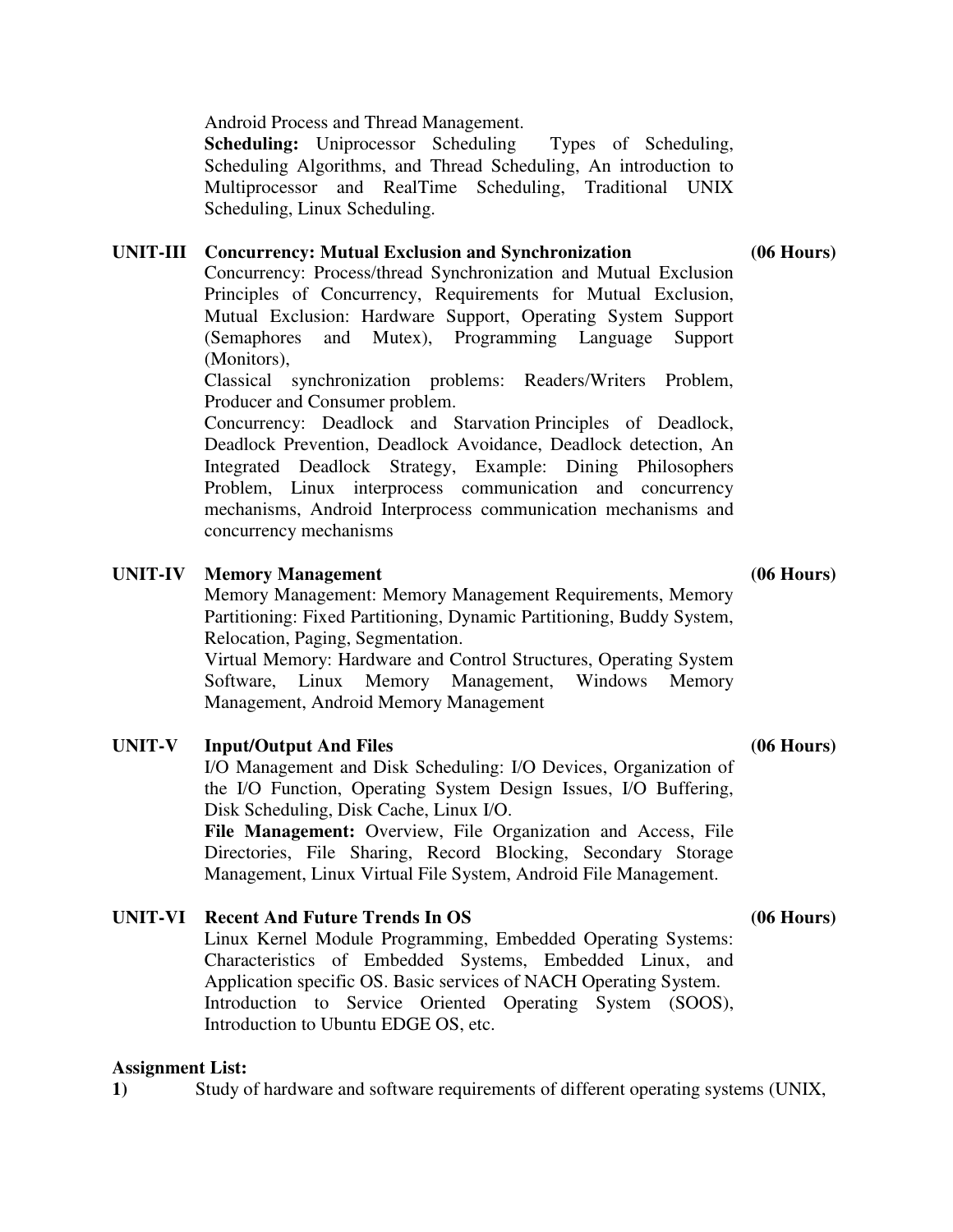## LINUX, WINDOWS XP, WINDOWS 7/8/10)

- **2)** Implement CPU scheduling policies a) SJF (b) Priority (c) FCFS (d) Multi-level queue
- **3)** Implement file storage allocation techniques: (a) Contiguous (using array) (b) Linked –list (using linked list) (c) Indirect allocation (indexing)
- **4)** Implementation of Contiguous allocation techniques: (a) Worst-Fit (b) Best-Fit (c) First-Fit
- **5)** Calculation of external and internal fragmentation.
- **6)** Implementation of Compaction for the continually changing memory layout and calculate total movement of data.
- **7)** Implementation of resource allocation graph (RAG).
- **8)** Conversion of resource allocation graph (RAG) to wait-for-graph (WFG) for each type of method used for storing graph.
- **9)** Write a program where parent process counts number of vowels in the given sentence and child process will count number of words in the same sentence. Use FORK and JOIN construct.
- **10)** Implement the solution for Bounded Buffer (Producer-Consumer) problem using inter process communication technique – Semaphores.
- **11)** Study latest trends in various operating systems.

# **Text Books:**

- **1)** William Stallings, Operating System: Internals and Design Principles, Prentice Hall, 8th Edition, 2014, ISBN10: 0133805913 • ISBN13: 9780133805918
- **2)** Abraham Silberschatz, Peter Baer Galvin and Greg Gagne, Operating System Concepts, John Wiley & Sons ,Inc., 9th Edition,2012, ISBN 9781118063330
- **3)** Maurice J. Bach, "Design of UNIX Operating System", PHI

# **Reference Books:**

- **1)** Tom Adelstein and Bill Lubanovic, Linux System Administration, O'Reilly Media, Inc., 1st Edition, 2007.ISBN10: 0596009526 | ISBN13: 9780596009526
- **2)** Harvey M. Deitel, Operating Systems, Prentice Hall, 3rd Edition,2003, ISBN10: 0131828274 | ISBN13: 9780131828278
- **3)** Andrew S. Tanenbaum, Modern Operating System, Prentice Hall, 3rd Edition, 2007,ISBN10: 0136006639 | ISBN13: 9780136006633
- **4)** Operating System in depth by Thomson

**Syllabus for Unit Test:** 

**Unit Test -1 Unit I ,II and III** 

# **Unit Test -2 Unit IV, V and VI**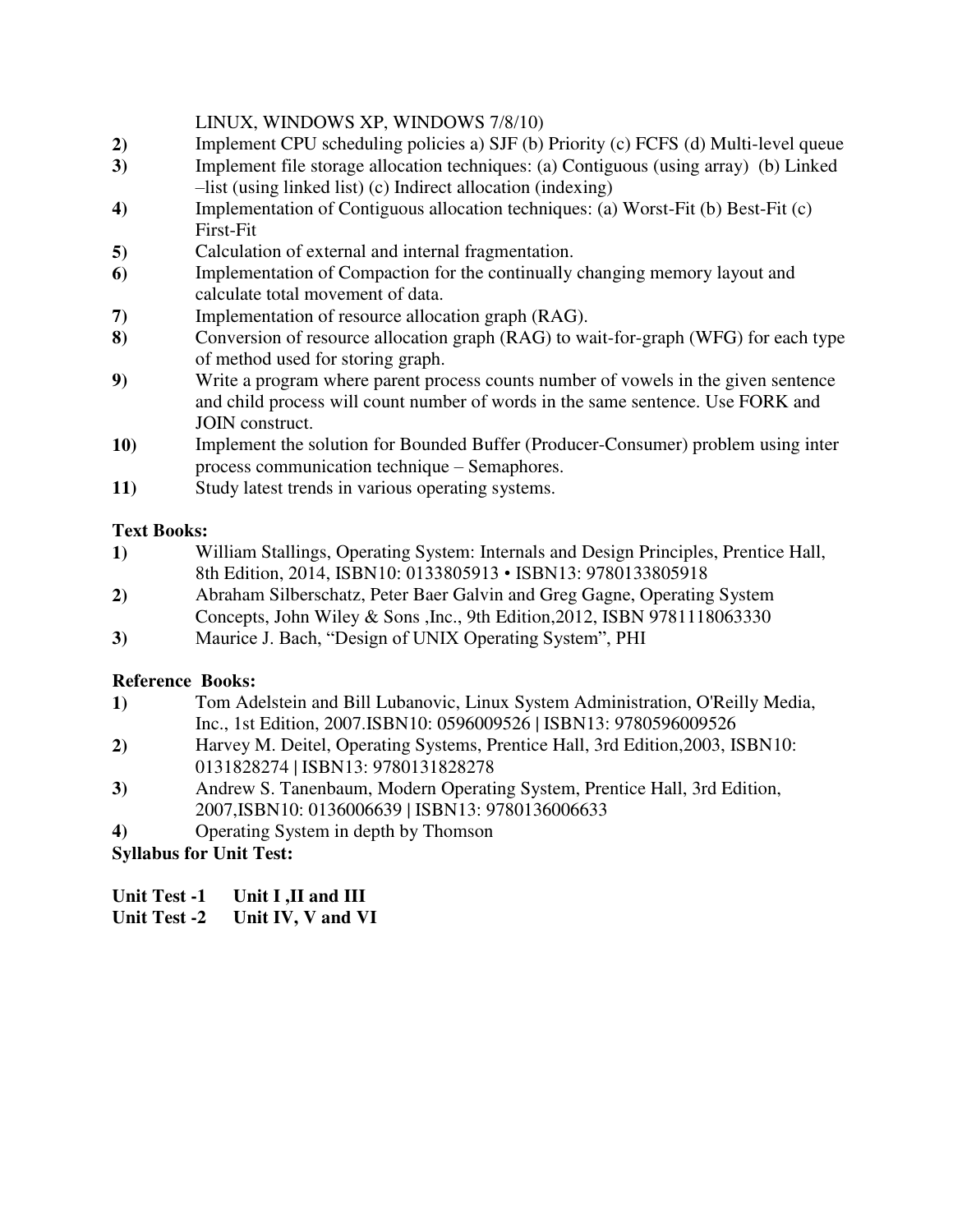# **Advanced Database Management Systems**

| <b>Teaching Scheme</b> | <b>Examination Scheme</b>                         |                    | <b>Credit Allotted</b> |            |
|------------------------|---------------------------------------------------|--------------------|------------------------|------------|
|                        | <b>Theory</b> :3Hrs/Week End Semester Examination | : 60 Marks Theory  |                        | $\cdot$ :3 |
|                        | <b>Practical :2Hrs/Week Continuous assessment</b> | : 40 Marks Tw $\⪻$ |                        | $\cdot$ :1 |
|                        | Term Work and Practical (Tw & Pr) : 50 Marks      |                    |                        |            |

#### **Course Objectives:**

Exploring the working of large scale and emerging database management systems Study and analysis of query processing and query optimization

### **Course Prerequisites:**

Student should be well aware of database management systems, analysis of data structure and algorithms and sufficient programming experience

#### **Course Outcome:**

#### **Students will be able to:**

- **1)** Understand the concepts of Object Oriented Database Management Systems
- **2)** Understand various system architectures
- **3)** Understand the processes of query processing and optimization
- **4)** Understand Data warehousing concepts
- **5)** Understand Data mining concepts
- **6)** Familiarize with emerging database applications

#### **UNIT-I Object-Oriented and Object Relational Databases (06 Hours)**

Overview of Object-Oriented Concepts, Object Identity, Object Structure, and Type Constructors, Encapsulation of Operations, Methods, and Persistence, Type and Class Hierarchies and Inheritance,

Complex Objects, Overview of the Object Model of ODMG, The Object Definition Language, The Object Query Language, Object Database Conceptual Design, Other Objected-Oriented Concepts Database design for an ORDBMS–Nested relations and collections, Implementation and Related Issues for Extended Type Systems, The Nested Relational Model, Extended ER diagram, Comparison of OODBMS, ORDBMS and RDBMS.

**UNIT-II Database-System Architectures (06 Hours)** Centralized and Client –Server Architectures, Server System **Architectures**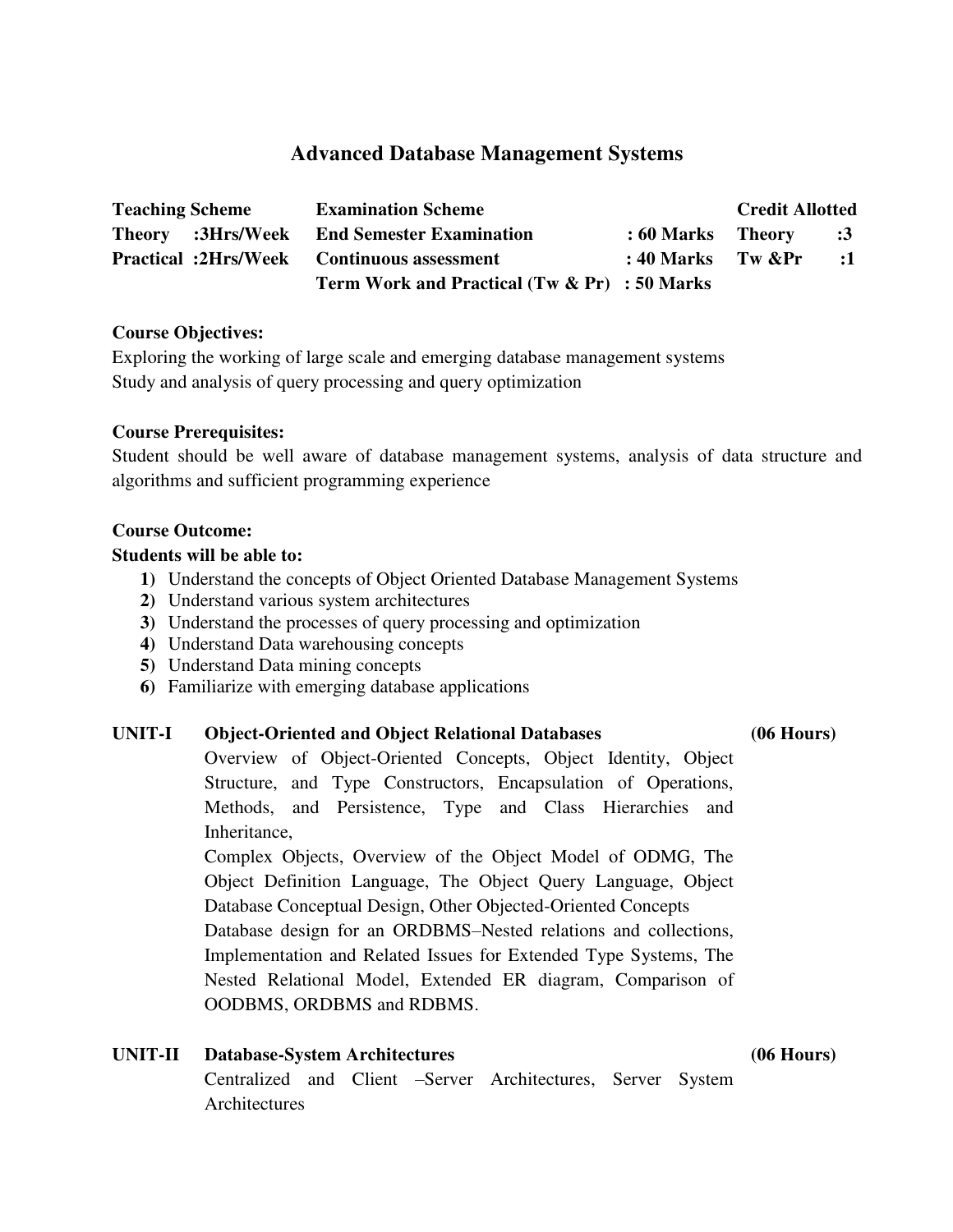**Parallel Databases:** Introduction to Parallel Systems , I/O Parallelism, Interquery Parallelism, Intraquery Parallelism, Intraoperation Parallelism, Interoperation Parallelism, Design of Parallel Systems.

**Distributed Databases:** Introduction to Distributed Systems, Homogeneous and Heterogeneous Databases, Distributed Data Storage, Availability, Heterogeneous Distributed Databases.

# **UNIT-III Query Processing and Query Optimization (06 Hours)**

**Query Processing :** Overview, Measures of Query Cost, Algorithms for Selection, Sorting and Join Operation, Evaluation of Expressions. **Query Optimization** : Overview, Transformation of Relational Expressions, Estimating Statistics of Expression, Results, Choice of Evaluation Plans, Semantic Query Optimization, Materialized Views, Introduction to dynamic query evaluation.

# **UNIT-IV Data Warehousing and OLAP (06 Hours)**

Characteristics of Data warehouse, Data marts, Building data warehouse, Architectural strategies and organizational issues, Design considerations, Data Content, Metadata, Distribution of data, Tools for Data Warehousing, Applications of Data warehousing. OLAP and OLTP, Data Modeling- Star and snowflake schema.

# **UNIT-V Data Mining and information retrieval (06 Hours)**

Overview of data mining, Steps of data mining, Association Rules, Classification, Clustering, Applications of data mining Decision support systems, Information retrieval systems, Web search engines, Directories.

# **UNIT-VI Emerging Database Technologies and Applications (06 Hours)**

Time in Databases, Spatial and Geographic Data, Geographic Information Systems, Genome Data Management, Multimedia Databases, Mobility and Personal Databases, Mobile Databases. Performance Tuning, Performance Benchmarks, Standardization, Application Migration, Transaction-Processing Monitors.

# **Assignment List:**

- **1.** Study and implementation of nested relations using SQL.
- **2.** Study and implementation of Object types and collection in SQL .
- **3.** Study and design of Extended ER diagram for any given DBMS.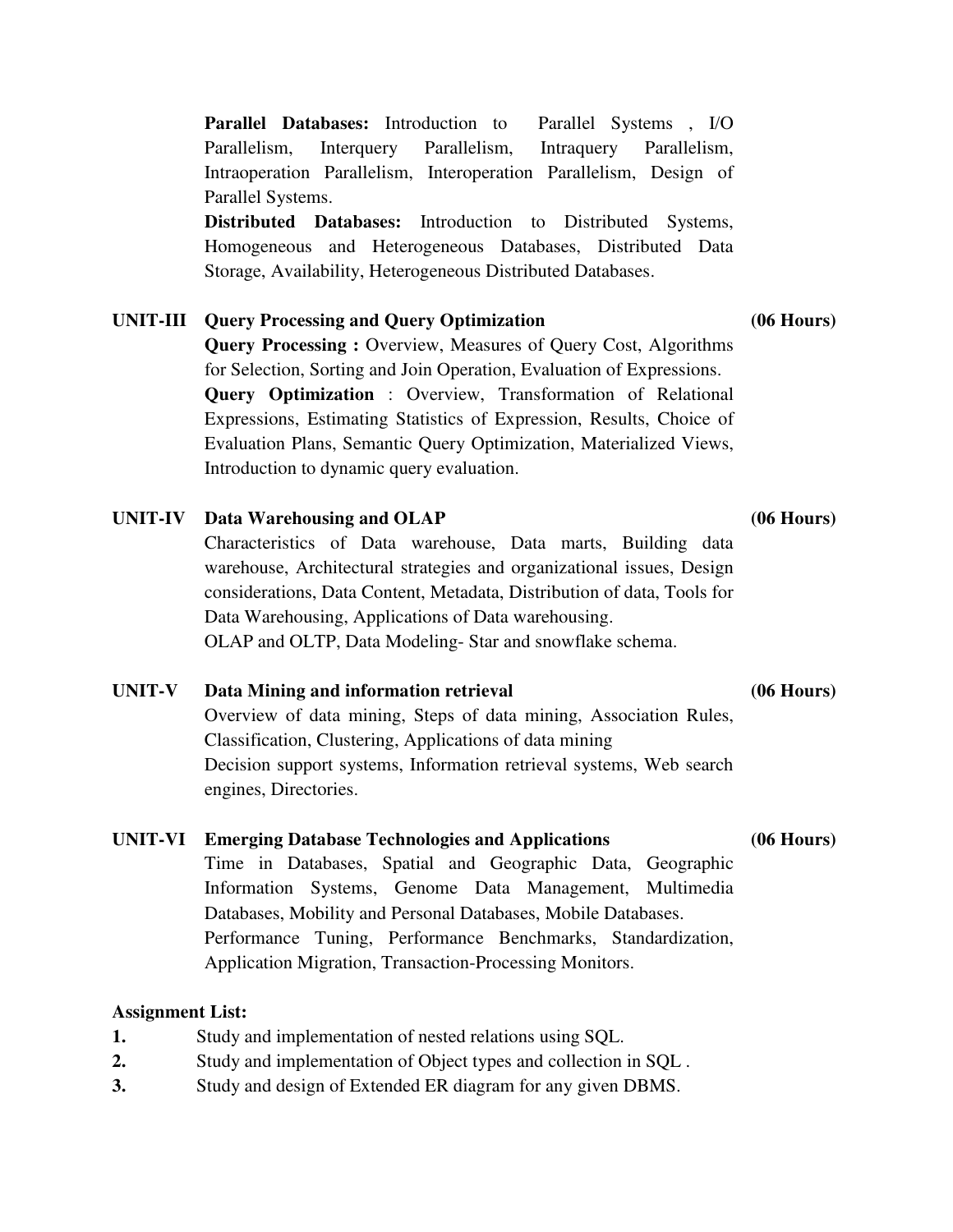- **4.** Study (and implementation if possible) of web search engine (Lucene).
- **5.** Study and implementation of selection, sorting and join operations.
- **6.** Study and implementation of semantic queries.
- **7.** Study, implementation and comparison of Views and Materialised views.
- **8.** Study, implementation and comparison of Snowflake and Star schema
- **9.** Study and demonstrating of OLAP operations in SQL.
- **10.** Implementation of triggers in PL/SQL (Performance statistics and diagnostics)

# **Text Books:**

- **1)** Fundamentals of Database Systems, Sixth Edition, Ramez Elmasri, Shamkant B. Navathe, Pearson Education
- **2)** Database System Concepts, Seventh Edition, Avi Silberschatz, Henry F. Korth, S. Sudarshan, McGraw-Hill
- **3)** Data Warehousing: Concepts, Techniques, Products and Applications, 3rd Edition, C.S.R. PRABHU,PHI Learning Pvt. Ltd.,

# **Reference Books:**

- **1)** Database Management Systems, 3rd Edition, Raghu Ramakrishnan and Johannes Gehrke, Mcgraw Hill Education
- **2)** An Introduction to Database Systems, 8th Edition, C.J. Date, Pearson
- **3)** Database Systems: A Practical Approach to Design, Implementation, and Management, Third Edition, Thomas Connolly, Carolyn Begg, Pearson

# **Syllabus for Unit Test:**

**Unit Test -1 Unit I ,II and III**

**Unit Test -2 Unit IV, V and VI**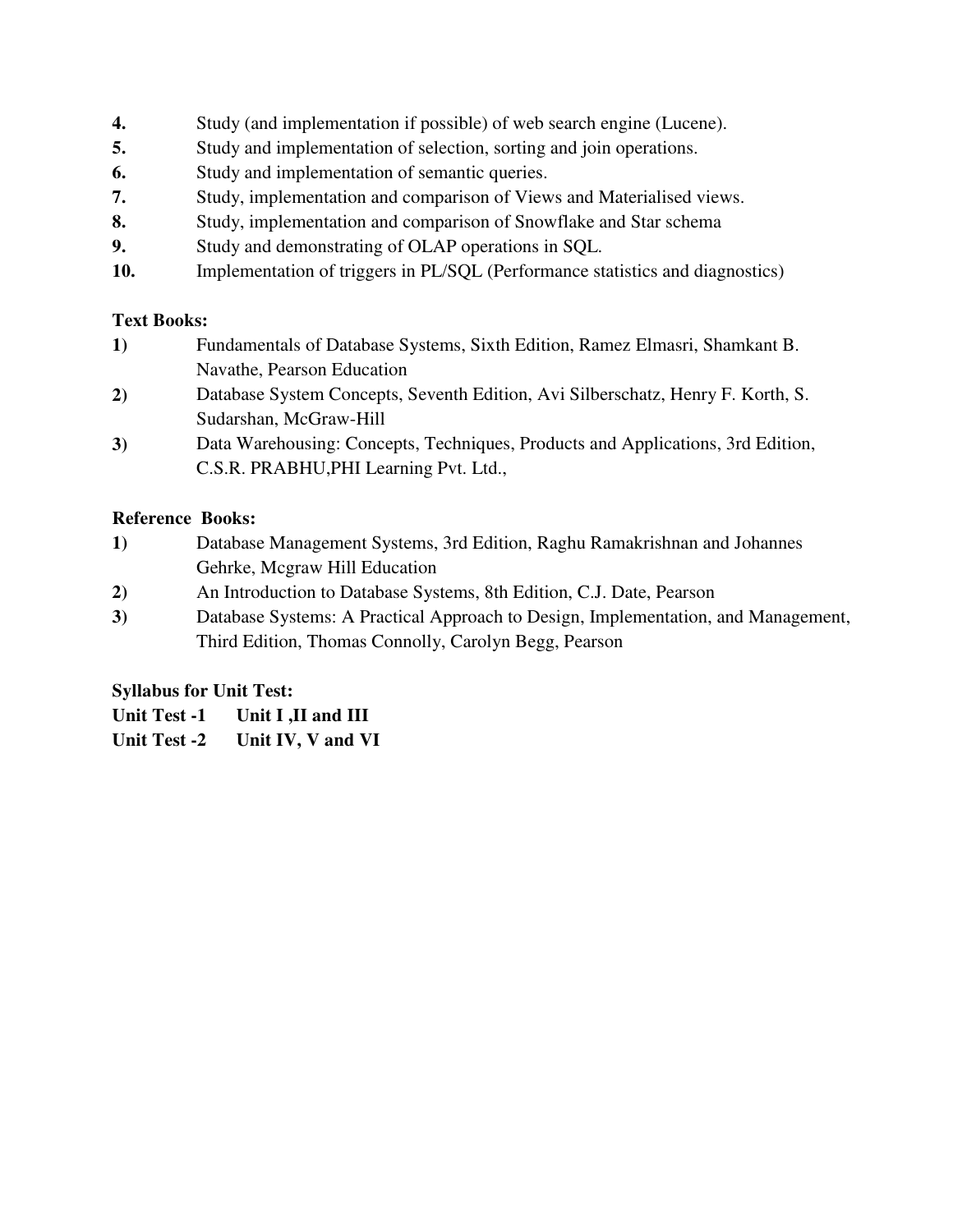# **Design and Analysis of Algorithms**

| <b>Teaching Scheme</b>     | <b>Examination Scheme</b>                    |            | <b>Credit Allotted</b> |                |
|----------------------------|----------------------------------------------|------------|------------------------|----------------|
|                            | Theory : 3 Hrs/Week End Semester Examination | : 60 Marks | <b>Theory</b>          | $\therefore$ 4 |
| <b>Tutorials: 1Hr/Week</b> | <b>Continuous assessment</b>                 | : 40 Marks |                        |                |

#### **Course Objectives:**

Students will be able to find a best suited algorithmic approach as a solution for given problem.

#### **Course Prerequisites:**

Students should have knowledge advanced data structures, graph theory and algorithmic steps in problem solving.

#### **Course Outcome:**

#### **Students will be able to:**

**1)** Understand fundamental data structures and with the manner in which these data structures can best be implemented.

**2)** Learn how to analyze algorithms and estimate their worst-case and average-case behavior.

**3)** Ability to analyze and design algorithms divide and conquer approach.

**4)** Ability to understand and design algorithms using greedy strategy and dynamic programming

**5)** Learn fundamental knowledge of computational complexity, approximation and randomized algorithms.

**6)** Apply subject knowledge in various scenarios .

### **UNIT-I Introduction: (06 Hours)**

Elementary data structures: Linear data structures, Graphs, Trees. Algorithm: Understanding problem, Designing, Analyzing, and Coding. Mathematical analysis of algorithms, Standard and Asymptotic Notations.

### **UNIT-II Brute Force and Exhaustive Search: (06 Hours)**

Selection Sort and Bubble Sort, Sequential Search and Brute-Force String Matching, Closest-Pair and Convex-Hull Problems by Brute Force, Exhaustive Search: Traveling Salesman Problem, Knapsack Problem. Depth-First Search and Breadth-First Search

### **UNIT-III Divide and Conquer: (06 Hours)**

Merge sort, Quick sort, Binary Tree Traversals and Related Properties, Multiplication of Large Integers and Strassen's Matrix Multiplication,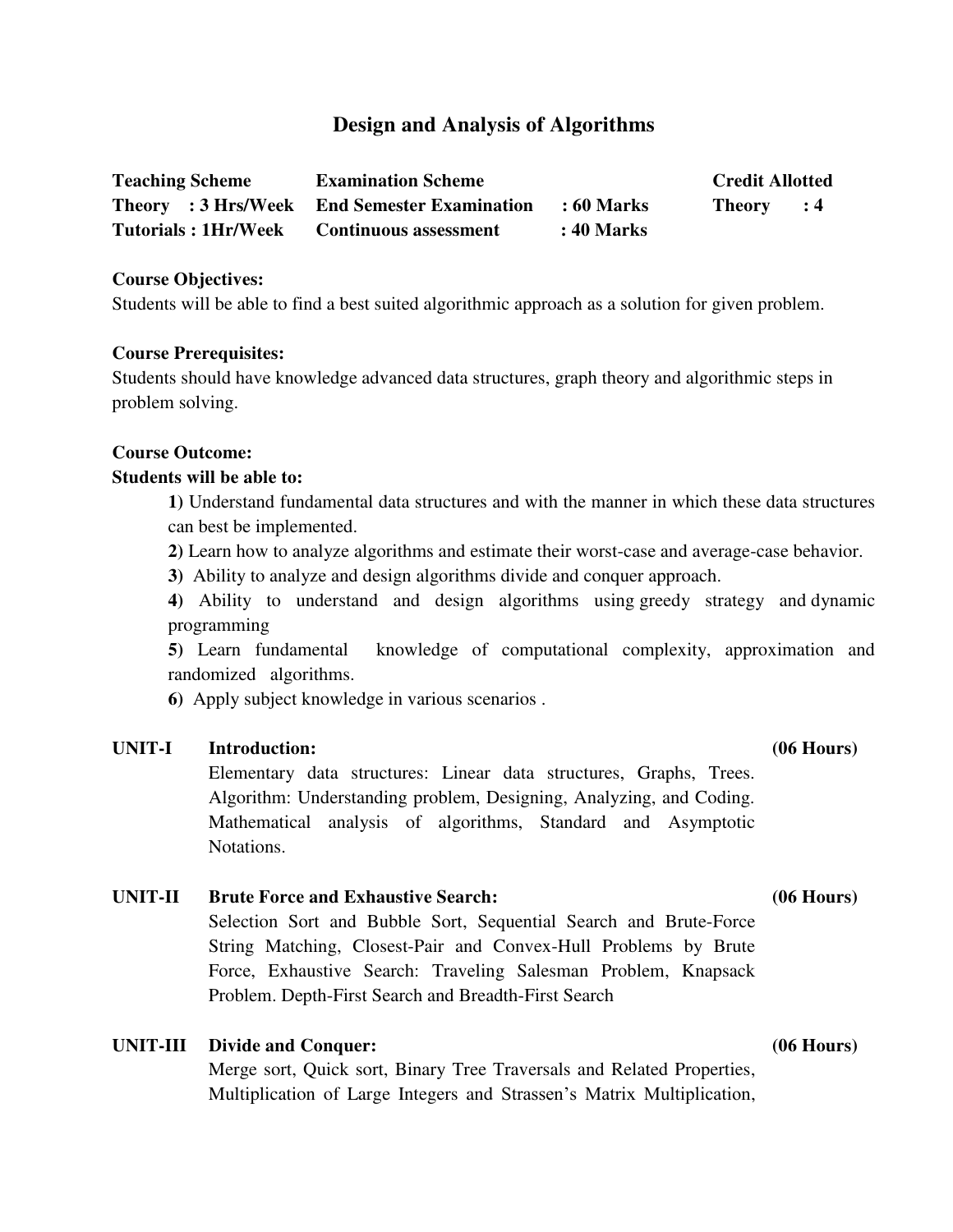Multiplication of Large Integers, Strassen's Matrix Multiplication, The Closest-Pair and Convex-Hull Problems by Divide-and-Conquer, The Closest-Pair Problem, Convex-Hull Problem. Heaps and Heap sort. **UNIT-IV Dynamic Programming and Greedy Techniques: (06 Hours)** The Knapsack Problem and Memory Functions, Optimal Binary Search Trees, Warshall's and Floyd's Algorithms, Greedy Techniques: Prim's Algorithm, Kruskal's Algorithms, Dijkstra's Algorithm, Huffman Trees

**UNIT-V Backtracking and Complexity Theory: (06 Hours)** Lower-Bound Arguments, Problem Reduction, Decision Trees, Decision Trees for Sorting, Decision Trees for Searching a Sorted Array, P, NP and NP-Complete, Coping with the Limitations of Algorithm Power, Backtracking: n-Queens Problem, Hamiltonian Circuit Problem, Subset-Sum Problem, Branch-and-Bound, Knapsack Problem, Traveling Salesman Problem.

#### **UNIT-VI Applications: (06 Hours)**

and Codes.

Case Studies of Algorithmic Designs & Applications, Deadlock detection and avoidance implementation. Resource allocation algorithm with deadlock avoidance, Heuristic search algorithm. Recent advances in the subject.

#### **Assignment:**

Concerned course faculty can arrange classroom tutorials, MCQ tests and students presentations on each unit. Discuss recent advances in the subject.

#### **Text Books:**

- **1)** Anany Levitin. *Introduction to Design and Analysis of Algorithms*. Pearson Education.
- **2)** [Horowitz](http://www.amazon.in/Ellis-Horowitz/e/B001HCW8VO/ref=dp_byline_cont_book_1) E, [Sahni](http://www.amazon.in/Sartaj-Sahni/e/B0028AGG80/ref=dp_byline_cont_book_2) S, [Rajasekaran](http://www.amazon.in/s/ref=dp_byline_sr_book_3?ie=UTF8&field-author=Sanguthevar+Rajasekaran&search-alias=stripbooks) S. *Fundamentals of Computer Algorithms*. University Press.
- **3)** [Thomas H. Cormen.](http://www.amazon.in/Thomas-H.-Cormen/e/B000AQ24AS/ref=dp_byline_cont_book_1) *Introduction to Algorithms*. MIT Press.

#### **Reference Books:**

- **1)** [Jon Kleinberg.](http://www.amazon.in/s/ref=dp_byline_sr_book_1?ie=UTF8&field-author=Jon+Kleinberg&search-alias=stripbooks) *Algorithm Design*. Pearson Education.
- **2)** [Gilles Brassard,](http://www.amazon.in/s/ref=dp_byline_sr_book_1?ie=UTF8&field-author=Gilles+Brassard&search-alias=stripbooks) [Paul Bratley.](http://www.amazon.in/s/ref=dp_byline_sr_book_2?ie=UTF8&field-author=Paul+Bratley&search-alias=stripbooks) *Fundamentals of Algorithms*. Pearson Education.
- **3)** [Donald E. Knuth.](http://www.amazon.in/s/ref=dp_byline_sr_book_1?ie=UTF8&field-author=Donald+E.+Knuth&search-alias=stripbooks) *Art of Computer Programming*. Dorling Kindersley Pvt Ltd.
- **4)** [Steven S Skiena,](http://www.amazon.in/s/ref=dp_byline_sr_book_1?ie=UTF8&field-author=Steven+S+Skiena&search-alias=stripbooks) *The Algorithm Design Manual*. Springer.
- **5)** [Michael T. Goodrich.](http://www.amazon.in/Michael-T.-Goodrich/e/B001ITYBE8/ref=dp_byline_cont_book_1) *Algorithm Design*. Wiley.

#### **Syllabus for Unit Test:**

**Unit Test -2 Unit IV, V and VI**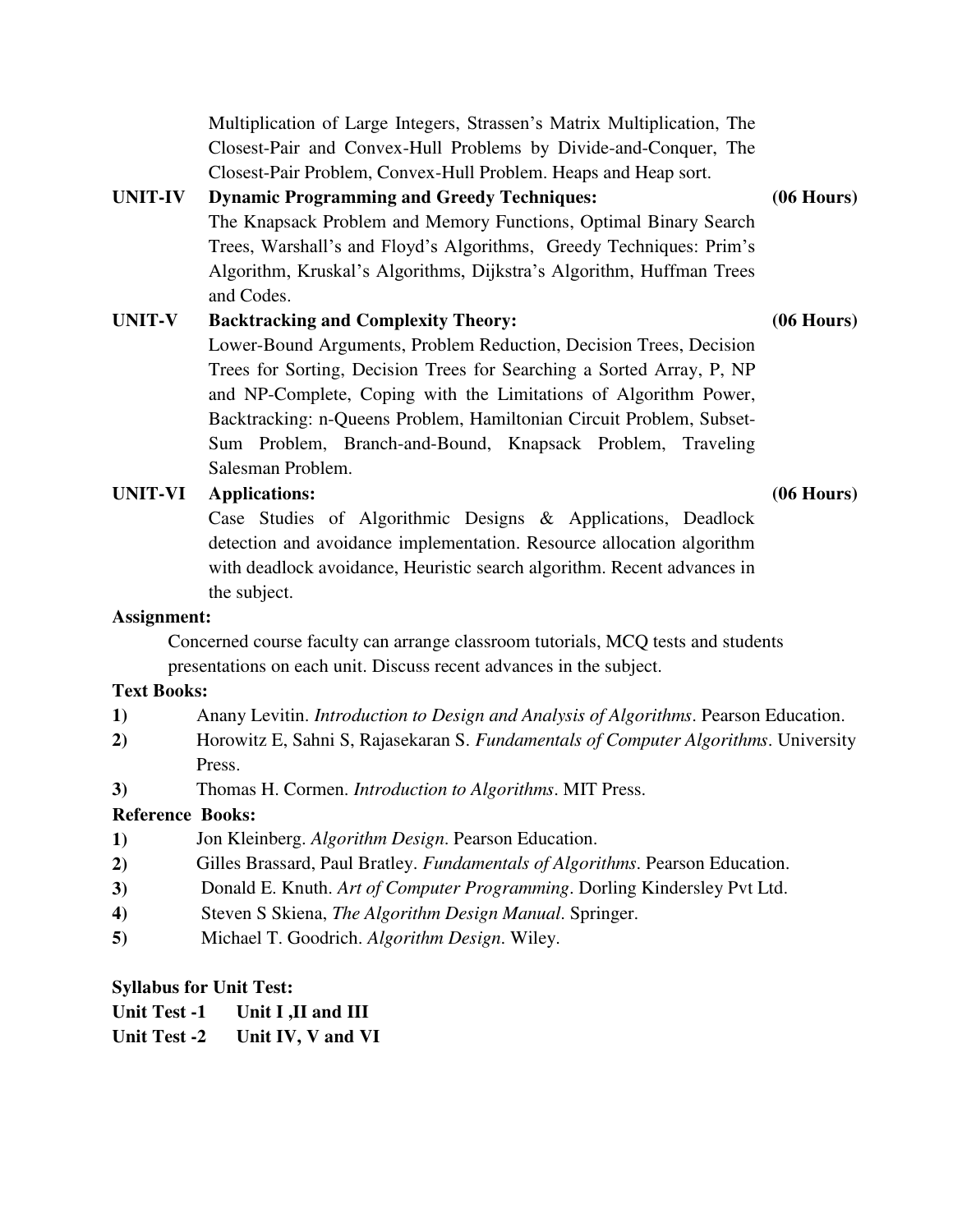# **Computer Organization and Architecture**

| <b>Teaching Scheme</b>                             | <b>Examination Scheme</b>                    |                           | <b>Credit Allotted</b> |            |
|----------------------------------------------------|----------------------------------------------|---------------------------|------------------------|------------|
|                                                    | Theory : 3 Hrs/Week End Semester Examination | $: 60$ Marks Theory $: 3$ |                        |            |
| <b>Practicals:2 Hrs/Week Continuous assessment</b> |                                              | $: 40$ Marks Tw & Pr      |                        | $\cdot$ :1 |
|                                                    | Term Work and Practical (Tw & Pr) : 50 Marks |                           |                        |            |

#### **Course Objectives:**

- **1)** To study various advanced computer architectures.
	- **2)** To study 32-bit/64-bit processor architecture
	- **3)** To study latest technology

## **Course Prerequisites:**

### **Students should have knowledge of**

**1)** Basic Microprocessors and Microcontrollers

# **Course Outcome:**

#### **Students will be able to:**

- **1)** Learn 32-bit as well as 64-bit processor architectures.
- **2)** Learn latest computer architectures
- **3)** Learn design of the control unit
- **4)** Learn various latest memory and bus technologies
- **5)** Learn parallel processing concepts
- **UNIT-I 80386DX Features:** Functional Block Diagram, PIN Description, **(06 Hours)**  Register set, Flags, Physical address space, Data types 80386Dx descriptor Tables GDT, LDT, IDT, descriptor cache, Code, data and stack descriptors, system descriptors, privilege levels, Segmentation in 80386DX, comparison of segmentation with 8086, paging, TSS, Nested Tasks, Operating in Real Mode, Protected Mode, Virtual 86 mode, Virtual addressing, 80386DX instruction set, setting protected mode, setting v86 mode, Real mode programming, Memory Management, Protection Mechanism.
- **UNIT-II Memory Organizations:** Flash memory, SDRAM, DDR3, DDR4, **(6Hours)**Advanced DRAMs, Memristors, PRAM (Phase change RAM / PCM – Phase Change Memory) by IBM, Magneto-resistive RAM (MRAM), Resistive RAM (RRAM), Spin Transfer Torque RAM (STT-RAM), Ferro-electric RAM (FRAM), MLC NAND Flash, 3-D NAND, , 3 -D XPoint Technology by Intel and Micron, Intelligent RAM (IRAM) , NUMA and UMA, Memory allocation policies, Cache memory: Concept, architecture (L1, L2, L3), mapping Techniques, Replacement algorithms, Cache coherency, Interleaved and Associative memory. Virtual Memory: Concept, Segmentation and Paging, Page replacement policies. Secondary Storage: RAID, Blue Ray Disk, Solid State Drives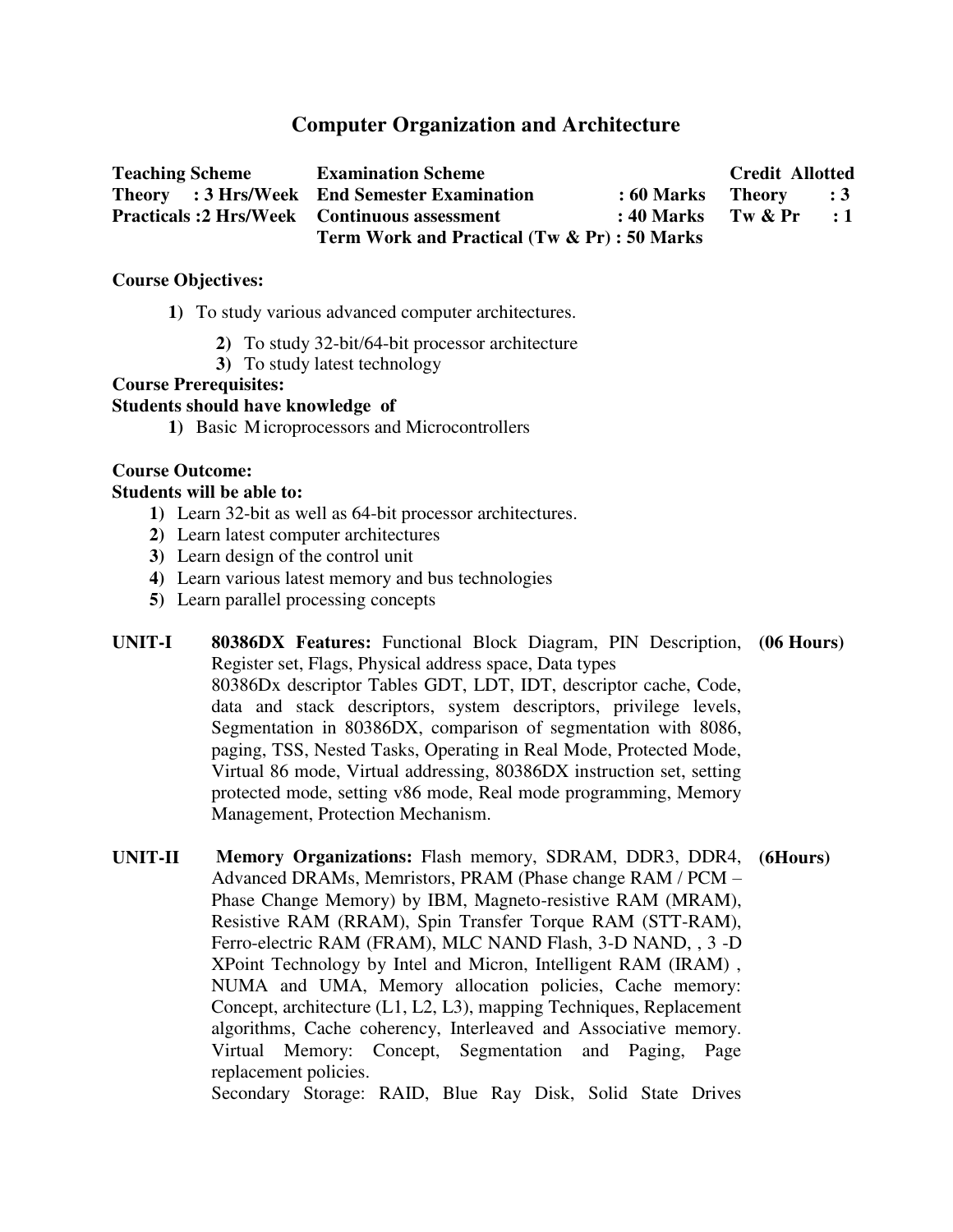(SSD),Cloud storage Bus design considerations, Bus types : PCI, ISA, AGP, SCSI, GPIB, USB, Bus arbitration

### **UNIT-III Single Bus Organization, Micro operations and Register (6Hours) Transfers:**

Hardwired Control Design methods, Typical Example - Multiplier Control unit, Micro-programmed Control: Basic concepts, Microprogram, Microinstruction sequencing, micro-program sequencing, A complete microprogram, Applications of microprogramming

**UNIT-IV Intel Pentium Processor**  Features, Block Diagram, Pin grouping according to function, Modes, Programmer's model, Superscalar Operation, Integer & Floating Point Pipeline Stages, Branch Prediction, Cache Organization, Cache coherence, MESI. Study of features of Pentium Pro, Pentium 2, Pentium 3 and Pentium 4 Processors.

# **UNIT-V Advanced Processor Architectures :**  Multiprocessor Architectures : Closely coupled and Loosely coupled,

UMA, NUMA, COMA, RISC and CISC Architectures, Basics of ARM processor, Superscalar Architecture, SuperSPARC, Nehalem micro-architecture, Intel Haswell micro-architecture Multicore Architecture, Hyper Threading Technology (HTT), Intel 64bit Architecture: Block Diagram, Intel Core i3, i5 and i7 architectures**,**  Supercomputer architectures : CDAC PARAM, IBM Blue Gene

# **UNIT-VI Introduction to parallel processing systems:**

Introduction to parallel processing concepts, Architectural classification of parallel processors, pipeline processing, instruction pipelining, pipeline stages (Intel Pentium pipelining), pipeline hazards, Performance evaluation of pipeline, Data dependency analysis, concurrency analysis, Bernstein's conditions, Message passing libraries like PVM, MPI, CUDA : Parallel Programming Model, Vector processing concepts, NVIDIA GPU Computing

# **Text Books:**

- **1)** C. Hamacher, V. Zvonko, S. Zaky, "Computer Organization", McGraw Hill, 2002, 5th edition.
- **2)** J. Hays, "Computer Architecture and Organization", 2nd Edition, McGraw-Hill, 1988 ISBN 0–07–100479–3
- **3)** 2. Stallings William, "Computer Organization and Architecture: Principles of structure and function", 2nd Ed, Maxwell Macmillan Editions, 1990 ISBN  $0 - 02 - 946297 - 5$ .
- **4)** 80386 Microprocessor Handbook, Chris H. Pappas, William H. Murray

**(6Hours)**

**(6Hours)**

**(6Hours)**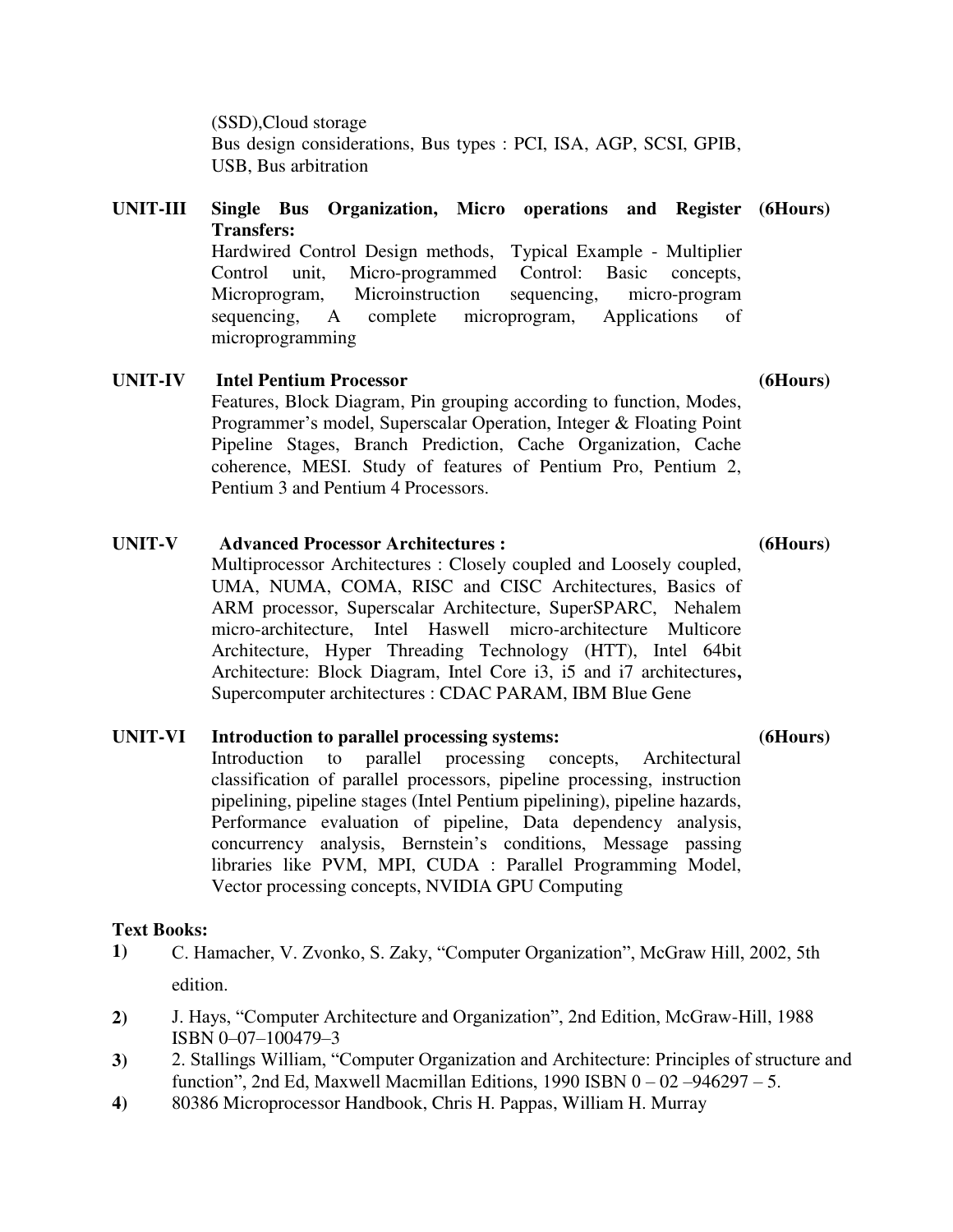- **5)** Pentium Processor System Architecture: Tom Shanley & Don Anderson, Addison-Wesley.
- **6)** Advanced Computer Architecture: Parallelism, Scalability and Programmability-Kai Hwang

### **Reference Books:**

- **1)** B. Govindarajulu, "Computer Architecture and Organization: Design Principles and Applications", Second Edition, Tata McGraw-Hill.
- **2)** Dr. M. Usha, T. S. Srikanth, "Computer System Architecture and Organization",First Edition, Wiley- India.
- **3)** John L. Hennessey and David A. Patterson, "Computer Architecture A Quantitative Approach", Morgan Kaufmann / Elsevier Publishers, Fifth Edition, 2012.
- **4)** The 80386DX Microprocessor: Hardware, Software and Interfacing: Walter A Triebel, Prentice Hall.

### **List of Assignments :**

- 1) A program for a) LRU page replacement algorithm.
	- b) FIFO page replacement algorithm.
- **2)** A program to simulate the mapping techniques of Cache memory.
	- a) Direct Mapped cache
	- b) Associative Mapped cache
	- c) Set Associative Mapped cache
- **3)** A program to simulate memory allocation policies.
	- a) First-fit algorithm
	- b)Best-fit algorithm
- **4)** A program to implement serial communication (PC PC communication).
- **5)** A program to implement parallel communication. (PC Printer communication).
- **6)** A program for printer simulation.
- **7)** A program for keyboard simulation.
- **8)** Write ALP using to read and display the table content pointed by GDTR/LDTR and IDTR.

### **Syllabus for Unit Test:**

- **Unit Test -1 Unit I ,II and III**
- **Unit Test -2 Unit IV, V and VI**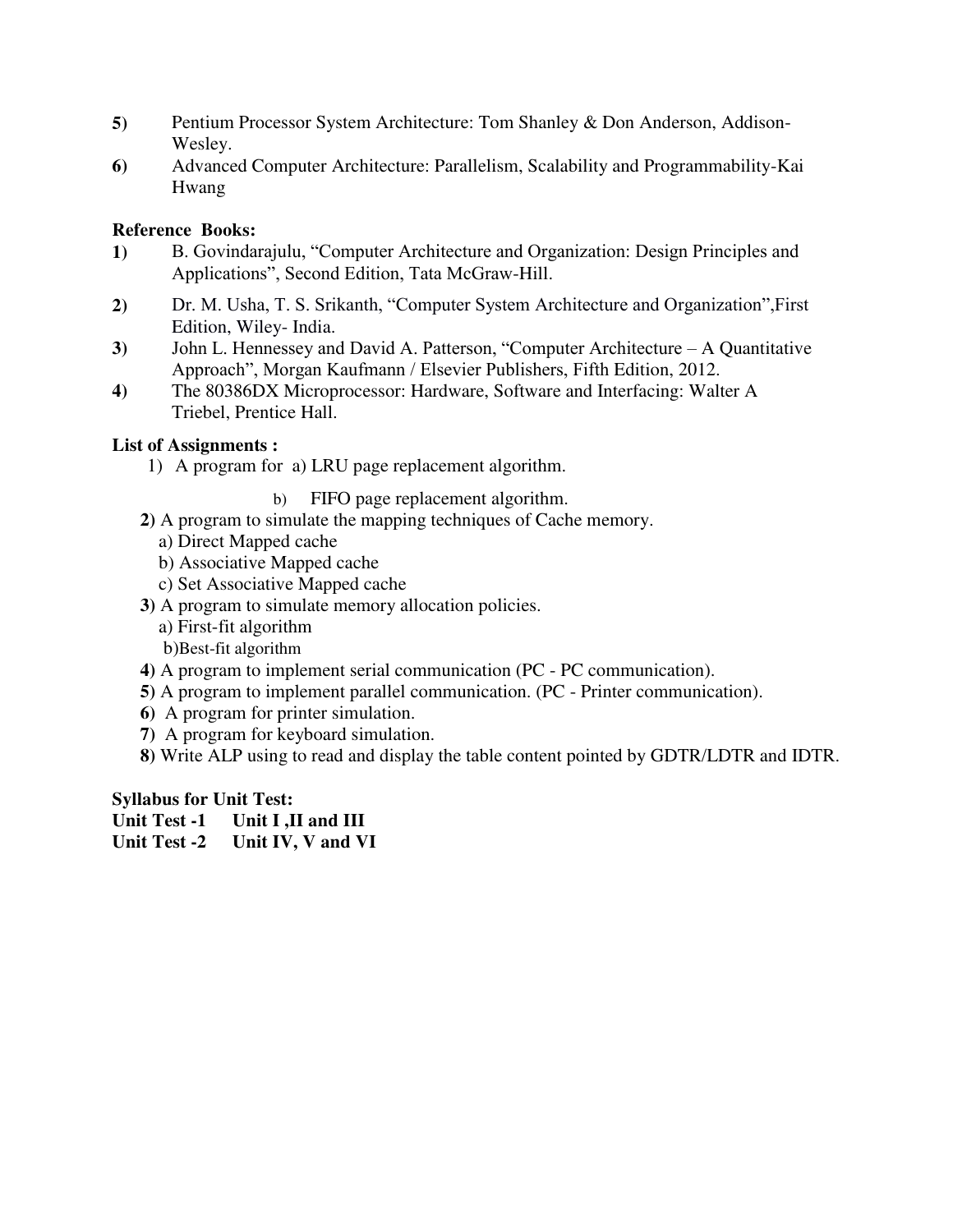# **Elective-II : Multimedia Techniques**

| <b>Teaching Scheme</b> | <b>Examination Scheme</b>                  | <b>Credit Allotted</b> |
|------------------------|--------------------------------------------|------------------------|
| Theory :3 Hrs/Week     | <b>End Semester Examination: 60 Marks</b>  | Theory: 3              |
|                        | <b>Continuous assessment</b><br>: 40 Marks |                        |

### **Course Objectives:**

- **1)** To enable the students to develop synchronization concepts and mechanisms across the whole multimedia system architecture.
- **2)** To study the basic concepts for multimedia transmission at the physical, Medium access control layers presenting the past and existing network technologies

### **Course Prerequisites:**

### **Students should have knowledge of**

- **1)** Student have knowledge of Computer Graphics and GUI Programming
- **2)** Student should have knowledge of Computer programming with C and C++

### **Course Outcome:**

### **Students will be able to:**

- **1)** Understand the concepts of Multimedia architecture, elements, applications and interface standards.
- **2)** Learn the different types of compression techniques and different types of data file Format used in multimedia systems.
- **3)** Understand Different types of audio and video file formats.
- **4)** Develop an interactive multimedia application to display their ability to use multimedia tools including multimedia authoring.
- **5)** Have an insight into how the quality of multimedia systems is perceived and how this relates to the design of multimedia input, output and editing systems.
- **6)** Student will able develop any academic or commercial application.

### **UNIT-I Introduction to Multimedia and Graphic Devices:**

Types of media, Introduction to Multimedia, Multimedia **(06 hours)**  Information, Multimedia Objects, Multimedia in business and work. Convergence of Computer, Multimedia Elements, Color Schemes, Picture representation, display devices, display adapters.

# **UNIT-II Data Compression**

Huffman Coding, Shannon Fano Algorithm, Huffman Algorithms, **(06 hours)**Adaptive Coding, Arithmetic Coding Higher Order Modelling. Finite Context Modelling, Dictionary based Compression, Sliding Window Compression, LZ77, LZW compression, Compression, Compression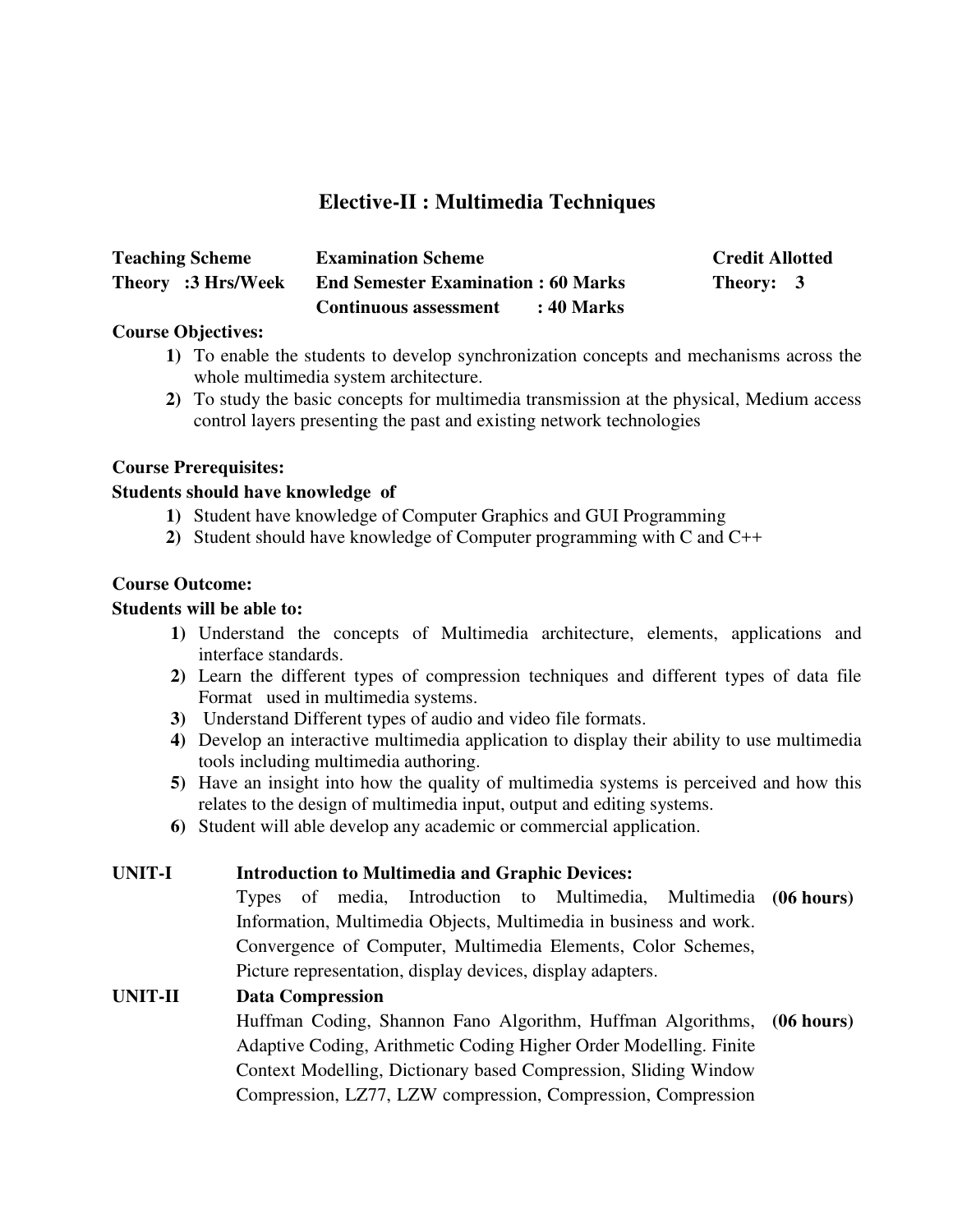ratio loss less & lossy compression

# **UNIT-III Audio and Video**

Basic sound concept, Multimedia system sound, MIDI versus digital **(06 hours)** audio, Audio file formats, National interchange file formats, Digital Audio software's. Types of Video, Video broadcasting standards, Video Quality, Digital Video Software's, Video file formats (for web), Video Compression, Video codec's.

# **UNIT-IV Image/Graphics and Animation**

Still images, Types of Image, Image Quality, Image Compression, **(06 hours)**  Graphics Software's, Image file formats (for web) Principals of animation, Methods of Animation, Animation Software's, Animation file formats (for web) (JPEG, & MPEG standards).

# **UNIT-V Multimedia Storage Devices**

Magnetic media, optical media, file systems multimedia), Communication devices, Multimedia software's, presentation tools, CD, DVD construction details, recording and reproducing data from CD & DVD. CDROM, COMBO DRIVE, DVD Writer technologies. (traditional, (06 hours)

# **UNIT-VI Multimedia Applications:**

Media preparation, communication, entertainment using commercial **(06 hours)** tools, Interactive television, Video-on-demand, Video Conferencing, Educational Applications, Industrial Applications, Multimedia archives and digital libraries, media editors.

# **Assignment List:**

- **1)** Explain Types of Multimedia? Multimedia Objects
- **2)** An audio clip has duration of 8 minutes. The highest frequency in the soud wave is 15 kHz. This is to be sampled using 8 bits per sample and in stereo mode. Calculate the file size. Mention any assumptions made?
- **3)** Sound capturing & editing using tools like SOUNDFORGE
- **4)** An MPEG-1 video has a frame sequence: IBBPBBPBBPBBI. Determine the size of GOP. Derive the transmission sequence of the frames?
- **5)** Creating/editing motion video/animation clips (using tools like Flash / Adobe Premier)
- **6)** Consider a TV camera where the maximum intensity of a color signal is represented by 1 volt. An unsaturated magneta signal is formed by mixing 70% R, 20% G and 60% B. What is the luminance output voltage for the signal? What would this value be if the magenta color is saturated?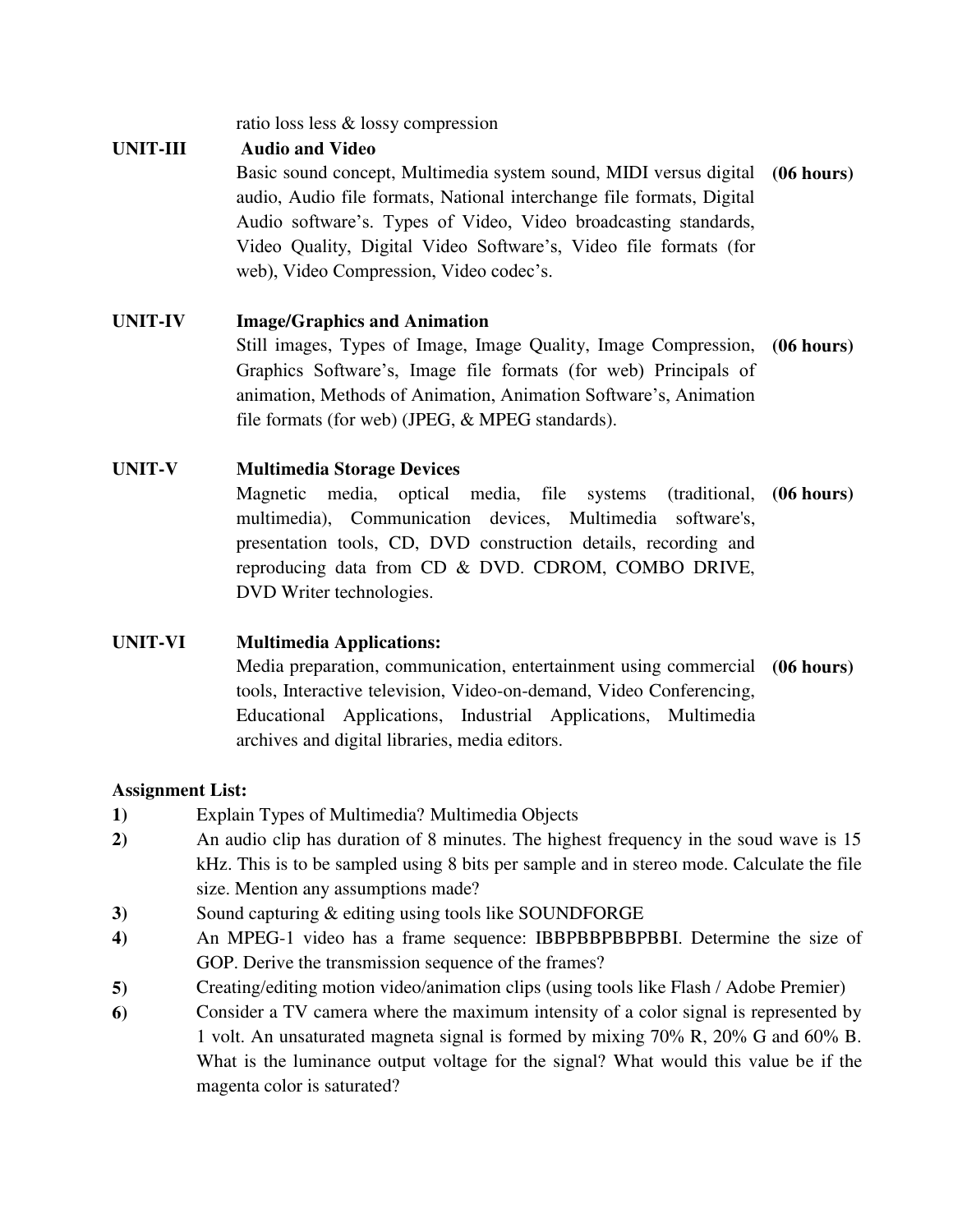- **7)** A CD-ROM contains 333000 blocks to be played back in 74 minutes. Calculate the data rate and capacity of the CD-ROM when operating in (a) Mode 1 (b) Mode 2 333000 blocks are played back in 74 minutes?
- **8)** Prepare case study on Educational application Or Industrial application

# **Text Books:**

- **1)** Multimedia Making it work 5th edition by Tag Vaughan (TMGH)
- **2)** Multimedia Communication Pearson Education Fred Halsall.
- **3** Mark Nelson "Data Compression Book" BPB

# **Reference Books:**

- **1)** David Hillman "Multimedia technology and Applications" Galgotia Publications.
- **2)** Rosch "Multimedia Bible" Sams Publishing.
- **3)** Sleinreitz "Multimedia System" Addison Wesley.
- **4)** James E Skuman "Multimedia in Action" Vikas.
- **5)** J. Jeffcoate , Multimedia in Practice: Technology and Application , PHI.

# **Syllabus for Unit Test:**

- **Unit Test -1 Unit I ,II and III**
- **Unit Test -2 Unit IV,Vand VI**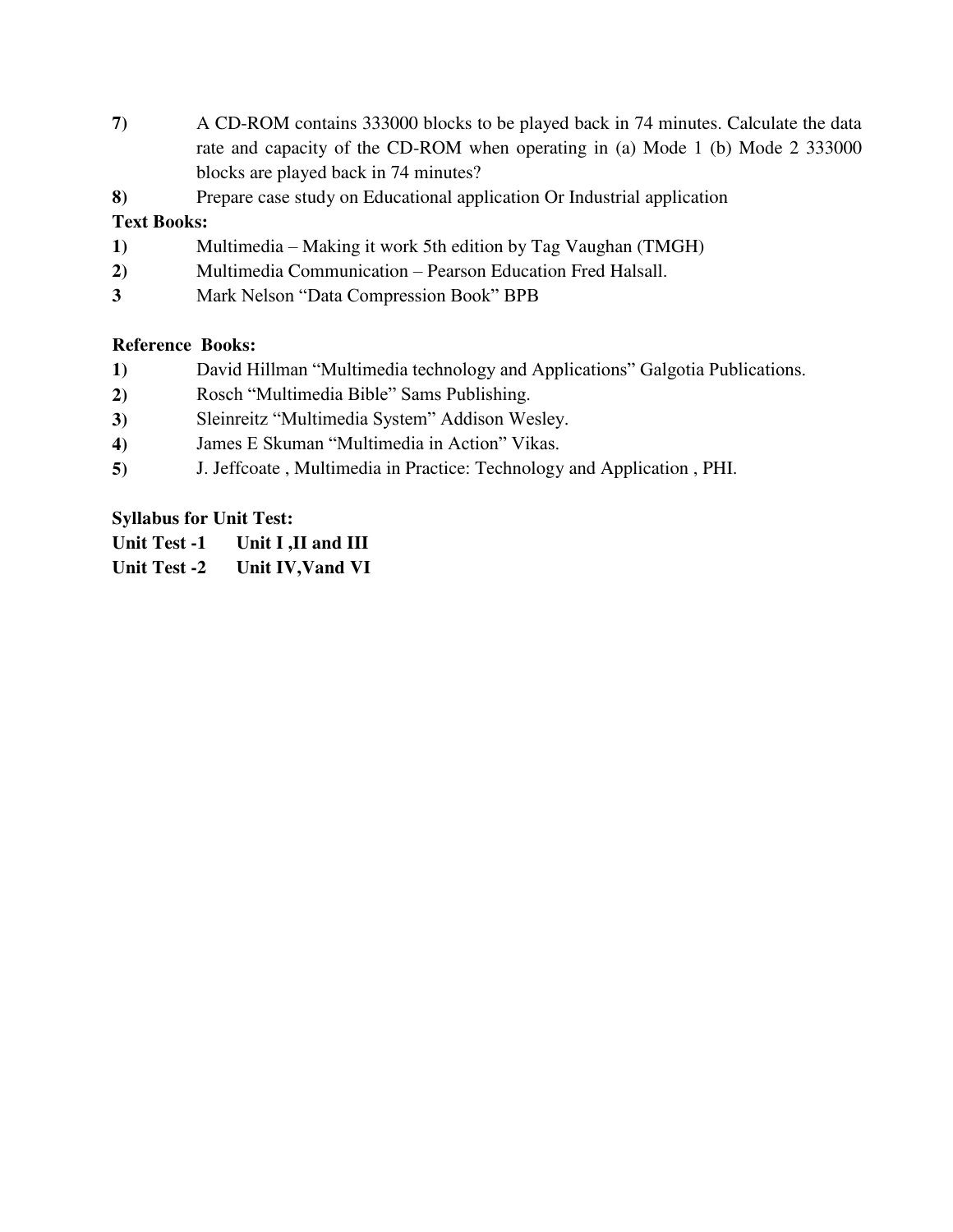# **Elective-II : Embedded System**

| <b>Teaching Scheme</b> | <b>Examination Scheme</b>                          |            | <b>Credit Allotted</b> |            |
|------------------------|----------------------------------------------------|------------|------------------------|------------|
|                        | <b>Theory</b> :3 Hrs/Week End Semester Examination | : 60 Marks | <b>Theory</b>          | $\cdot$ :3 |
|                        | <b>Continuous assessment</b>                       | : 40 Marks |                        |            |

#### **Course Objectives:**

**1)** To enable the students to gain a fair knowledge on characteristics and applications of Embedded systems

**2)**To introduce students to the design issue of embedded system

**3)**To understanding and experience of state-of-the-practice industrial embedded systems and intelligent embedded system development

### **Course Prerequisites:**

### **Students should have knowledge of**

**1)** ) Students have knowledge about the basic functions of embedded systems Outcomes

**2)** Digital hardware, introductory electrical circuits concepts, computer architecture,

programming & systems programming

#### **Course Outcome:**

#### **Students will be able to:**

- **1)** Identify the unique characteristics of real-time systems,
- **2)** Explain the general structure of a real-time system,
- **3)** Define the unique design problems and challenges of real-time systems,
- **4)** Apply real-time systems design techniques to various software programs
- **5)** Understand the basics of an embedded system,
- **6)** Program an embedded system,
- **7)** Design, implement and test an embedded system

#### **UNIT-I INTRODUCTION**:-

# Introduction to embedded systems ,Classification, Characteristics and requirements, Embedded Operating system, Design parameters of an embedded system and its significance, design life cycle, tools introduction, hardware and software partitioning and co-design, Concept of Real time Systems, Challenges in Embedded System Design, Design Process Requirements, Specifications, Architecture Design, Designing of Components and System Integration,.

# **UNIT-II EMBEDDED SYSTEM ARCHITECTURE**:- Instruction Set Architecture-CISC architecture [8051] and RISC instruction set architecture [ARM processors], DSP Processors, Coprocessors and Hardware Accelerators, Processor Performance Enhancement Pipelining, Super-scalar Execution, CPU Power Consumption, Memory System Architecture-, Caches, Virtual Memory,

#### **(06 Hours)**

### **(06 Hours)**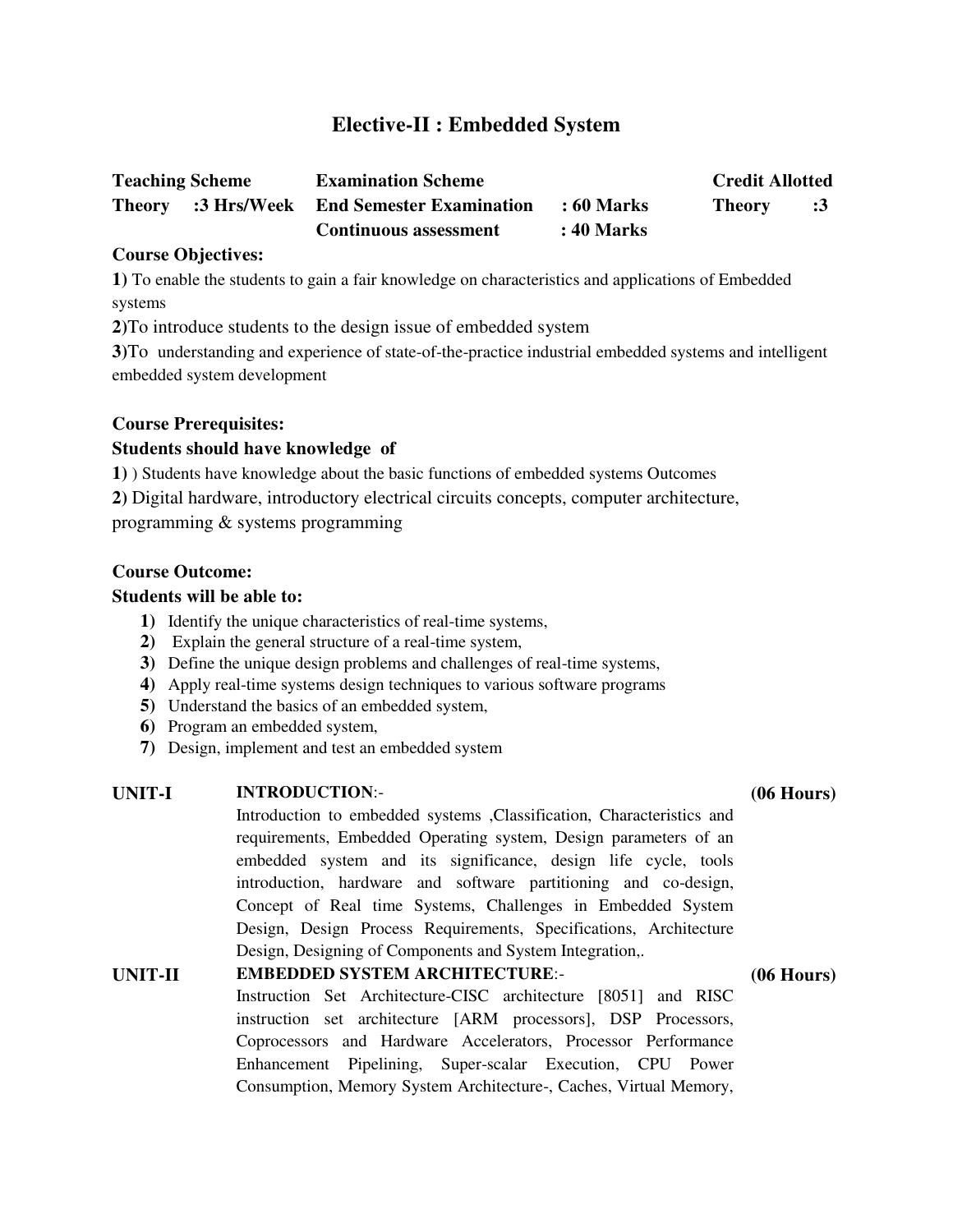Memory management unit and address Translation.

**UNIT-III DESIGNING EMBEDDED COMPUTING PLATFORM:** Designing with Processors System Architecture, Hardware Design, Implementation Development Environment, Debugging Techniques, Manufacturing and Testing. Design Using CPU Bus: Bus Protocols, Bus Organization, I/O Device Interfacing, Interfacing Protocols-GPIB, FIREWIRE, USB, Watchdog Timers. **(06 Hours)**

### **UNIT-IV OPERATING SYSTEMS:-**

Kernel Features: Real-time Kernels, Polled Loops System, Co-routines, Interrupt driven System, Multi-rate System, Processes and Threads, Context Switching, Cooperative Multi-tasking, Pre-emptive Multitasking,Scheduling-Rate,Monotonic Scheduling, Earliest-Deadline First Scheduling, Task Assignment, Fault-Tolerant Scheduling. Inter-process Communication-Real-time Memory Management: Stack Management, Dynamic Allocation-Evaluating and Optimizing Operating System Performance-Response.

**(06 Hours)**

**(06 Hours)**

### **UNIT-V RTOS**-

Tasks, states, Data, Semaphores and shared data, Operating system services, Message queues, Mailboxes. 8. Advanced Processor-(only architectures) 80386, 80486 and ARM (References)

#### **UNIT-VI EMBEDDED CONTROL APPLICATIONS: -** Open-loop and Closed Loop Control Systems-Application Examples-Washing Machine, Automotive Systems, Auto-focusing digital camera, Air-conditioner, Elevator Control System, ATM System. **(06 Hours)**

### **Assignment List:**

Concerned course faculty can arrange classroom tutorials, MCQ tests and students presentations on each unit. Discuss recent advances in the subject.

### **Text Books:**

- **1)** Raj Kamal, "Embedded Systems", TMH,first edition, 2004
- **2)** David E. Simon, "An Embedded Software Primer", Pearson Education, 1999.
- **3)** Microcontroller (Theory and Applications) Ajay V Deshmukh,Tata McGraw- Hill@2005

# **Reference Books:**

- **1)** Wayne wolf, "Computers as components", Morgan Kaufmann publishers, 2nd Edition, 2008.
- **2)** Ayala. K.J. "The 8051 Microcontroller", Penram International, 1991.
- **3)** Dr. Prasad, "Embedded Real Time System", Wiley Dreamtech, 2004.
- **4)** Jean J.Labrosse, "Embedded system building blocks", CMP books, 2nd Edition, 1999.
- **5)** Arnold berger, "Embedded system design", CMP books, 1st Edition, 2001.
- **6)** Narayan and gong, "Specifications and design of embedded systems", Pearson education, 2nd Edition, 1999.

# **Syllabus for Unit Test:**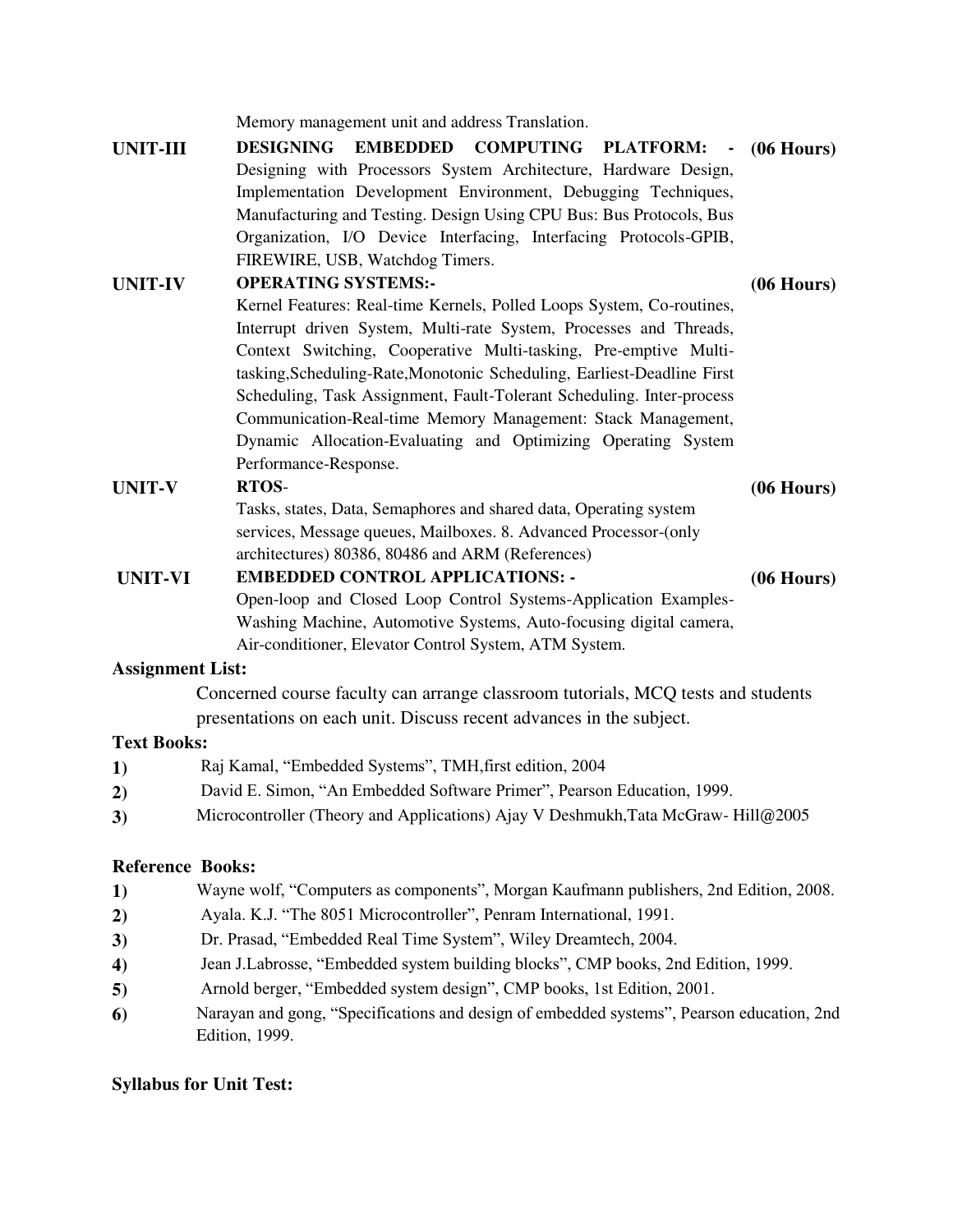**Unit Test -1 Unit I ,II and III Unit Test -2 Unit IV, V and VI**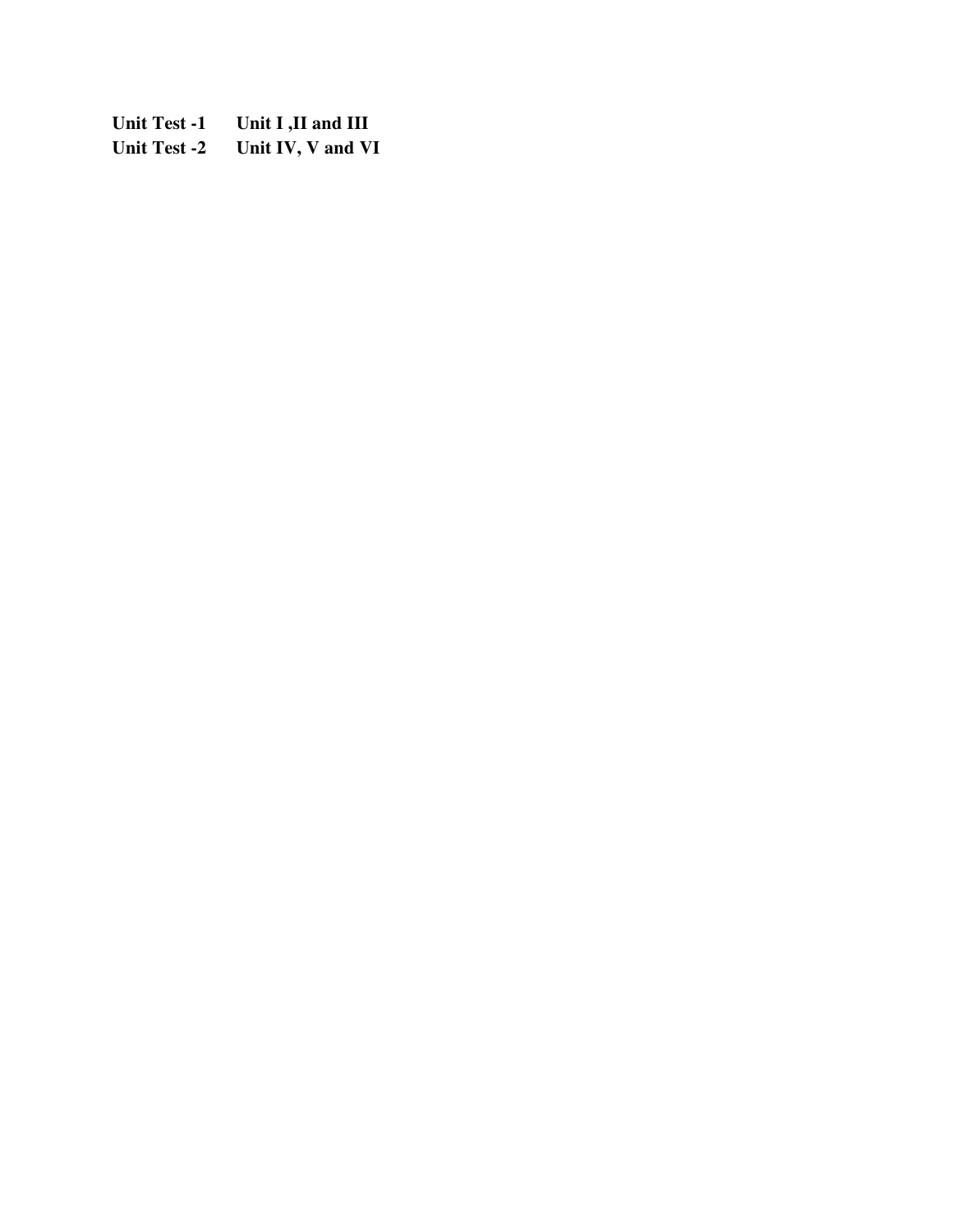# **Elective-II : Geographical Information System**

| <b>Teaching Scheme</b> |                   | <b>Examination Scheme</b>       |            | <b>Credit Allotted</b> |    |
|------------------------|-------------------|---------------------------------|------------|------------------------|----|
|                        | Theory :3Hrs/Week | <b>End Semester Examination</b> | : 60 Marks | <b>Theory</b>          | :3 |
|                        |                   | <b>Continuous assessment</b>    | : 40 Marks |                        |    |

#### **Course Objectives:**

To understand use of GIS data and systems in various applications that we can use in our life. To understand use of GIS data and systems to analyze geographical resources and its management

#### **Course Prerequisites:**

#### **Students should have knowledge of**

**1)** Basic graphical elements and Maps

**2)** Basic computer operating skills

### **Course Outcome:**

#### **Students will be able to:**

- **1)** Understand Maps and its use in GIS.
- **2)** Understand GIS data Acquisition and Management.
- **3)** Understand GIS data Processing and Visualization.
- **4)** Understand Terrain Mapping, Geocoding.
- **5)** Understand role of Remote Sensing in GIS.
- **6)** Understand GIS Project and Trends .

### **UNIT-I Fundamentals of GIS: (06 Hours)**

Introduction, Definition of GIS, Evolution of GIS, Roots of GIS , Definition, GIS Architecture, Models of GIS, Framework for GIS, GIS Categories, Map as a Model, Spatial Referencing System, Map Projections, Commonly Used Map Projections, Grid Systems, Cartographic Symbolization, Types of Maps, Typography, Map Design, Map Productions, Map Applications.

# **UNIT-II Data Management, Models and Quality Issues: (06 Hours)** Conceptual Models, Geographical Data Models, Data Primitives, Data Types - Raster and Vector Approach, Digital Terrain Modeling , Approaches to digital terrain data modeling , Acquisition of digital terrain data, Data Modeling and Spatial Analysis, Sources of Geographical Data, Data Collectors and Providers, Creating Digital Data Sets, Data Presentation, Data Updating, Data Storage, Spatial Data Costs, Quality of GIS Output, Sources of Errors in Spatial Data, Factors affecting Reliability of Spatial Data, Faults from Assumptions, spatial autocorrelation, Quadrat counts and Nearest. Neighbour analysis, Trend surface analysis, Gravity models.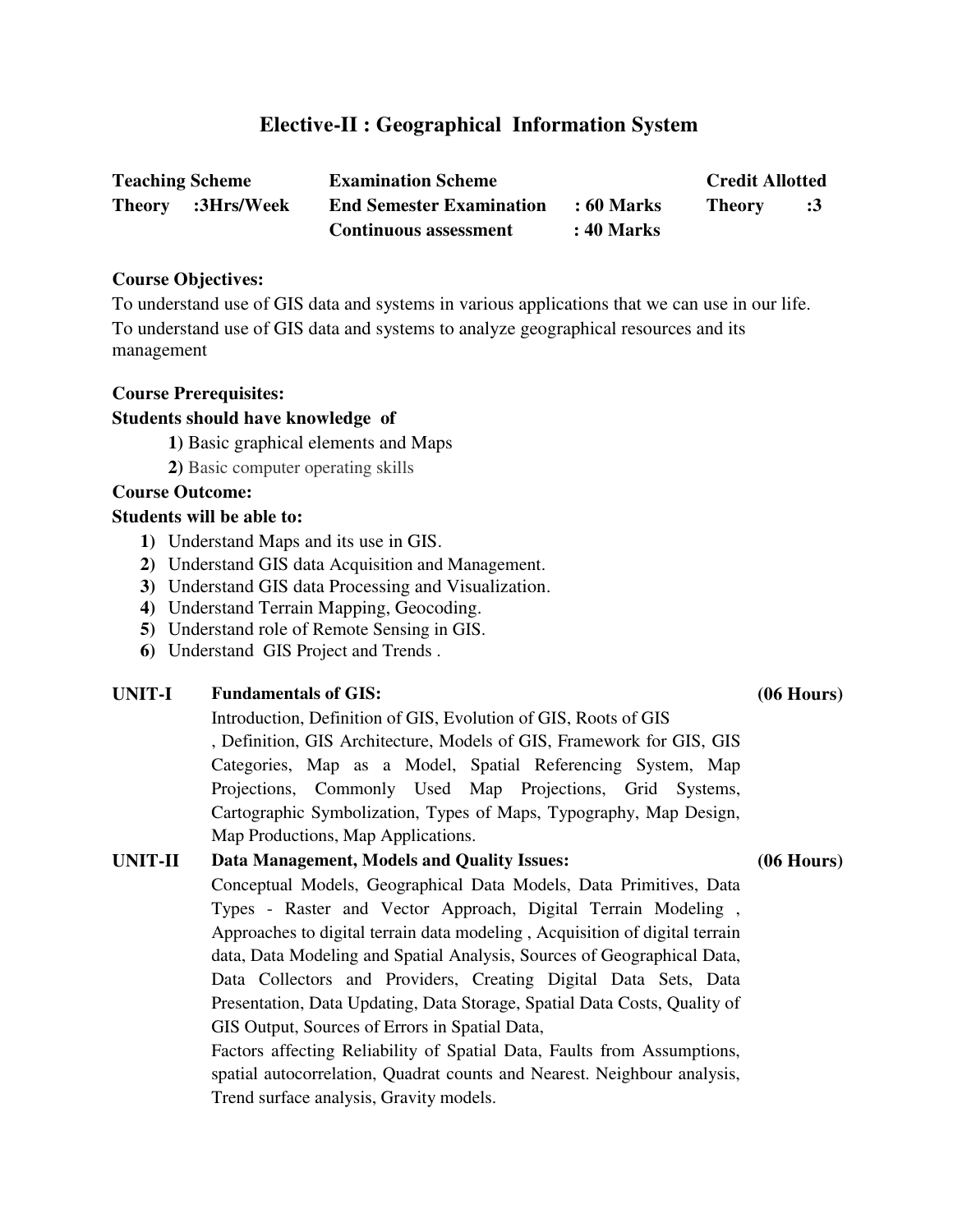| <b>UNIT-III</b> | <b>GIS Data Processing, Analysis and Visualization:</b>                  |              |  |  |  |
|-----------------|--------------------------------------------------------------------------|--------------|--|--|--|
|                 | Raster based GIS data processing, Vector based GIS data processing,      |              |  |  |  |
|                 | Human computer interaction and GIS, Visualization of geographic          |              |  |  |  |
|                 | information, principles of cartographic design in GIS, Generation of     |              |  |  |  |
|                 | information product, Image Classification and GIS, Visual Image          |              |  |  |  |
|                 | Interpretation, Types of Pictorial Data Products, Image Interpretation   |              |  |  |  |
|                 | Strategy, Image Interpretation Process, Overview of Image Interpretation |              |  |  |  |
|                 | Equipments.                                                              |              |  |  |  |
| <b>UNIT-IV</b>  | <b>Terrain Mapping, Geocoding and Segmentation:</b>                      |              |  |  |  |
|                 | Interpolation, Visualization of Continuous Surfaces, Data Sources for    |              |  |  |  |
|                 | Interpolations, Methods for Interpolations, Global Interpolation, Local  |              |  |  |  |
|                 | Deterministic Methods, Comparison of Global and Local Method,            |              |  |  |  |
|                 | Optimal Interpolation Using Geo Statistics. Kriging, Variogram,          |              |  |  |  |
|                 | Geocoding, Applications of Geocoding, Dynamic Segmentation,              |              |  |  |  |
|                 | Applications of Dynamic Segmentation.                                    |              |  |  |  |
| <b>UNIT-V</b>   | <b>Remote Sensing Fundamentals:</b>                                      | $(06$ Hours) |  |  |  |
|                 | Remote Sensing - Basic Principles, Electromagnetic Remote Sensing,       |              |  |  |  |
|                 | Energy Sources, Energy Interactions with Earth's Surface Materials,      |              |  |  |  |
|                 | Microwave Remote Sensing, The Radar Principle, Factors Affecting         |              |  |  |  |
|                 | Microwave Measurements, Radar Wavebands, SLAR Systems, Sar,              |              |  |  |  |
|                 | Interpreting Sar Images, Geometrical Characteristics, Remote Sensing,    |              |  |  |  |
|                 |                                                                          |              |  |  |  |

# Platform and Sensors, Satellite System Parameters, Sensor Parameters, Imaging Sensor Systems, Earth Resources Satellites, Meteorological Satellites.

# **UNIT-VI GIS Project Design and Management: (06 Hours)**

Software engineering as applied to GIS, GIS project planning, System analysis and study of user requirement, Geographic database design methodology, GIS application software design methodology, system implementation, system maintenance and support.

**Issues and Applications in GIS:** Changes in Technology, Data Supply and Users, Role of Satellite Imagery and Data Sets, Trends in GIS, GIS users, Urban and Municipal Applications, Other Applications.

# **Assignment List:**

- **1)** Analyze google Maps for geographical area of any city
- **2)** Analyze data from google Maps for any city's geographical structure
- **3)** Study data resource sources for any GIS system
- **4)** Analyze Google Map with Geocoded Address
- **5)** Study various remote sensing application
- **6)** Analyze any GIS Project with tools and techniques used.

# **Text Books:**

**1)** M. Anji Reddi ," Remote Sensing and Geographical Information Systems" B. S.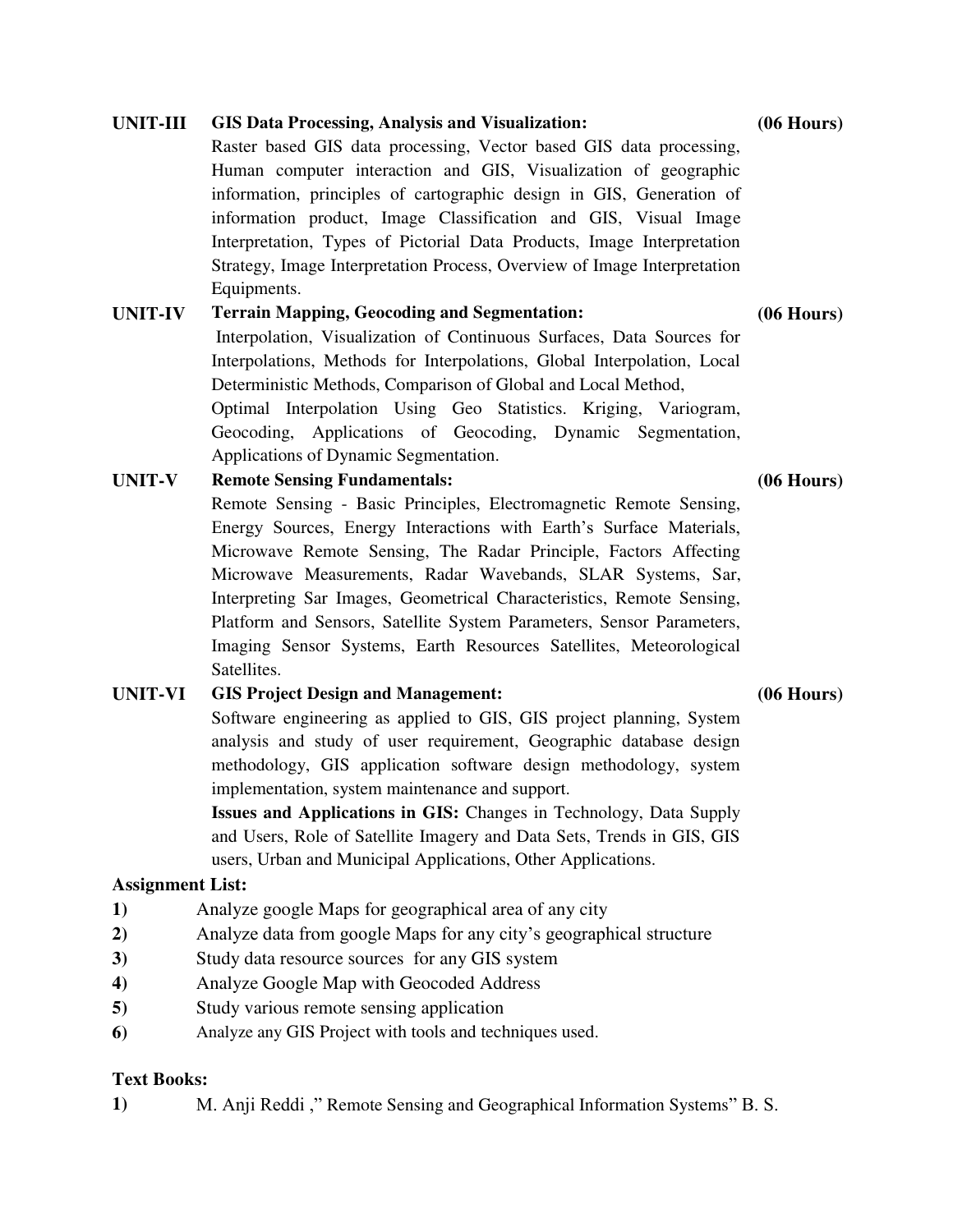Publications, Second Edition

- 2) **George B Korte, .The GIS Book., Onword press, Thomson Learning, 5th Edition, 2003.**
- **3)** Ian Heywood, Sarah Cornelius & etal., .An Introduction to Geographical Information Systems., 2nd Edition, Pearson Education

### **Reference Books:**

- 1) Tor Bernhardsen, .Geographic Information Systems. An Introduction., 3rd edition, Wiley.
- **2)** Peter A Burrough and McDonell, .Principles of Geographical Information Systems, Oxford University Press, 1998
- **3**) **M. N. DeMers, .Fundamentals of Geographic Information Systems., 3rd edition, Wiley.**

# **Syllabus for Unit Test:**

**Unit Test -1 Unit I ,II and III Unit Test -2 Unit IV, V and VI**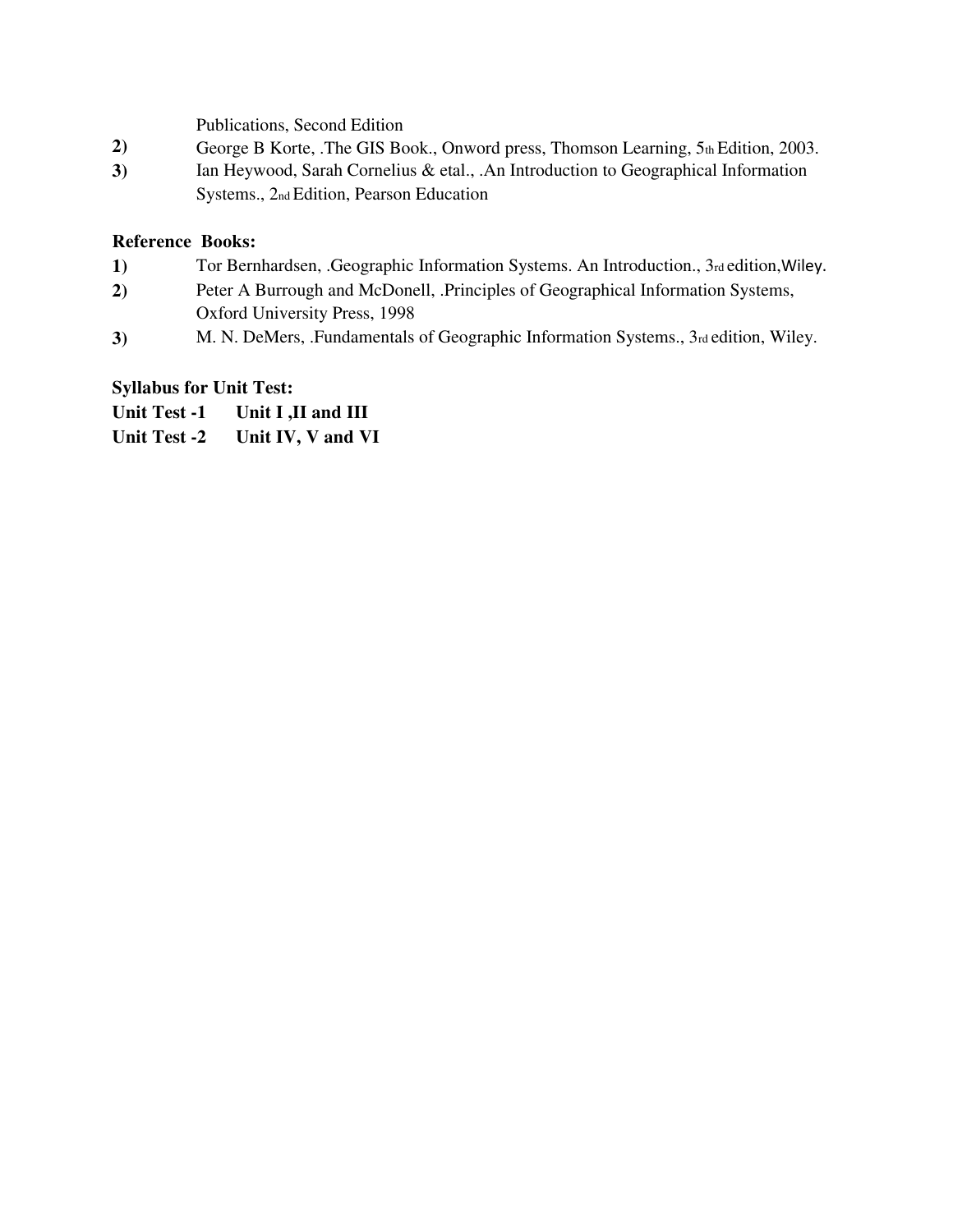# **Elective – II : Cyber Law and Security Policies**

| <b>Teaching Scheme</b>                 | <b>Examination Scheme</b>                    | <b>Credit Allotted</b> |
|----------------------------------------|----------------------------------------------|------------------------|
| <b>Theory</b><br><b>3 Hrs/Week</b> : 3 | <b>End Semester Examination: 60 Marks</b>    | Theory:3               |
|                                        | <b>Continuous assessment</b><br>$: 40$ Marks |                        |

### **Course Objectives: To**

- 1) Understand significance of cyber security and its effect on Individual and society at large.
- 2) Use of IT ACT 2000 for its possible implementation.

### **Course Prerequisites:**

### **Students should have knowledge of**

- **1)** Working of the Internet
- **2)** Basic security related issues.

### **Course Outcome:**

### **Students will be able to:**

- **1)** Understand security policies
- **2)** Use effective technique to maintain the data.
- **3)** Analyze information using tools and techniques to increase the business.
- **4)** Use huge data available due to social networking site and internet.
- **5)** Apply information analysis for decision making.
- **6)** Apply adequate tool for MIS

#### **UNIT-I Introduction to Computer Security**: Definition, Threats to security, Government requirements, **(06 Hours)**

Information Protection and Access Controls, Computer security efforts, Standards, Computer Security mandates and legislation, Privacy considerations, International security activity.

### **UNIT-II Secure System Planning and administration:**

**(06 Hours)**

 Introduction to the orange book, Security policy requirements, accountability, assurance and documentation requirements, Network Security, The Red book and Government network evaluations.

#### **UNIT-III Information security policies and procedures**: Corporate policies- Tier 1, Tier 2 and Tier3 policies - process management-planning and preparation-developing policies-asset classification policy-developing standards. **(06 Hours)**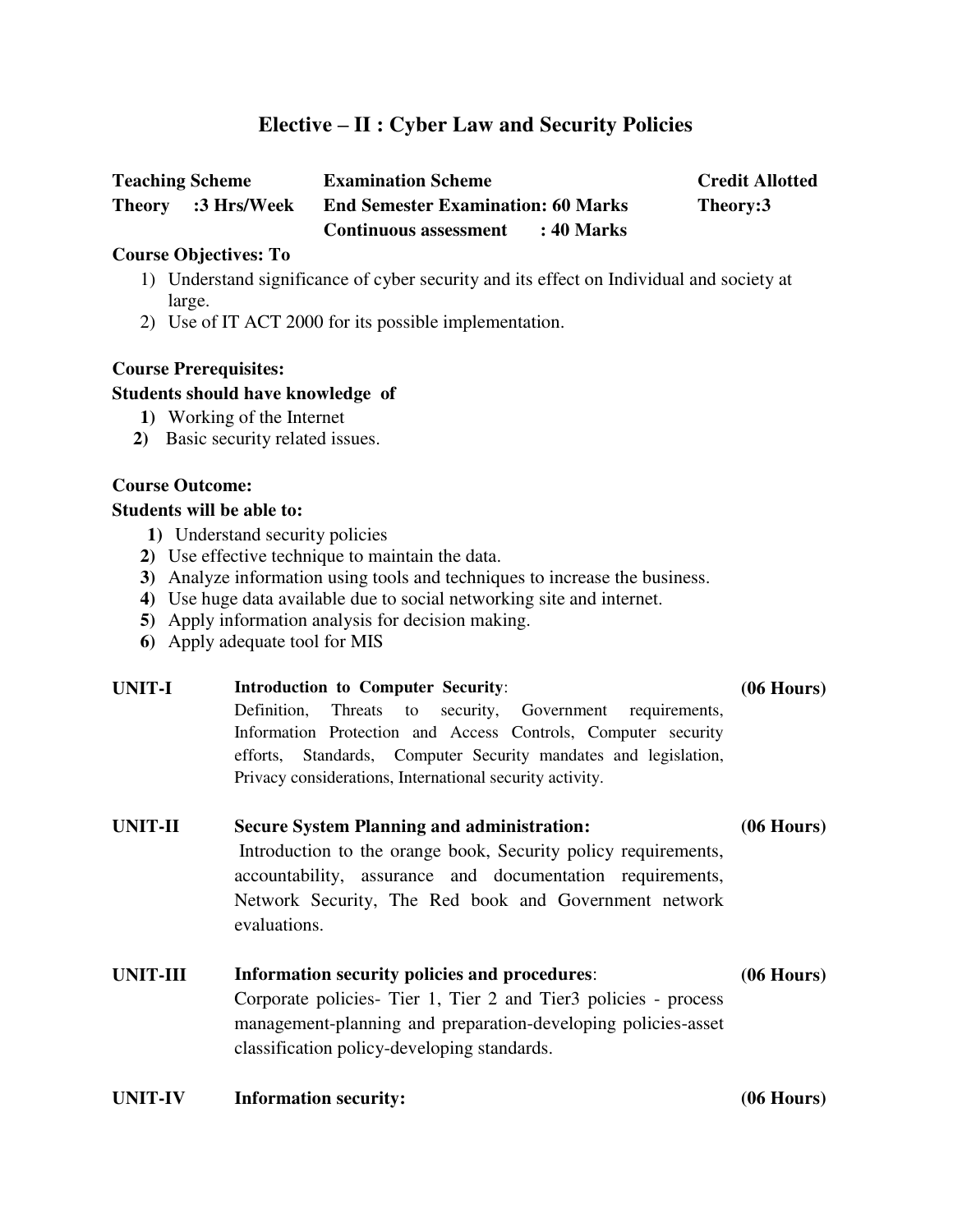fundamentals-Employee responsibilities- information classification-Information handling- Tools of information security- Information processing-secure program administration.

#### **UNIT-V Organizational and Human Security:** Adoption of Information Security Management Standards, Human Factors in Security- Role of information security professionals. **(06 Hours)**

#### **UNIT-VI Indian IT Act 2000 and 2008: (06 Hours)**

Introduction, Definitions in Act, Electronic signature, certifying authority,

# **Assignment List:**

# **Text Books:**

- **1)** Debby Russell and Sr. G.T Gangemi, "Computer Security Basics (Paperback)", 2nd Edition, O' Reilly Media
- **2)** Thomas R. Peltier, "Information Security policies and procedures: A Practitioner's Reference", 2nd Edition Prentice Hall
- **3)** Kenneth J. Knapp, "Cyber Security and Global Information Assurance: Threat Analysisand Response Solutions", IGI Global

# **Reference Books:**

- **1)** Thomas R Peltier, Justin Peltier and John blackley, "Information Security Fundamentals", 2nd Edition, Prentice Hall
- **2)** Jonathan Rosenoer, "Cyber law: the Law of the Internet", Springer-verlag
- **3)** Matt Bishop, "Computer Security: Art and Science", Addison-Wesley Professional
- **4)** Joseph M.Kizza, "Computer Network security", Springer
- **5)** Thomas R.Peltier, "Information Security Risk Analysis", CRC Press

# **Syllabus for Unit Test:**

| <b>Unit Test -2</b> | Unit IV, V and VI |
|---------------------|-------------------|
|---------------------|-------------------|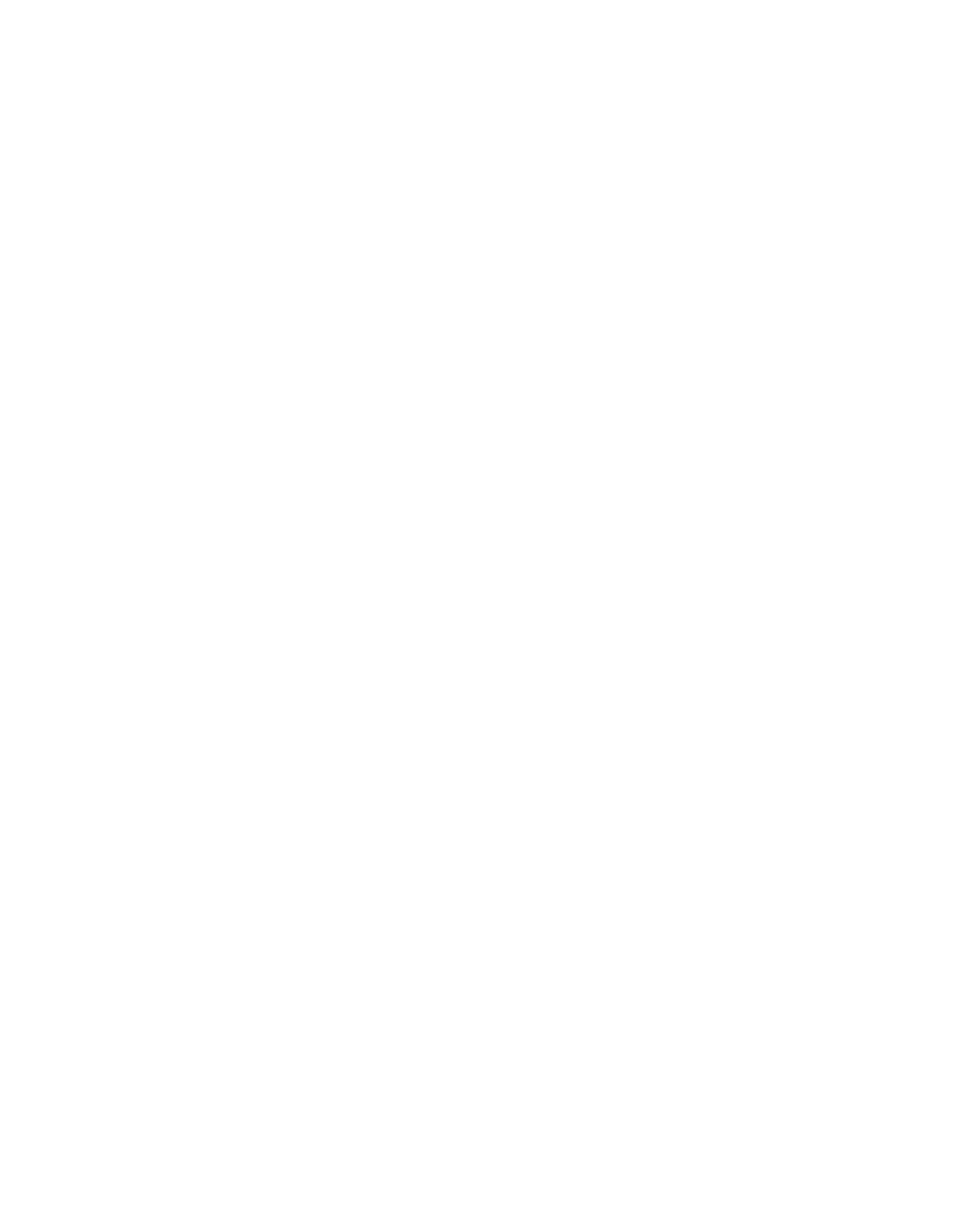# **IT Lab-IV**

| <b>Teaching Scheme</b> | <b>Examination Scheme</b>                                  |  | <b>Credit Allotted</b> |  |
|------------------------|------------------------------------------------------------|--|------------------------|--|
| <b>Practical :4</b>    | Term Work and Practical $(Tw & Pr)$ : 50 Marks Tw & Pr : 2 |  |                        |  |

### **Course Objectives:**

- **1)** Describe the basic features of the Linux operating system.
- **2)** Effectively use software development tools including libraries, preprocessors, compilers, linkers, and make files.
- **3)** Discuss correct synchronization techniques for both application programs and kernel code running on uniprocessor as well as multiprocessor (SMM) platforms**.**
- **4)** Use UNIX/Linux utilities to create and manage simple file processing operations, organize directory structures with appropriate security, and develop shell scripts to perform more complex tasks.
- **5)** Apply the UNIX/Linux system to accomplish typical personal, office, technical, and software development tasks.
- **6)** Ability to use Linux environment and write programs.

### **Course Prerequisites:**

### **Students should have knowledge of**

- **1)** Prior exposure to a computer running an operating system such as Apple or Windows.
- **2)** A Unix editor, understands files and directory structures , shell mechanisms.
- **3)** Basic fundamentals of shell programming.

# **Course Outcome:**

### **Students will be able to:**

- **1)** Understand the open source software movement and the advantages and disadvantages of open source software.
- **2)** Acquire knowledge of script programming basics.
- **3)** Acquire a fundamental knowledge of operating system file systems.
- **4)** Use modern operating system calls such as Linux process and synchronization libraries.
- **5)** Understand process management, concurrent processes and threads, memory management, virtual memory concepts, deadlocks.

# **UNIT-I Introduction : (06 Hours)**

Linux Utilities-File handling utilities, Security by file permissions, Process utilities, Disk utilities, Networking commands, Filters, Text processing utilities and Backup utilities, sed – scripts, operation, addresses, commands, applications, awk – execution, fields and records, scripts, operation, patterns, actions, functions, using system commands in awk.

output redirection, here documents, running a shell script, the shell

# **UNIT-II Working with the Bourne again shell(bash): (06 Hours)** Introduction, shell responsibilities, pipes and input Redirection,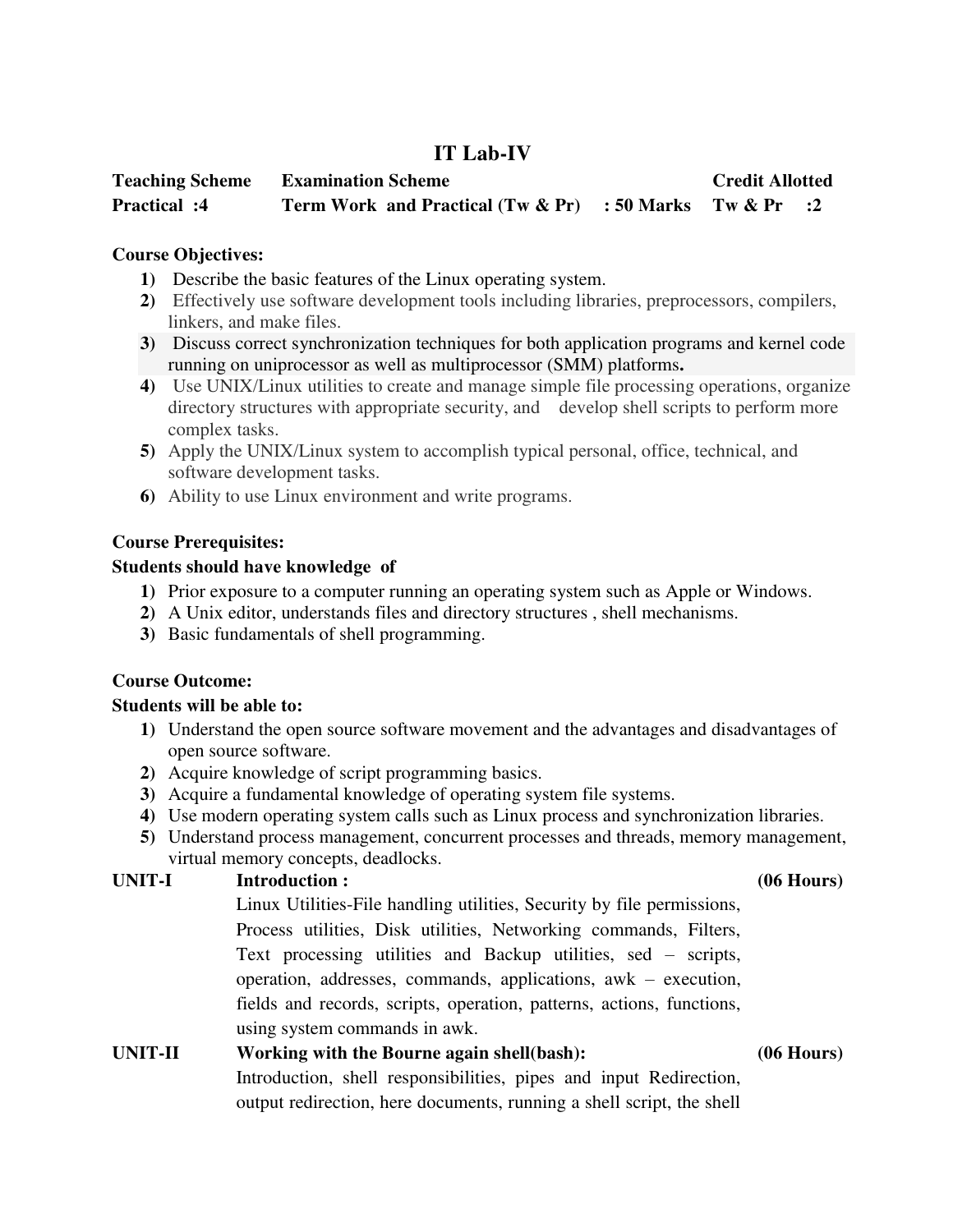as a programming language, shell meta characters, file name substitution, shell variables, command substitution, shell commands, the environment, quoting, test command, control structures, arithmetic in shell, shell script examples, interrupt processing, functions, debugging shell scripts.

#### **UNIT-III Files: (06 Hours)**

File Concept, File System Structure, Inodes, File Attributes, File types, Library functions, the standard I/O and formatted I/O in C, stream errors, kernel support for files, System calls, file descriptors, low level file access – File structure related system calls(File APIs), file and record locking, file and directory management – Directory file APIs, Symbolic links & hard links.

### **UNIT-IV Process : (06 Hours)**

– Process concept, Kernel support for process, process attributes, process control - process creation, waiting for a process, process termination, zombie process, orphan process, Process APIs. Signals– Introduction to signals, Signal generation and handling, Kernel support for signals, Signal function, unreliable signals, reliable signals, kill, raise, alarm, pause, abort, sleep functions. Interposes Communication: Introduction to IPC, Pipes, FIFOs, Introduction to three types of IPC-message queues, semaphores

and shared memory. Message Queues- Kernel support for messages, Unix system V APIs for messages, client/server example.

# **UNIT-V Multithreaded Programming: (06 Hours)**

Differences between threads and processes, Thread structure and uses, Threads and Lightweight Processes, POSIX Thread APIs, Creating Threads, Thread Attributes, Thread Synchronization with semaphores and with Mutexes, Example programs**.**

# **UNIT-VI Sockets: (06 Hours)** Introduction to Sockets, Socket Addresses, Socket system calls for connection oriented protocol and connectionless protocol, example-client/server programs

### **Assignment List:**

- **1)** Installation of Unix/Linux operating system
- **2)** Study of logging/logout details.
- **3)** Study of Unix/Linux general purpose utility command list obtained from (man, who, cat, cd, cp, ps, ls, mv, rm, mkdir, rmdir, echo, more, date, time, kill, history, chmod, chown, finger, pwd, cal, logout, shutdown) commands.